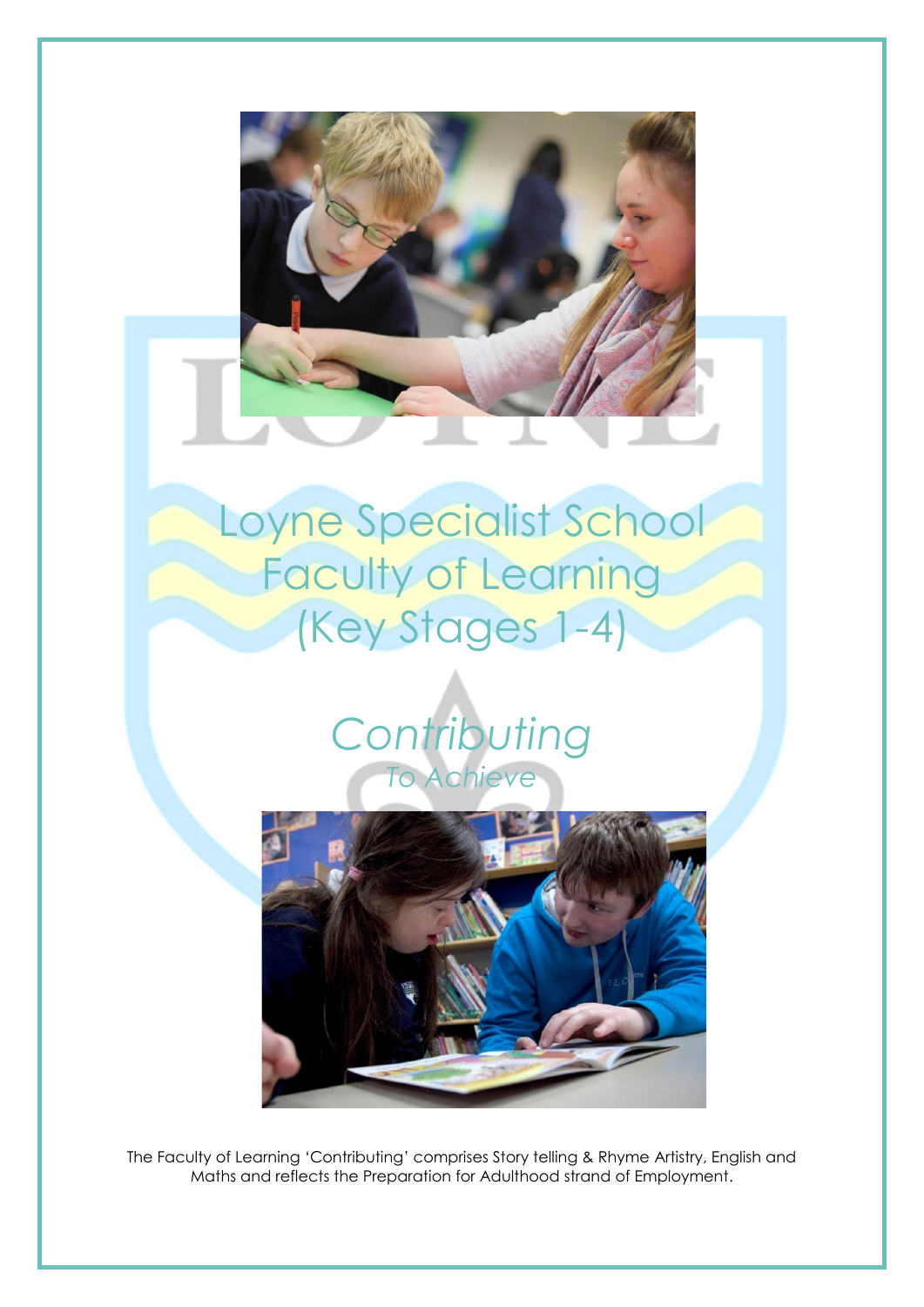### To Achieve

Pupils access the curriculum through 1 of 3 pathways, Lake, River or Ocean.

#### **Lake**

Learners at very early levels of development who may have profound or complex learning difficulties and are working within Engagement Steps (B Squared) access a curriculum which provides engaging opportunities, promotes and enables early skill development focusing upon functionality of movement, communication and purposeful interactions within their environment (non-subject specific learning). Within the faculty of *Contributing* pupils access storytelling and rhyme artistry. Our aim is for learners to develop communication strategies so they are able to understand and be understood at home, in school and within the community.

#### **River**

Learners who have severe learning difficulties and are working within Progression Steps 1-3 (B) Squared) access a curriculum that builds upon their established learning to learn skills and extends their learning through subject-specific opportunities, which are meaningful and relevant and enable pupils to continue to develop life-long functional skills. Learners access a highly differentiated and carefully scaffolded pathway in English and Maths and we aim for pupils to enjoy learning, make progress and achieve at home, in school and within the community.

#### **Ocean**

Pupils working within the expectations of the **National Curriculum** (Progression Steps 4 and above, B Squared) access 'Ocean' which is broad and balanced scheme of work, tailored to ensure meaningfulness and functionality for learners. Pupils in this access route will access a progressive pathway in English and Maths and we aim for learners to take active involvement and enjoyment in their learning, to contribute to their developing knowledge and to make progress and achieve in school and at home and within the community.

This document will outline the content coverage for the faculty of wellbeing in the following sections

#### Lake

- **Topic Mapping**
- Story Telling & Rhyme Artistry

English

- Topic Mapping
- **River**
- Ocean

#### Maths

- Topic Mapping
- River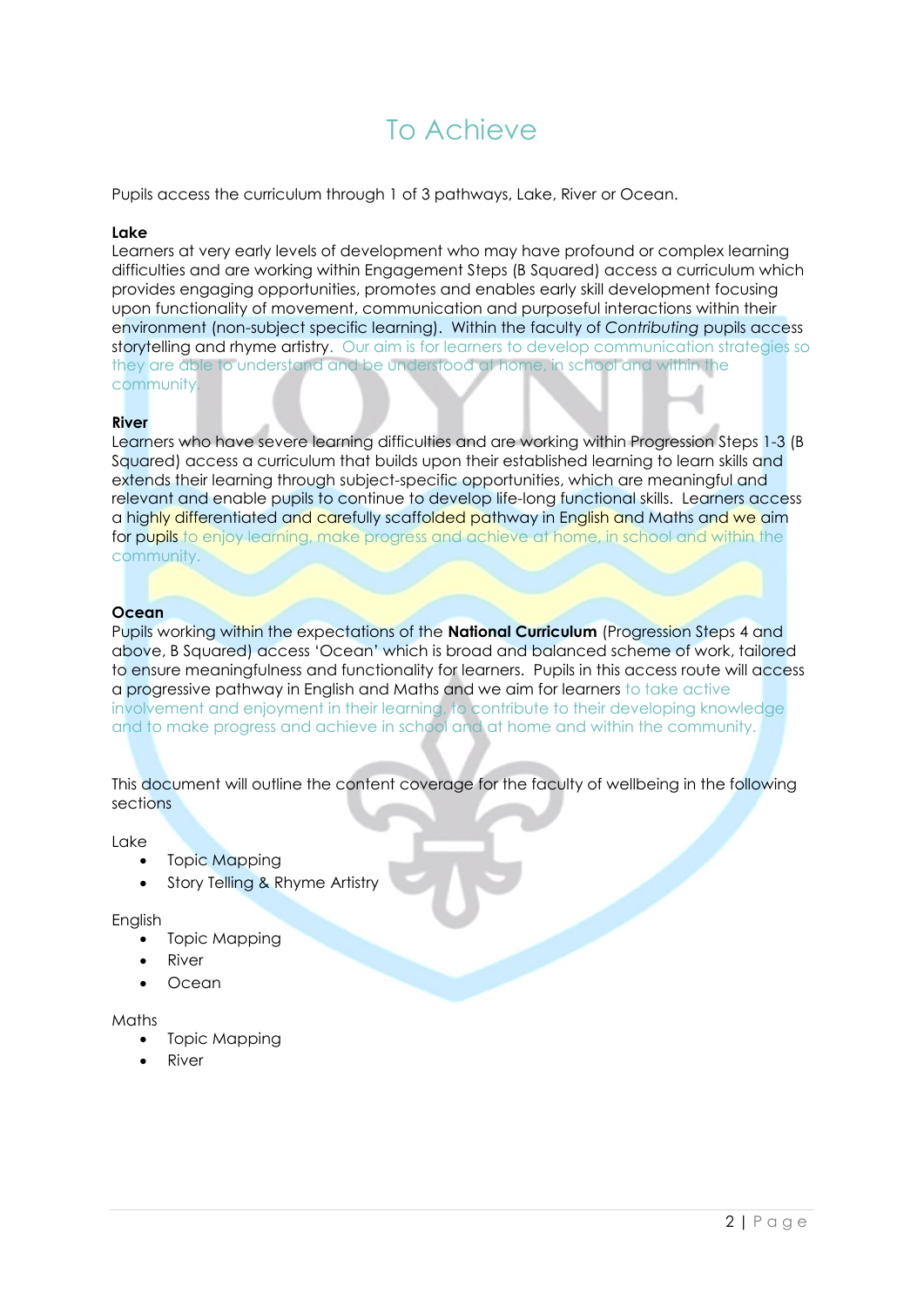### Lake

Lake learners will access non subject specific learning in 'story-telling and rhyme artistry' through a broad and balanced programme of topics.

|                | <b>Primary Topic Mapping</b> |                                                                      |                               |  |  |  |
|----------------|------------------------------|----------------------------------------------------------------------|-------------------------------|--|--|--|
| Year           | Term                         | <b>Lower Primary (Coniston)</b><br><b>Upper Primary (Buttermere,</b> |                               |  |  |  |
|                |                              |                                                                      | <b>Cartmel &amp; Derwent)</b> |  |  |  |
| 1              | Autumn                       | Where I live                                                         | Who lives in a Castle?        |  |  |  |
|                | Spring                       | How we play!                                                         | How Does my Garden Grow?      |  |  |  |
|                | Summer                       | Going to the shops!                                                  | <b>Beside the Seaside</b>     |  |  |  |
| 2              | Autumn                       | Ways I can travel                                                    | The Way I Grow!               |  |  |  |
|                | Spring                       | Dinosaur Roar                                                        | Earth, Space, Wind & Fire     |  |  |  |
|                | Summer                       | Going to the farm!                                                   | <b>Nature Detectives</b>      |  |  |  |
| 3              | Autumn                       | Superhero's                                                          | Woodland World                |  |  |  |
|                | Spring                       | All kinds of weather                                                 | What can I build?             |  |  |  |
|                | <b>Summer</b>                | Looking After Me                                                     | Going to the zoo              |  |  |  |
|                |                              | <b>Secondary Topic Mapping</b>                                       |                               |  |  |  |
|                | Autumn                       | <b>Music &amp; Theatre</b>                                           |                               |  |  |  |
|                | Spring                       | <b>Victorious Victorians</b>                                         |                               |  |  |  |
|                | Summer                       | Can't Cook, Won't Cook                                               |                               |  |  |  |
| $\overline{2}$ | Autumn                       |                                                                      | <b>Amazing Asia</b>           |  |  |  |
|                | Spring                       | <b>Extreme Environments</b>                                          |                               |  |  |  |
|                | Summer                       | <b>Carnival Times</b>                                                |                               |  |  |  |
| 3              | Autumn                       | Across the Oceans to India                                           |                               |  |  |  |
|                | Spring                       | The Swinging Sixties                                                 |                               |  |  |  |
|                | Summer                       | Water, Water Everywhere                                              |                               |  |  |  |
| $\overline{4}$ | Autumn                       | Earth & Space                                                        |                               |  |  |  |
|                | Spring                       | Keeping Clean and Living Green                                       |                               |  |  |  |
|                | Summer                       | Learning from Local History                                          |                               |  |  |  |
| 5              | Autumn                       | We'll meet again (World War 2)                                       |                               |  |  |  |
|                | Spring                       | The Real Amazon                                                      |                               |  |  |  |
|                | Summer                       | A Sporting Chance                                                    |                               |  |  |  |

Pupils will experience a rich variety of opportunities to encounter language, rhyme, shape, pattern and quantity. It is expected that pupils would cover at least a minimum of 2 texts each term.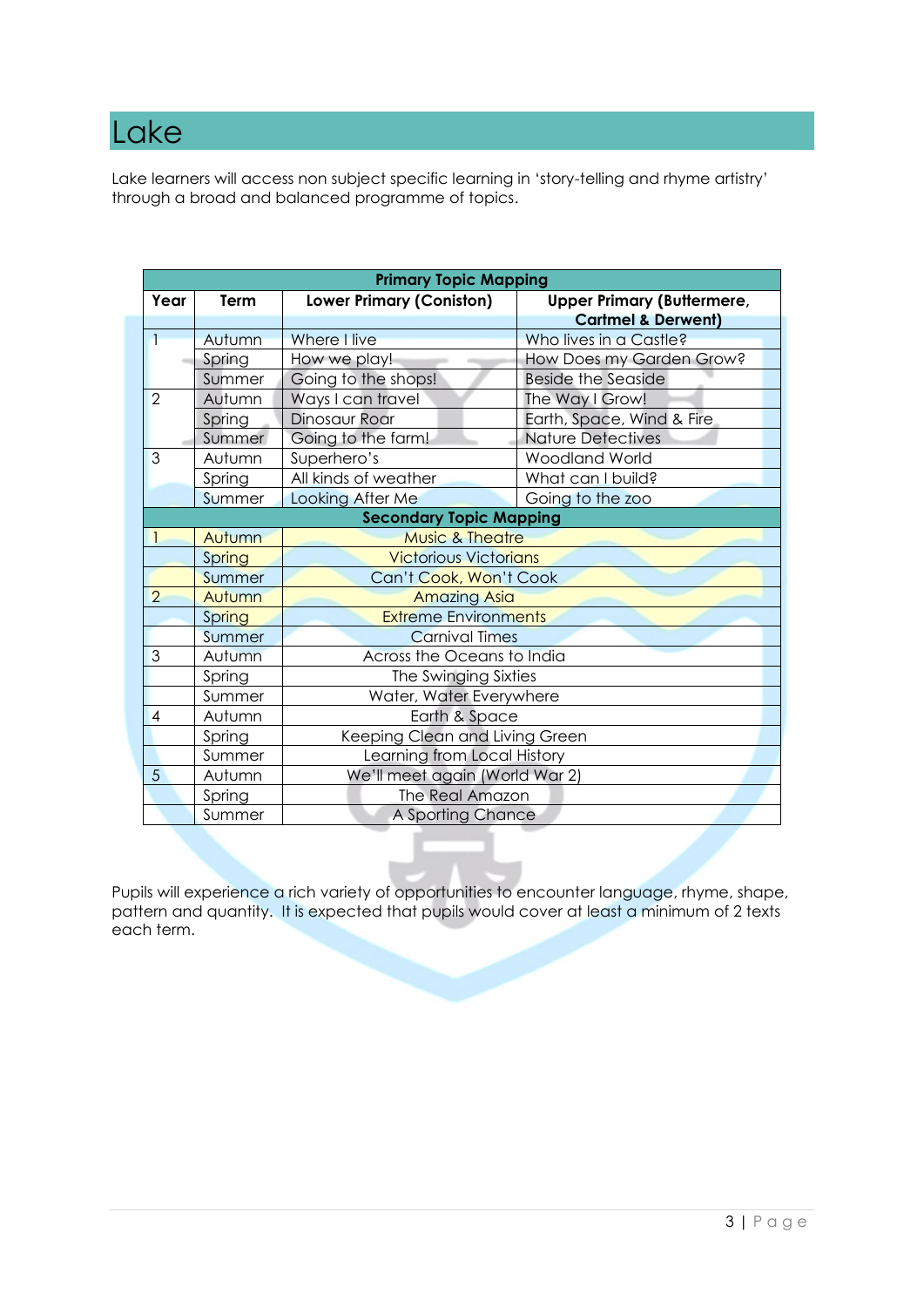| <b>Intent</b>                                                                              |
|--------------------------------------------------------------------------------------------|
| Supporting learners to develop independence and communication strategies so they           |
| understand and are understood by:                                                          |
| Enhancing pupils' awareness of events and actions.                                         |
| Recognise and respond to changes in pattern, quantity and space in their                   |
| immediate environment and in the wider world                                               |
| Develop skills in auditory awareness and attention by:                                     |
| developing an awareness of other people, self and objects<br>$\bullet$                     |
| turn taking                                                                                |
| pre-intentional communication - imitation                                                  |
| developing an awareness of sounds                                                          |
| discriminating sounds/matching sounds/responding to sounds (environmental,<br>$\bullet$    |
| instrumental, body, rhythm and rhyme, alliteration, voice)                                 |
| listening to others speaking and responding appropriately i.e. turn taking, looking        |
| listening to stories and rhymes and joining in with repetitive aspects                     |
| joining in with familiar action songs and rhymes                                           |
| responding to gesture<br>responding to voice and name                                      |
| anticipation                                                                               |
| associating sound to patterns                                                              |
| understanding some social words                                                            |
| imitating gesture, sounds, signing words                                                   |
| listening to and discriminating between sounds participation in role-play and<br>$\bullet$ |
| drama activities                                                                           |
| responding to simple words, phrases and gestures                                           |
| responding appropriately to simple instructions related to immediate events                |
| Develop skills in visual awareness and attention by:                                       |
| developing eye contact and attention                                                       |
| developing visual tracking skills (left to right/top to bottom orientation)                |
| Interacting with photographs/pictures. Noticing differences in positioning of objects      |
| - concrete and pictorial                                                                   |
| looking and tracking people, objects and patterns                                          |
| selecting and discrimination between objects                                               |
| some symbolic representation of meaning and words                                          |
| responding to print in the community                                                       |
| Giving brief attention to events / speech. Developing object permanence                    |
| Developing extended field of vision.                                                       |
| Developing skills in tactile awareness and attention by:                                   |
| responding to sensory stimuli<br>$\bullet$                                                 |
| holding objects for sustained periods                                                      |
| reaching and grasping - palmer and pincer grasp                                            |
| passing objects / toys hand to hand                                                        |
| building, posting and threading activities                                                 |
|                                                                                            |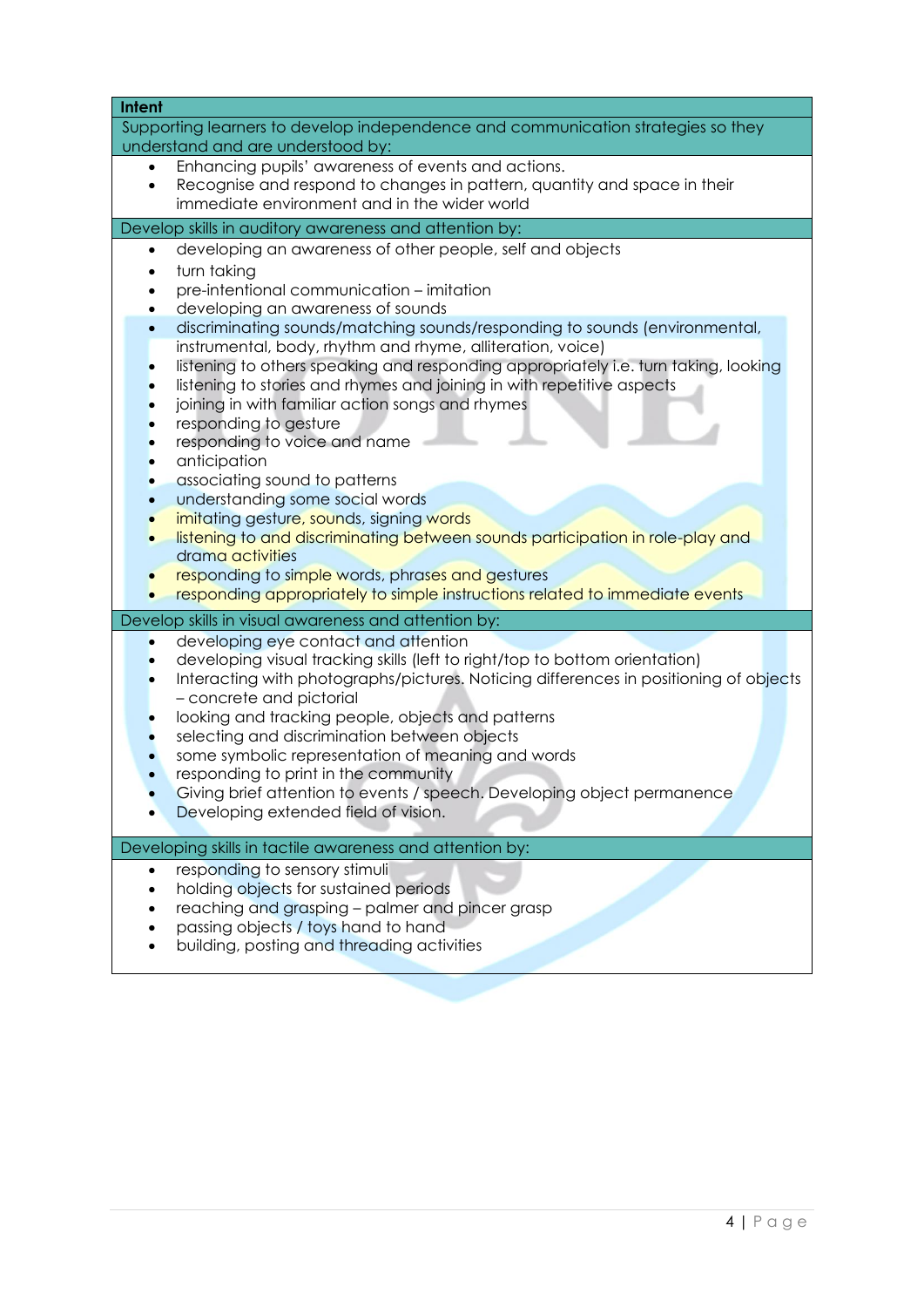## English

River and Ocean pupils will access subject specific teaching in English. As a tool for everyday life pupils learn to share their ideas and emotions to others through intentional communication in language and in writing and experiencing others communicating with them through reading and listening.

It is our aim:

- To enhance pupils understanding in both spoken and written forms.
- To develop pupil's language as a means of communication, (including speaking and listening), reading and writing.
- To develop pupils' powers of imagination, inventiveness and critical awareness, through reading, writing and drama.
- For pupils to experience a rich and varied literary heritage

#### Curriculum Coverage

Pupils access a broad and balanced English curriculum that is mapped through a rolling programme of topics. From the mapping below teachers select the most appropriate text types to enable pupils to develop literacy skills through the most meaningful medium. It is expected that pupils would cover at least a minimum of 2 texts each term

|      |        |                                   | <b>Primary Topic Mapping</b>                                                                                                                                                                                                                             |                                          |                                                                                                                                                                                                                                                                                          |
|------|--------|-----------------------------------|----------------------------------------------------------------------------------------------------------------------------------------------------------------------------------------------------------------------------------------------------------|------------------------------------------|------------------------------------------------------------------------------------------------------------------------------------------------------------------------------------------------------------------------------------------------------------------------------------------|
| Year | Term   | Lower<br>Primary<br><b>Topics</b> | <b>English Mapping</b>                                                                                                                                                                                                                                   | <b>Upper</b><br>Primary<br><b>Topics</b> | <b>English Mapping</b>                                                                                                                                                                                                                                                                   |
|      | Autumn | Where I live                      | Stories with familiar<br>$\bullet$<br>settings (e.g. The Dark by<br>Lemony Snickett, A Bear<br>Called Paddington, Jill<br>Murphy stories, The Tiger<br>Who Came To Tea by<br>Judith Kerr, Bed Red<br>Bath by Julia Jarman                                | Who lives in<br>a Castle?                | Non Fiction<br>$\bullet$<br><b>Fairy Tales</b><br>Stories by familiar author-<br>Julia Donaldson and Helen<br>Nicoll, Meg and Mog by<br>Helen Nichol, What's in the<br>Witch's Kitchen by Nick<br>Sharratt<br>Poetry-onomatopoeia                                                        |
|      | Spring | How we<br>play!                   | Instructions & Recount<br>$\bullet$<br>Nursery Rhymes e.g. (I'm<br>$\bullet$<br>a Little Tea Pot, London<br>Bridge is Falling Down,<br>Humpty Dumpty, Hey,<br>Grand old Duke of York)<br>Fiction e.g. Shark in the<br>$\bullet$<br>Park by Nick Sharratt | How does<br>my Garden<br><b>Grow?</b>    | Stories by familiar author -<br>$\bullet$<br><b>Beatrix Potter</b><br>Fairy Tales - Jack and the<br><b>Beanstalk</b><br>The enormous turnip<br>$\bullet$<br>Instructions<br>$\bullet$<br>Writing labels                                                                                  |
|      | Summer | Going to<br>the shops!            | Non-fiction texts<br>$\bullet$<br>Recount<br>$\bullet$<br>Instructions<br>$\bullet$<br><b>Creating lists</b><br>$\bullet$<br>Fiction e.g. The Perfect<br>$\bullet$<br>Sofa by Fifi Kuo                                                                   | <b>Beside the</b><br>Seaside             | Recount<br>$\bullet$<br>Writing labels<br>$\bullet$<br>Making a list<br>$\bullet$<br><b>Writing Captions</b><br>Writing a letter<br>Narrative e.g. Ten Friendly<br>$\bullet$<br>Fish by Debbie Tarbett<br>Sharing a Shell by Julia<br>Donaldson<br>Shark in the Park by Nick<br>Sharratt |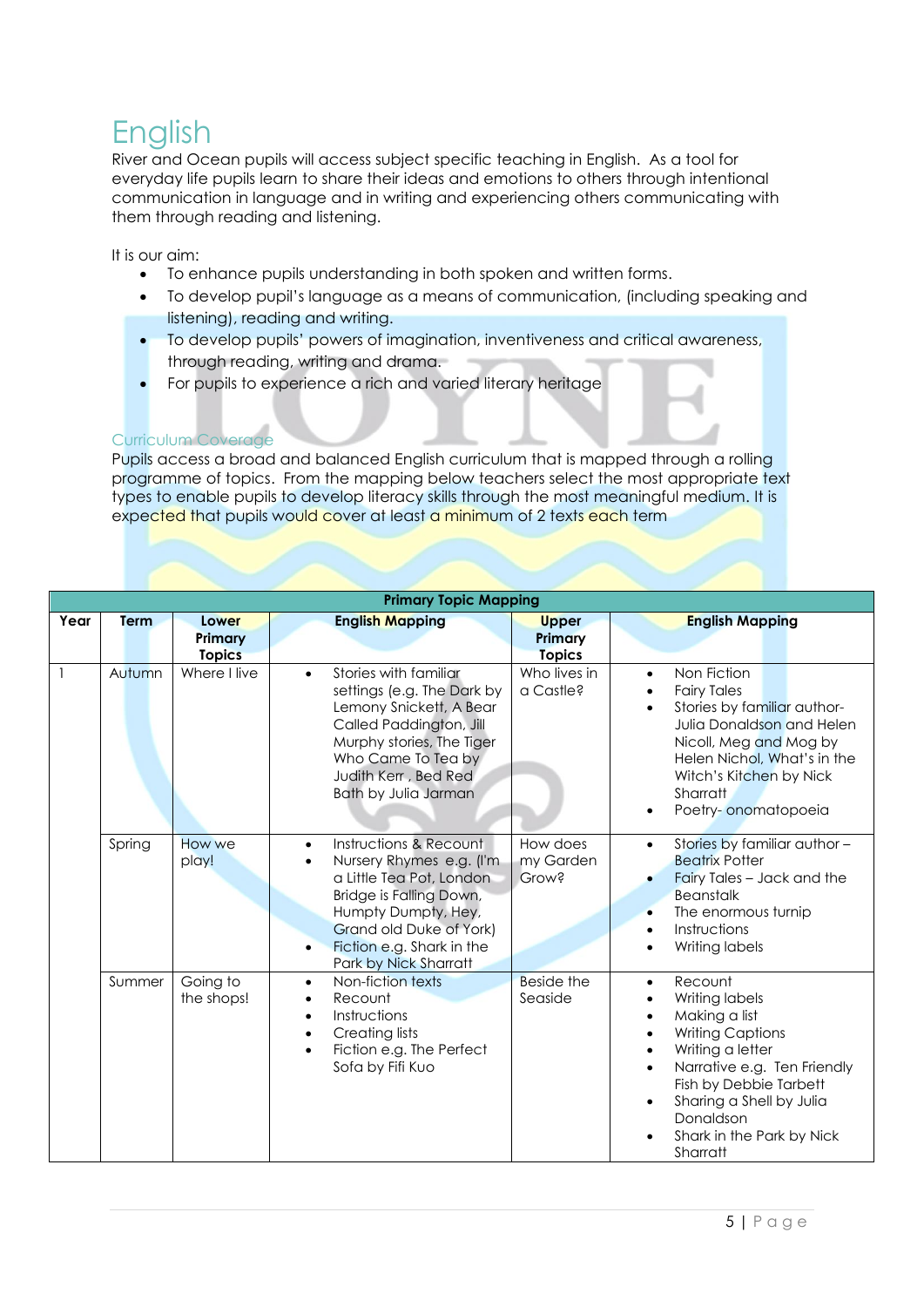| $\overline{2}$ | Autumn | Ways I can<br>travel    | $\bullet$<br>٠                      | Recounts of familiar<br>events / real events<br>Stories with familiar<br>settings e.g. The Train<br>Ride - June Crebbin,<br>Maisy's Bus - Lucy<br>Cousins, Who sank the<br>boat by Pamela Allen, I<br>Wish I Were a Pilot by<br>Stella Blackstone<br>Non-fiction                                       | The Way I<br>Grow                  | $\bullet$<br>$\bullet$<br>$\bullet$ | Non-fiction - Information<br>texts<br>Instructions<br>Writing labels<br>Narrative e.g. Owl babies,<br>My body, Your body<br>Because I love you by Julia<br>Hubery, From Head to Toe<br>by Eric Carle, My Mum and<br>Dad Make Me Laugh by<br>Nick Sharratt, The Growing<br>Story by Ruth Kruss |
|----------------|--------|-------------------------|-------------------------------------|--------------------------------------------------------------------------------------------------------------------------------------------------------------------------------------------------------------------------------------------------------------------------------------------------------|------------------------------------|-------------------------------------|-----------------------------------------------------------------------------------------------------------------------------------------------------------------------------------------------------------------------------------------------------------------------------------------------|
|                | Spring | Dinosaur<br>Roar        | $\bullet$                           | Fiction & Rhymes with<br>predictable and<br>patterned language<br>e.g. Dinosaurs in the<br>Supermarket by Timothy<br>Knapman, Dinosaur Roar<br><b>Books</b><br>Harry & the Dinosaur<br>books<br>Non fiction texts<br>Write labels and                                                                  | Earth,<br>Space,<br>Wind & Fire    | $\bullet$<br>$\bullet$<br>$\bullet$ | Rhyme/Poetry<br><b>Fiction</b><br>Adventure Stories e.g. Bob<br>the man on the moon<br>The Skies above my Eye's by<br>Charlotte Gullian.                                                                                                                                                      |
|                | Summer | Going to<br>the farm    | $\bullet$                           | captions<br><b>Recounts of familiar</b><br>events / real events<br><b>Traditional tales and</b><br>other fiction e.g. Farmer<br><b>Duck</b><br>Little Red Hen<br><b>Brown Bear Brown Bear</b><br><b>Writing Labels</b>                                                                                 | <b>Nature</b><br><b>Detectives</b> |                                     | Non-fiction<br><b>Dictionaries</b><br>Stories with a familiar setting<br>e.g The Very Hungry<br>Caterpillar by Eric Carle, The<br><b>Bad-termpered Ladybird by</b><br><b>Eric Carlie, Hairy Scary</b><br>Spider by Paula McBride,<br>What the ladybird heard by<br>Julia Donaldson            |
| $\mathfrak{Z}$ | Autumn | Superhero's             | $\bullet$<br>$\bullet$<br>$\bullet$ | Narrative e.g. Supertato<br>by Sue Hedra Instructions<br>Poetry<br>Descriptive Language<br>(including Verbs)                                                                                                                                                                                           | Woodland<br>World                  | $\bullet$                           | Stories with a familiar setting<br>Instructions e.g. We're<br>Going on a Bear Hunt by<br>Michael Rosen<br><b>Stanley's Stick by Neale</b><br>Layton & John Hegley                                                                                                                             |
|                | Spring | All kinds of<br>weather |                                     | Non-fiction texts &<br>Poetry<br>Narrative e.g. Percy the<br>Park Keeper, One<br>Winter's Night by Claire<br>Freedman, Stories from<br>other cultures, Big Rain<br>Coming by Katrina<br>Germein, The Snow Man<br>by Raymond Briggs,<br>Elmer in the Snow by<br>David McKee, Leaf Man<br>by Lois Ehlert | What can I<br>build?               |                                     | Stories with familiar settings<br>Instructions<br>Traditional stories e.g.<br>Goldilocks and the 3 bears,<br>the 3 little pigs                                                                                                                                                                |
|                | Summer | Looking<br>After Me     | $\bullet$                           | Stories with familiar<br>settings<br>Non-fiction texts                                                                                                                                                                                                                                                 | Where the<br>wild things<br>are?   | $\bullet$                           | Recount<br>Stories with familiar setting<br>Adventure Stories                                                                                                                                                                                                                                 |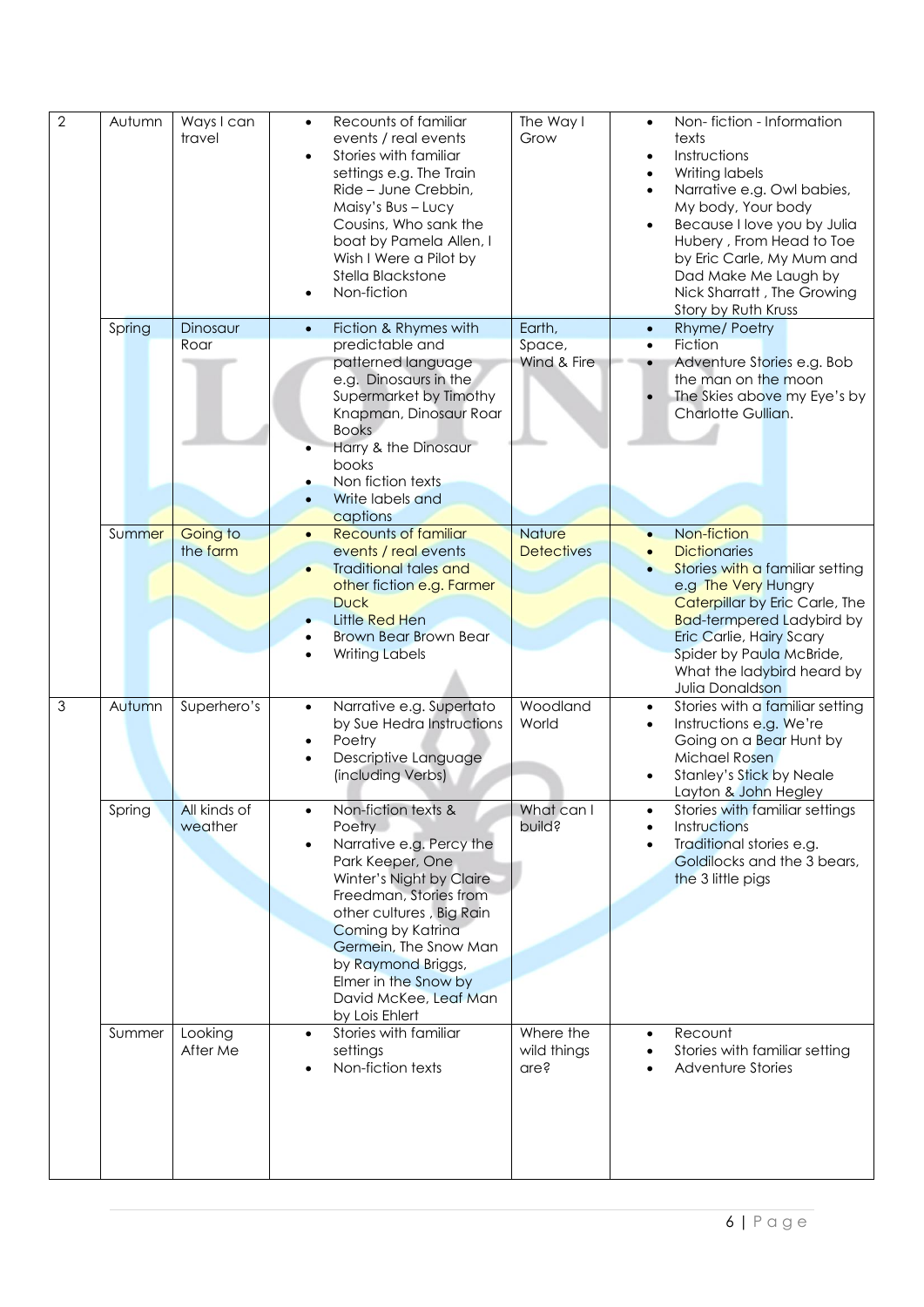|                |        |                   | <b>Secondary Topic Mapping</b>                                                                                            |
|----------------|--------|-------------------|---------------------------------------------------------------------------------------------------------------------------|
| Year           | Term   | <b>Topics</b>     | <b>English Mapping</b>                                                                                                    |
|                | Autumn | Music &           | Film & Play script<br>$\bullet$                                                                                           |
| 1              |        | <b>Theatre</b>    | Performance Poetry<br>$\bullet$                                                                                           |
|                |        |                   | Stories about Mystery/Suspense<br>$\bullet$                                                                               |
|                | Spring | Victorious        | Older Literature - Charles Dickens e.g. Oliver<br>$\bullet$                                                               |
|                |        | Victorians        | Non-fiction texts<br>$\bullet$                                                                                            |
|                |        |                   | Instructions<br>$\bullet$                                                                                                 |
|                | Summer | Can't             | Instructions<br>$\bullet$                                                                                                 |
|                |        | Cook,             | Recount                                                                                                                   |
|                |        | Won't             | Writing labels                                                                                                            |
|                |        | Cook              |                                                                                                                           |
|                | Autumn | Amazing           | Non-fiction - Journalism and Media<br>$\bullet$                                                                           |
| $\overline{2}$ |        | Asia              | Adventure stories<br>$\bullet$                                                                                            |
|                |        |                   | Stories from different cultures<br>$\bullet$                                                                              |
|                | Spring | Extreme           | Reports<br>$\bullet$                                                                                                      |
|                |        | Environmen        | A journey to the artic - diary entries<br>$\bullet$                                                                       |
|                |        | $\mathsf{ts}$     | Explanations<br>$\bullet$<br>Poetry                                                                                       |
|                | Summer | Carnival          | Stories from other cultures<br>$\bullet$                                                                                  |
|                |        | Times             | Instructions<br>$\bullet$                                                                                                 |
|                |        |                   | Play script<br>۰                                                                                                          |
|                | Autumn | <b>Across the</b> | Stories from different cultures e.g. The Tiger Child by Joanna Troughton<br>$\bullet$                                     |
| 3              |        | Oceans to         | Persuasive writing<br>$\bullet$                                                                                           |
|                |        | India             |                                                                                                                           |
|                | Spring | <b>The</b>        | Recounts of familiar events / real events / letters<br>$\bullet$                                                          |
|                |        | Swinging          | Journalism<br>$\bullet$                                                                                                   |
|                |        | <b>Sixties</b>    |                                                                                                                           |
|                | Summer | Water,            | Stories from different cultures e.g. Anansi and the Tug of War, Floodland by<br>$\bullet$                                 |
|                |        | Water             | Marcus Sedgwick, What a Waste - Rubbish, Recycling and Protecting our                                                     |
|                |        | Everywhere        | Planet by Jess French                                                                                                     |
|                |        |                   | Poems on a theme<br>٠                                                                                                     |
|                |        |                   | Persuasive writing<br>٠                                                                                                   |
|                | Autumn | Earth &           | Stories told through animation - Wallace & Gromit<br>$\bullet$<br>Recount                                                 |
| 4              |        | Space             | $\bullet$<br><b>Diaries</b><br>$\bullet$                                                                                  |
|                | Spring | Keeping           | Non-fiction<br>$\bullet$                                                                                                  |
|                |        | Clean and         | Instructions<br>$\bullet$                                                                                                 |
|                |        | Living            | Persuasive writing e.g. What a waste - Rubbish, Recycling and Protecting our                                              |
|                |        | Green             | Planet by Jess French, Window by Jeannie Baker                                                                            |
|                | Summer | Learning          | Recounts of familiar events / real events / letters                                                                       |
|                |        | from Local        | <b>Stories about Historical characters</b>                                                                                |
|                |        | History           |                                                                                                                           |
|                | Autumn | We'll meet        | Recount<br>$\bullet$                                                                                                      |
| $\sqrt{5}$     |        | again             | Newspapers<br>٠                                                                                                           |
|                |        | (World War        | <b>Diary Entries</b><br>$\bullet$                                                                                         |
|                |        | 2)                | Narrative e.g., Goodnight Mr Tom<br>$\bullet$                                                                             |
|                | Spring | The Real          | Non Fiction e.g. https://schools.fairtrade.org.uk/resource/a-fair-story/<br>$\bullet$                                     |
|                |        | Amazon            | Persuasive Writing<br>$\bullet$                                                                                           |
|                |        |                   | Poetry<br>$\bullet$                                                                                                       |
|                |        |                   | The Shaman's Apprentice - A tale of the Amazon Rain Forest by Lynne Cherry<br>$\bullet$                                   |
|                |        |                   | Fiction e.g. The Jungle Book, The Vanishing Rainforest by Richard Platt,<br>$\bullet$<br>Running Wild by Michael Morpurgo |
|                | Summer | A Sporting        | Journalism/Media<br>$\bullet$                                                                                             |
|                |        | Chance            | <b>Diaries</b>                                                                                                            |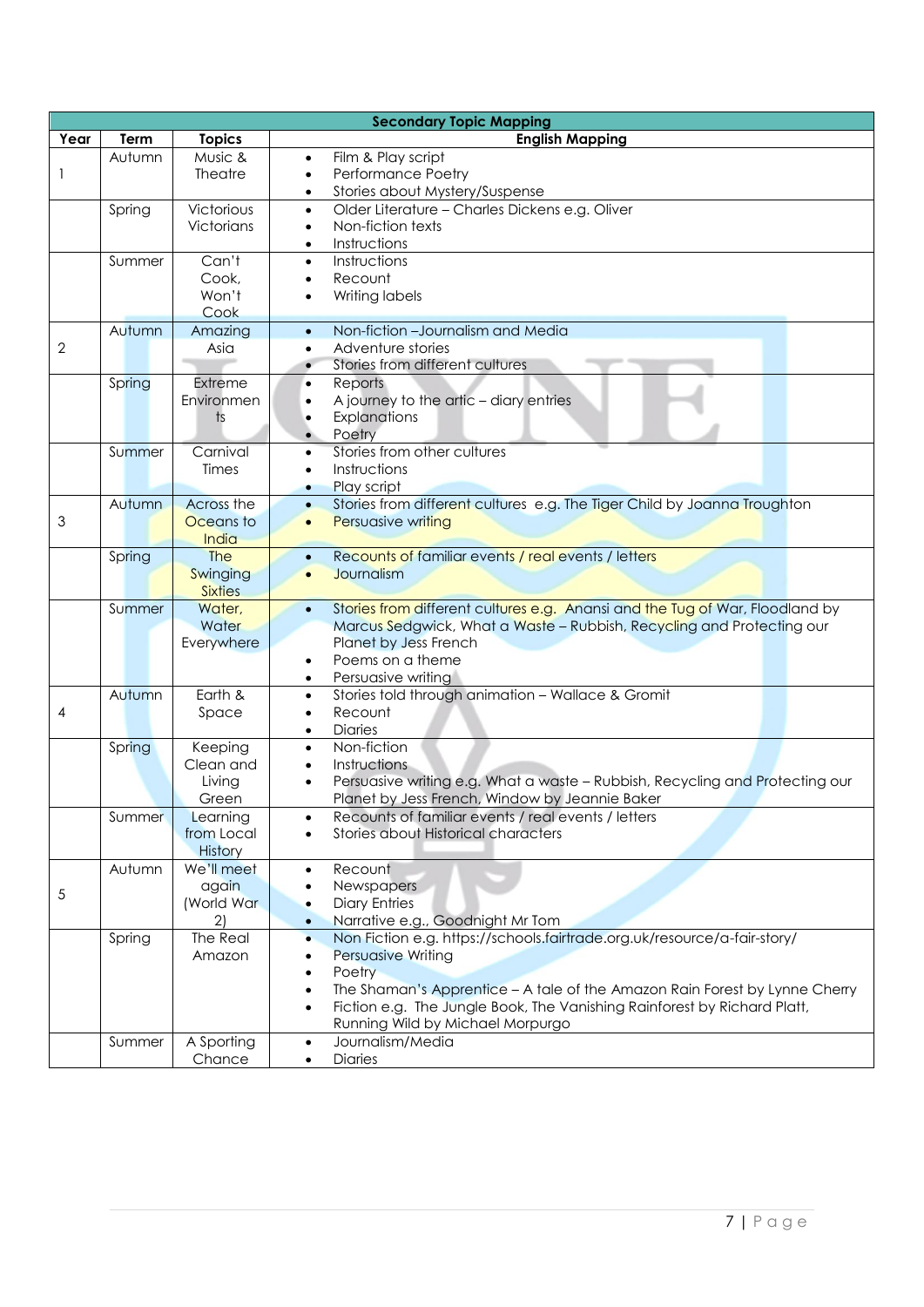## River

| Intent                                                                                                    |
|-----------------------------------------------------------------------------------------------------------|
| To become able communicators and early readers (* pupils access the phonics scheme Letters                |
| & Sounds and when working above Progression Step 2 are introduced to reading scheme books )               |
| Pupils will access 3 areas of study which should be taught as an integrated programme:                    |
| Language & Communication                                                                                  |
| Reading (word reading and comprehension)                                                                  |
| Writing (transcription and composition)                                                                   |
| Language & Communication                                                                                  |
| Develop comprehension by                                                                                  |
| following more complex instructions (DLS 2-3+ word level)                                                 |
| answering more complex questions (who, what, where?)                                                      |
| sequencing using pictures                                                                                 |
| sustaining concentration and taking turns in speaking<br>remembering points of interest                   |
| listening to others                                                                                       |
| identifying and responding to sound patterns in language                                                  |
| responding appropriately to simple instructions related to immediate events                               |
| Develop expressive language & communication (including group discussion and                               |
| interaction) by:                                                                                          |
| participating in telling or re-telling stories<br>$\bullet$                                               |
| sing songs, which have been learnt by rote                                                                |
| making simple predictions about the outcome of a story                                                    |
| sequencing                                                                                                |
| use describing words                                                                                      |
| asking relevant questions                                                                                 |
| participating in discussions, presentations, performances, role play                                      |
| Reading<br>Develop skills in word reading by:                                                             |
| matching objects<br>$\bullet$                                                                             |
| matching pictures/photographs                                                                             |
| matching pictures/objects                                                                                 |
| matching symbols/objects                                                                                  |
| matching symbols/pictures                                                                                 |
| recognising own name in print                                                                             |
| applying phonic knowledge and skills as the route to decode words                                         |
| reading accurately by blending sounds in unfamiliar words containing GPCs that                            |
| have been taught                                                                                          |
| reading common exception words,                                                                           |
| reading words containing taught GPCs                                                                      |
| reading aloud accurately books that are consistent with their developing phonic<br>$\bullet$<br>knowledge |
| re-reading books to build up their fluency and confidence in word reading.                                |
| Develop skills in comprehension by:                                                                       |
| listening to and discussing a wide range of poems, stories and non-fiction<br>$\bullet$                   |
| discussing the sequence of events in books<br>$\bullet$                                                   |
| linking what they listened to or read to their own experiences<br>٠                                       |
| becoming familiar with key stories, fairy stories and traditional tales, retelling them<br>$\bullet$      |
| and considering their particular characteristics                                                          |
| being introduced to non-fiction books that are structured in different ways<br>٠                          |
| recognising and joining in with predictable phrases                                                       |
| learning to appreciate rhymes and poems, and to recite some by heart<br>٠                                 |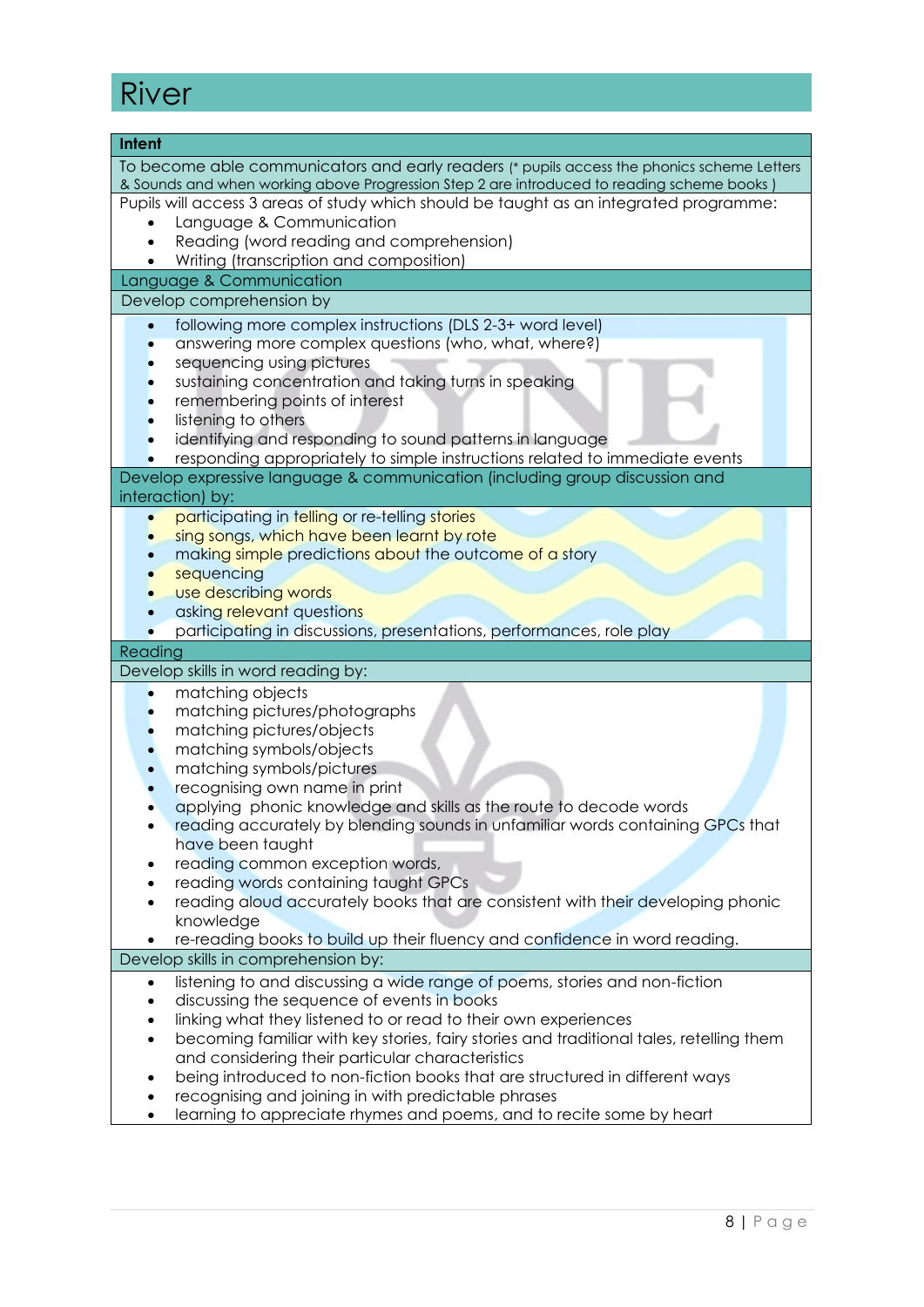| $\bullet$ | identifying and discussing the significance of the title and events                                                                                            |
|-----------|----------------------------------------------------------------------------------------------------------------------------------------------------------------|
|           | making inferences on the basis                                                                                                                                 |
|           | predicting what might happen on the basis of what has been read so far                                                                                         |
|           | discussing word meanings, linking new meanings to those already known                                                                                          |
| $\bullet$ | drawing on what they already know (e.g. background information and                                                                                             |
|           | vocabulary)                                                                                                                                                    |
| $\bullet$ | checking that the text makes sense to them as they read                                                                                                        |
| $\bullet$ | participating in discussion about what is read to them, taking turns and listening to                                                                          |
|           | what others say                                                                                                                                                |
|           | understanding what is read to them                                                                                                                             |
| $\bullet$ | answering/asking simple questions participating in simple discussions about books,                                                                             |
|           | poems and other works that are read to them and those that they can read for                                                                                   |
|           | themselves, taking turns and listening to what others say                                                                                                      |
| Writing   |                                                                                                                                                                |
|           | Develop skills for transcription (spelling) by:                                                                                                                |
| $\bullet$ | knowing phoneme/grapheme correspondences                                                                                                                       |
|           | word to word matching                                                                                                                                          |
|           |                                                                                                                                                                |
|           | segmenting words into its constituent parts                                                                                                                    |
|           | attempting to write phonetically simple 2/3 vc & cvc words (in, up, at, is)<br>'write' from memory simple sentences dictated by the teacher that include words |
| $\bullet$ | using the GPCs and common exception words taught so far.                                                                                                       |
|           | writing familiar words (mum, dad, names of friends)                                                                                                            |
|           |                                                                                                                                                                |
|           | writing using simplified oral language structures                                                                                                              |
|           | producing recognisable spellings of a range of high frequency words                                                                                            |
|           | recognising simple spelling patterns                                                                                                                           |
|           | spelling the days of the week                                                                                                                                  |
|           | name the letters of the alphabet                                                                                                                               |
|           | naming the letters of the alphabet in order                                                                                                                    |
|           |                                                                                                                                                                |
|           | Develop skills for handwriting by:                                                                                                                             |
|           | sitting correctly at a table, holding a pencil comfortably and correctly                                                                                       |
|           | showing a beginning awareness of directionality e.g. left to right, top to bottom                                                                              |
|           | making marks on paper                                                                                                                                          |
|           | scribbling                                                                                                                                                     |
|           | circular scribbling                                                                                                                                            |
|           | drawing strokes in imitation                                                                                                                                   |
|           | copying simple shapes                                                                                                                                          |
|           | colouring within a broad outline attempting to write their own name                                                                                            |
|           | tracing over letters of the alphabet                                                                                                                           |
|           | copying letters of the alphabet                                                                                                                                |
|           | beginning to form lower-case letters in the correct direction, starting and finishing in                                                                       |
|           | the right place                                                                                                                                                |
|           | forming capital letters                                                                                                                                        |
|           | forming digits 0-9                                                                                                                                             |
|           | copy writing short sentences underneath a model                                                                                                                |
|           | copy writing longer sentences underneath a model                                                                                                               |
|           | copy write from a separate model                                                                                                                               |
|           | forming letters and familiar words correctly from memory                                                                                                       |
|           | forming letters of regular size and shape                                                                                                                      |
|           | putting regular spaces between letters and words                                                                                                               |
|           | joining upper and lower case letters                                                                                                                           |
|           | understanding which letters belong to which handwriting 'families' (i.e. letters that                                                                          |
|           | are formed in similar ways) and to practise these                                                                                                              |
|           | Develop skills for composition by:                                                                                                                             |
| $\bullet$ | using objects, photographs, picture, symbols or isolated letters to communicate                                                                                |
|           | meaning<br>assembling ideas on paper or screen                                                                                                                 |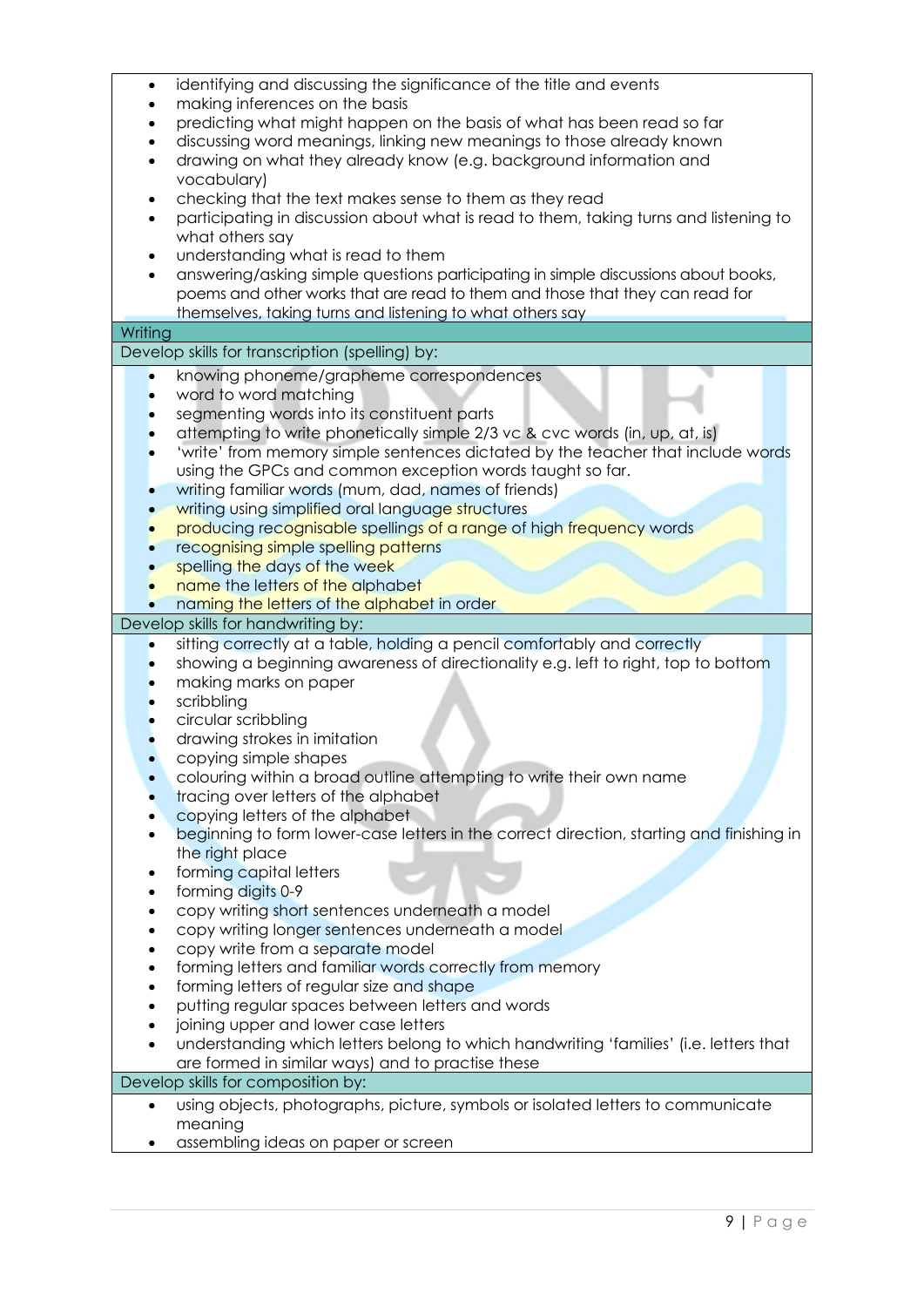- involving adult in drawing & writing composition
- producing own form of writing from scaffolds provided by adults
- sequencing pictures of events/familiar short story
- composing a written sentence
- re-telling own written story
- composing a spoken sentence
- recognising that print convey a constant message
- saying out loud what they are going to write about
- composing a sentence orally before writing it
- sequencing sentences to form short narratives
- composing a simple sentence relating to a picture, using symbols or words
- further practising sequencing of pictures, events, stories
- writing in a variety of styles, including narrative, poetry and non-fiction
- using capital letters and full stops
- re-reading what they have written to check that it makes sense
- discussing what they have written with the teacher or other pupils
- reading aloud their writing clearly enough to be heard by their peers and the teacher.

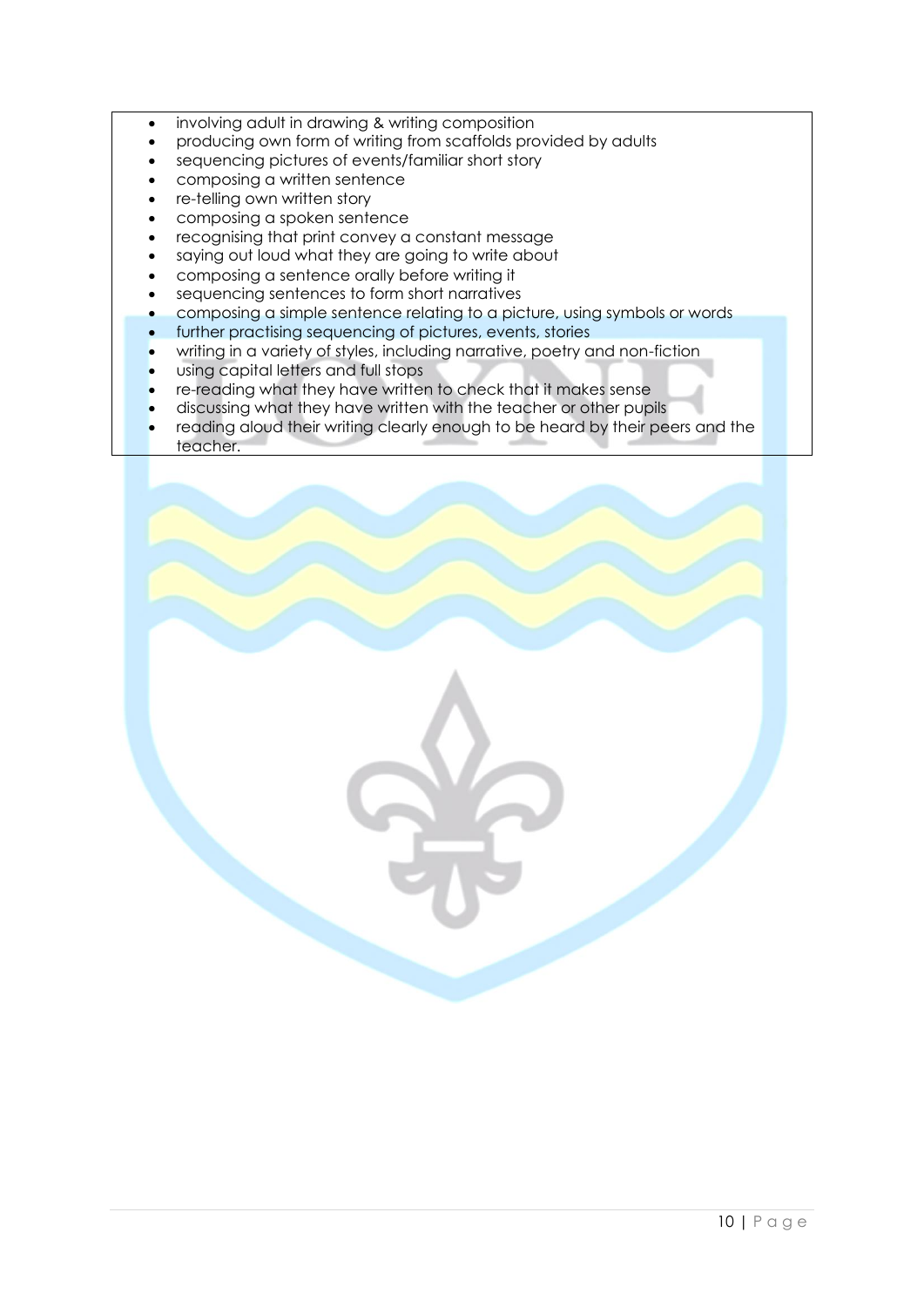## **Ocean**

| <b>Intent</b>                                                                                                                                                                                                                                                                                                                                                                                                                                     |
|---------------------------------------------------------------------------------------------------------------------------------------------------------------------------------------------------------------------------------------------------------------------------------------------------------------------------------------------------------------------------------------------------------------------------------------------------|
| To become confident communicators, independent readers and writers.                                                                                                                                                                                                                                                                                                                                                                               |
| Pupils should have opportunities to enhance their vocabulary naturally from their<br>$\bullet$<br>reading and writing. Pupils should be taught the vocabulary that they need to<br>discuss their reading, writing and spoken language. It is important that pupils learn<br>the correct grammatical terms in English and that these are integrated within<br>teaching. Key vocabulary, therefore, is identified on each class's curriculum guide. |
| Language & Communication                                                                                                                                                                                                                                                                                                                                                                                                                          |
| Develop comprehension by:                                                                                                                                                                                                                                                                                                                                                                                                                         |
| understanding the main points of a discussion<br>$\bullet$                                                                                                                                                                                                                                                                                                                                                                                        |
| following more complex instructions (DLS 4+ word level)                                                                                                                                                                                                                                                                                                                                                                                           |
| listening and responding to a range of literature                                                                                                                                                                                                                                                                                                                                                                                                 |
| maintaining attention and participate actively in collaborative conversations,                                                                                                                                                                                                                                                                                                                                                                    |
| staying on topic, and initiating and responding to comments                                                                                                                                                                                                                                                                                                                                                                                       |
| Develop expressive language & communication (including group discussion and                                                                                                                                                                                                                                                                                                                                                                       |
| interaction) by:                                                                                                                                                                                                                                                                                                                                                                                                                                  |
| using more complex language to comment on events i.e. plurals, tense, adjectives<br>$\bullet$                                                                                                                                                                                                                                                                                                                                                     |
| and pronouns<br>making up and conveying a simple story to others                                                                                                                                                                                                                                                                                                                                                                                  |
| using questions to receive information                                                                                                                                                                                                                                                                                                                                                                                                            |
| using language to compare and discuss activities and outcomes, similarities,                                                                                                                                                                                                                                                                                                                                                                      |
| differences and alternatives                                                                                                                                                                                                                                                                                                                                                                                                                      |
| using spoken language to develop understanding                                                                                                                                                                                                                                                                                                                                                                                                    |
| articulating and justifying answers, arguments and opinions                                                                                                                                                                                                                                                                                                                                                                                       |
| giving well-structured descriptions, explanations and narratives for different                                                                                                                                                                                                                                                                                                                                                                    |
| purposes, including for expressing feelings                                                                                                                                                                                                                                                                                                                                                                                                       |
| gaining & maintaining the interest of the listener                                                                                                                                                                                                                                                                                                                                                                                                |
| considering and evaluating different view- points, attending to and building on the<br>contribution of others.                                                                                                                                                                                                                                                                                                                                    |
| participating in discussions, presentations, performances, role play, improvisations                                                                                                                                                                                                                                                                                                                                                              |
| and debates                                                                                                                                                                                                                                                                                                                                                                                                                                       |
| Reading                                                                                                                                                                                                                                                                                                                                                                                                                                           |
| Develop skills in word reading by:                                                                                                                                                                                                                                                                                                                                                                                                                |
| reading words containing taught GPCs and -s, -es, -ing, -ed, -er and -est endings                                                                                                                                                                                                                                                                                                                                                                 |
| continuing to apply phonic knowledge and skills as the route to decode words until                                                                                                                                                                                                                                                                                                                                                                |
| automatic decoding has become embedded and reading is fluent                                                                                                                                                                                                                                                                                                                                                                                      |
| reading accurately by blending the sounds in words that contain the graphemes                                                                                                                                                                                                                                                                                                                                                                     |
| taught so far, especially recognising alternative sounds for graphemes                                                                                                                                                                                                                                                                                                                                                                            |
| reading accurately words of two or more syllables that contain the same<br>٠                                                                                                                                                                                                                                                                                                                                                                      |
| graphemes as above                                                                                                                                                                                                                                                                                                                                                                                                                                |
| reading words containing common suffixes<br>٠<br>reading further common exception words, noting unusual correspondences<br>$\bullet$                                                                                                                                                                                                                                                                                                              |
| between spelling and sound and where these occur in the word                                                                                                                                                                                                                                                                                                                                                                                      |
| reading some words with contractions (for example, I'm, I'll, we'll), and understand<br>$\bullet$                                                                                                                                                                                                                                                                                                                                                 |
| that the apostrophe represents the omitted letter(s)                                                                                                                                                                                                                                                                                                                                                                                              |
| reading most words quickly and accurately, without overt sounding and blending,<br>$\bullet$                                                                                                                                                                                                                                                                                                                                                      |
| when they have been frequently encountered                                                                                                                                                                                                                                                                                                                                                                                                        |
| reading aloud books closely matched to their improving phonic knowledge,<br>$\bullet$                                                                                                                                                                                                                                                                                                                                                             |
| sounding out unfamiliar words accurately, automatically and without undue                                                                                                                                                                                                                                                                                                                                                                         |
| hesitation                                                                                                                                                                                                                                                                                                                                                                                                                                        |
| re-reading these books to build up their fluency and confidence in word reading.<br>Develop skills in comprehension by:                                                                                                                                                                                                                                                                                                                           |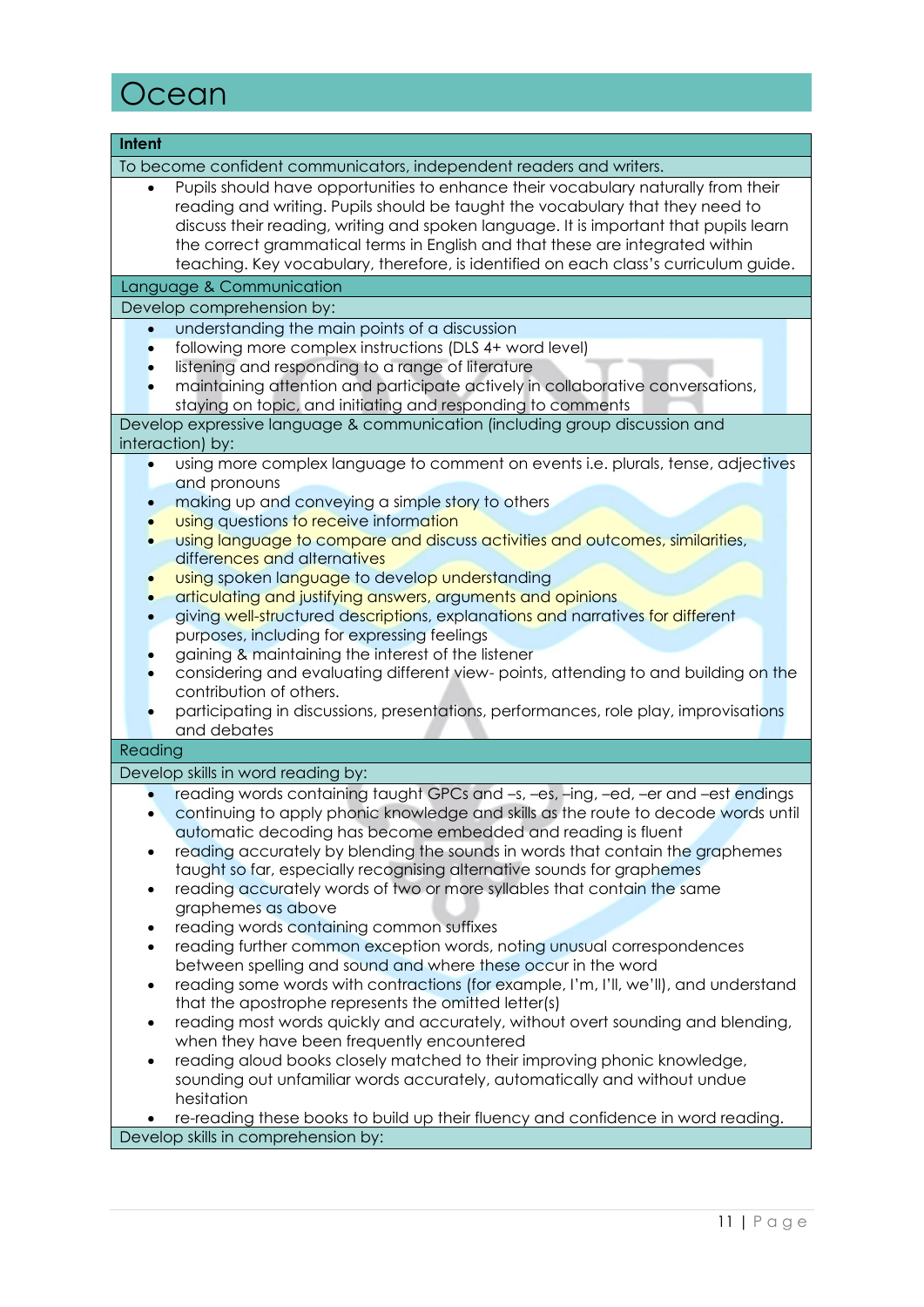| listening to and discussing a wide range of fiction, poetry, plays, non-fiction and |
|-------------------------------------------------------------------------------------|
| reference books or textbooks                                                        |

- listening to, discussing and expressing views about a wide range of contemporary and classic poetry, stories and non-fiction
- discussing the sequence of events in books and how items of information are related
- becoming increasingly familiar with and retelling a wider range of stories, fairy stories and traditional tales, myths and legends, and retelling some of these orally
- being introduced to non-fiction books that are structured in different ways
- recognising simple recurring literary language in stories and poetry
- discussing and clarifying the meanings of words, linking new meanings to known vocabulary
- discussing their favourite words and phrases
- appreciating poetry and reciting some, with appropriate intonation to make the meaning clear
- drawing on what they already know or on background information and vocabulary provided by the teacher
- checking that the text makes sense to them as they read and correcting inaccurate reading
- reading books that are structured in different ways and reading for a range of purposes
- identifying themes and conventions in a wide range of books
- preparing poems and play scripts to read aloud and to perform, showing understanding through intonation, tone, volume and action
- discussing words and phrases that capture the reader's interest and imagination
- recognising some different forms of poetry [for example, free verse, narrative poetry]
- asking questions to improve their understanding of a text
- drawing inferences such as inferring characters' feelings, thoughts and motives from their actions, and justifying inferences with evidence
- predicting what might happen from details stated and implied
- identifying main ideas drawn from more than one paragraph and summarising these
- identifying how language, structure, and presentation contribute to meaning
- retrieving and record information from non-fiction
- participating in discussion about both books that are read to them and those they can read for themselves, taking turns and listening to what others say.

#### **Writing**

Develop skills for transcription (spelling) by :

- spelling a range of high frequency words correctly
- recognising mis-spellings and spell words that are often misspelt
- using analogy
- identifying words within words
- learning how to check spelling matching words, word banks, spell checkers, dictionaries
- recognising and using simple spelling patterns e.g. ed and ing
- segmenting spoken words into phonemes and representing these by graphemes, spelling many correctly
- learning new ways of spelling phonemes for which one or more spellings are already known, and learn some words with each spelling, including a few common homophones
- learning to spell common exception words
- learning to spell more words with contracted forms
- learning the possessive apostrophe (singular) [for example, the girl's book]
- distinguishing between homophones and near-homophones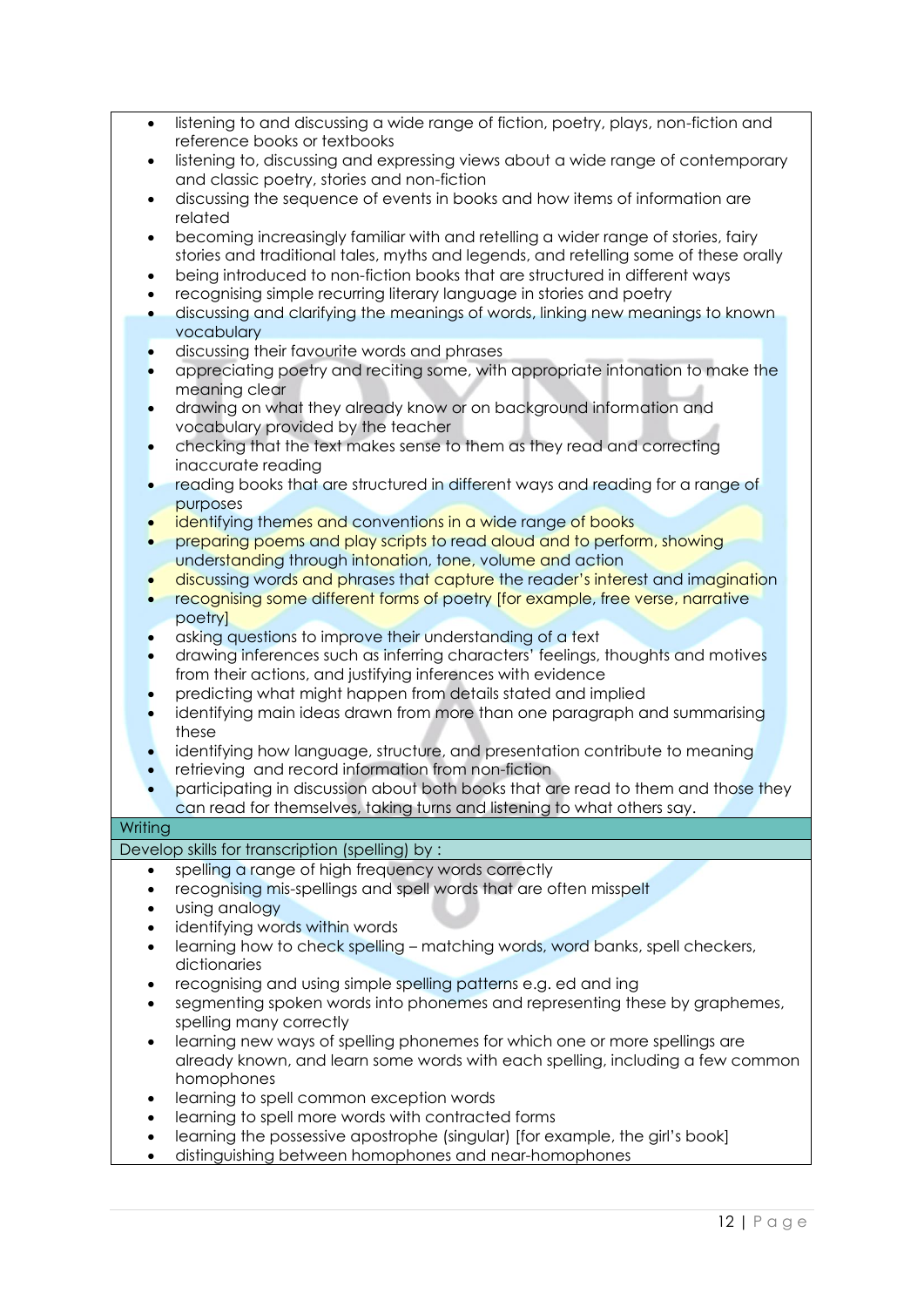| $\bullet$ | adding prefixes and suffixes to spell longer words, including -ment, -ness, -ful, -less,                      |
|-----------|---------------------------------------------------------------------------------------------------------------|
|           | $-$ ly                                                                                                        |
| $\bullet$ | using -ing, -ed, -er and -est where no change is needed in the spelling of root                               |
|           | words (for example, helping, helped, helper, eating, quicker, quickest)                                       |
| $\bullet$ | writing from memory simple sentences dictated by the teacher that include words                               |
|           | using the GPCs, common exception words and punctuation taught so far                                          |
| $\bullet$ | using letter names to distinguish between alternative spellings of the same sound                             |
| $\bullet$ | using the spelling rule for adding -s or -es as the plural marker for nouns and the                           |
|           | third person singular marker for verbs                                                                        |
|           | applying simple spelling rules and guidance, as listed in English Appendix 1                                  |
| $\bullet$ | writing from memory simple sentences, dictated by the teacher, that include words                             |
|           | and punctuation taught so far.                                                                                |
|           | Develop skills for handwriting by:                                                                            |
| $\bullet$ | continuing to join letters in a more developed cursive style                                                  |
|           | forming lower-case letters of the correct size relative to one another                                        |
|           | starting to use some of the diagonal and horizontal strokes needed to join letters                            |
|           | and understand which letters, when adjacent to one another, are best left                                     |
|           | unjoined                                                                                                      |
|           | writing capital letters and digits of the correct size, orientation and relationship to                       |
|           | one another and to lower case letters                                                                         |
|           | using spacing between words that reflects the size of the letters.                                            |
|           | using the diagonal and horizontal strokes that are needed to join letters and                                 |
|           | understand which letters, when adjacent to one another, are best left unjoined                                |
|           | increasing the legibility, consistency and quality of their handwriting<br>Develop skills for composition by: |
|           | writing expanded noun phrases to describe and specify                                                         |
|           | using the present and past tenses correctly and consistently including the                                    |
|           | progressive form using subordination (when, if, that, or because) and co-ordination                           |
|           | (using or, and, or but)                                                                                       |
|           | extending the range of sentences with more than one clause by using a wider                                   |
|           | range of conjunctions, including when, if, because, although                                                  |
|           | choosing nouns or pronouns appropriately for clarity and cohesion and to avoid                                |
|           | repetition                                                                                                    |
|           | using conjunctions, adverbs and prepositions to express time and cause                                        |
|           | using fronted adverbials                                                                                      |
|           | using commas after fronted adverbials                                                                         |
|           | indicating possession by using the possessive apostrophe with plural nouns                                    |
|           | using and punctuating direct speech                                                                           |
|           | Develop skills in vocabulary grammar and punctuation by:                                                      |
| $\bullet$ | leaving spaces between words                                                                                  |
| $\bullet$ | joining words and joining clauses using 'and'                                                                 |
| $\bullet$ | beginning to punctuate sentences using a capital letter and a full stop, question                             |
|           | mark or exclamation mark                                                                                      |
| $\bullet$ | using capital letters for names of people, places, the days of the week and the                               |
|           | personal pronoun 'l'                                                                                          |
| $\bullet$ | writing sentences with different forms: statement, question, exclamation, command                             |
|           | learning the grammar for years 1, 2, 3 and 4 in National Curriculum English                                   |
|           | Appendix 1 & 2                                                                                                |
| $\bullet$ | learning how to use both familiar and new punctuation correctly (see NC English                               |
|           | Appendix 2), including full stops, capital letters, exclamation marks, question marks,                        |
|           | commas for lists and apostrophes for contracted forms and the possessive (singular)                           |
| ٠         | writing sentences with different forms: statement, question, exclamation, command                             |
| $\bullet$ | writing expanded noun phrases to describe and specify                                                         |
| $\bullet$ | using the present and past tenses correctly and consistently including the                                    |
|           | progressive form                                                                                              |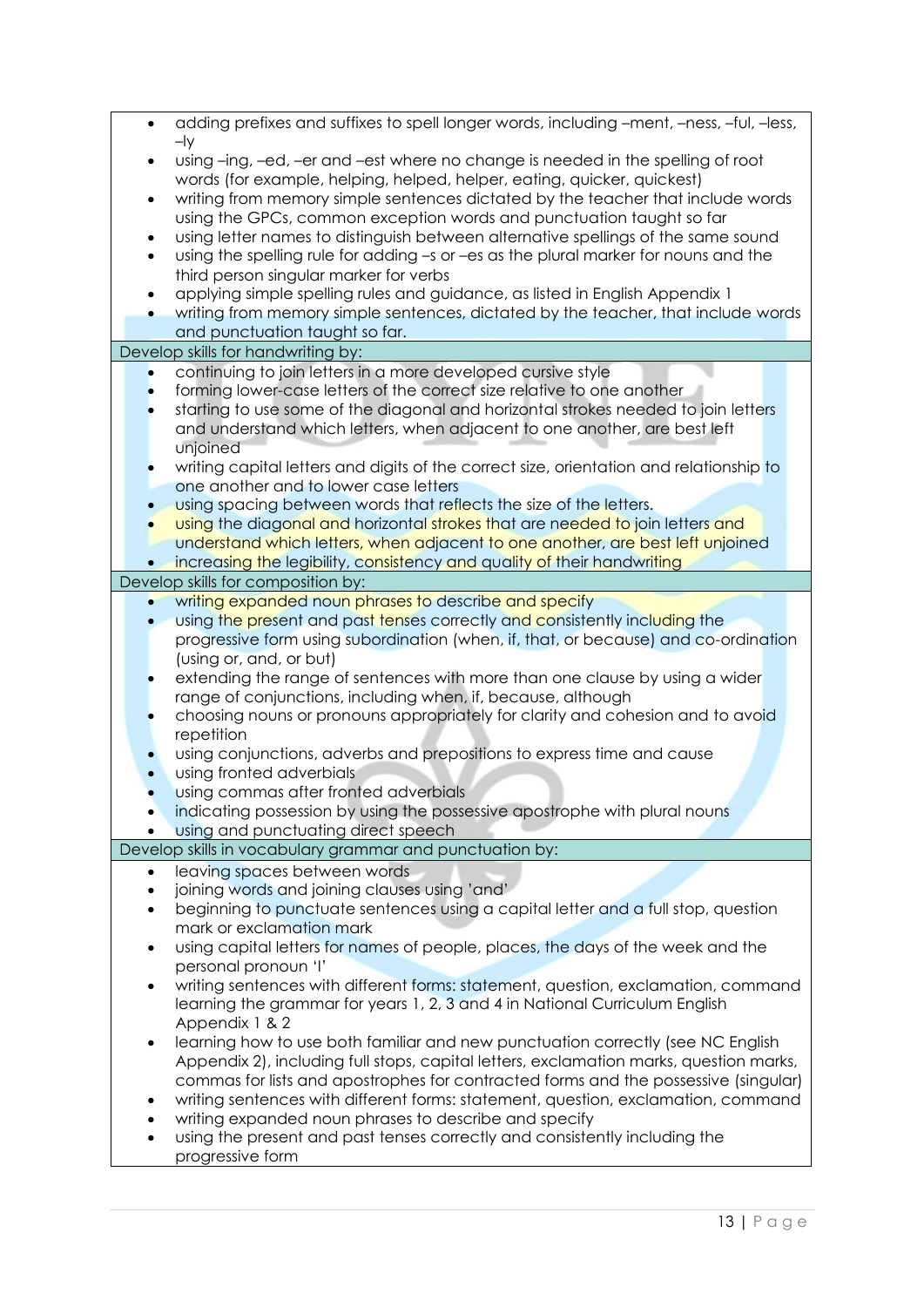- using subordination ( when, if, that, or because) and co-ordination (using or, and, or but)
- using some features of written Standard English
- using and understanding the grammatical terminology in English Appendix 2 in discussing their writing.
- extending the range of sentences with more than one clause by using a wider range of conjunctions, including when, if, because, although
- choosing nouns or pronouns appropriately for clarity and cohesion and to avoid repetition
- using conjunctions, adverbs and prepositions to express time and cause
- using fronted adverbials
- learning the grammar for years 1, 2, 3 and 4 in National Curriculum English Appendix 2
- using commas after fronted adverbials
- indicating possession by using the possessive apostrophe with plural nouns
- using and punctuating direct speech

Additional Information regarding the teaching of Reading

Reading Records & Packs

All pupils must have a Reading Record at least up to end of KS4. Name to be neatly presented on the front cover

Reading Records to be completed at least twice a week.

Annotations MUST refer to reading behaviour and either errors to be targeted or skills to be honed.

Early reading skills- includes sharing, attending, joint focus of attention and willingness to share personal space in an appropriate manner. Pupils working within engagement steps should have a Reading Record of their sensory story behaviours and other reading experiences as appropriate.

For pupils who access the reading schemes the book band level that they are on must be documented in the record book and an entry is made when this changes. The breadth and depth of learning is more important when learning to read than speed of progress through the book bands.

Reading packs should go home every night and should include

- Reading book from the scheme
- Reading Record
- Three small labelled A5 wallets
	- 1 for flashcards for words they can read
	- 1 for flashcards of word they are learning
	- 1 for a list of activities and games that can be played

For pupils not accessing the reading scheme a reading record, reading book alongside a selection of items that are personalised to the pupil should be sent home Bands and Reading Schemes

The school accesses books from a variety of sources and includes many recognised reading schemes at a variety of reading levels. The books are banded in levels according to 'Book Bands for Guided Reading' and pupils should progress through the different identified colours to supplement the school reading schemes. The main reading schemes used in school are Oxford Reading Tree, Cambridge Reading, Dandelion Readers, First Links, Folens Foundations, Heinemann Sunshine Books, Literacy Plus, Neslon Get Ready, PM Starters, Red Rockets, Story Teller and Words First. A wide range of ability related texts are available and fluent readers are encouraged to choose books from the library to read for pleasure and information.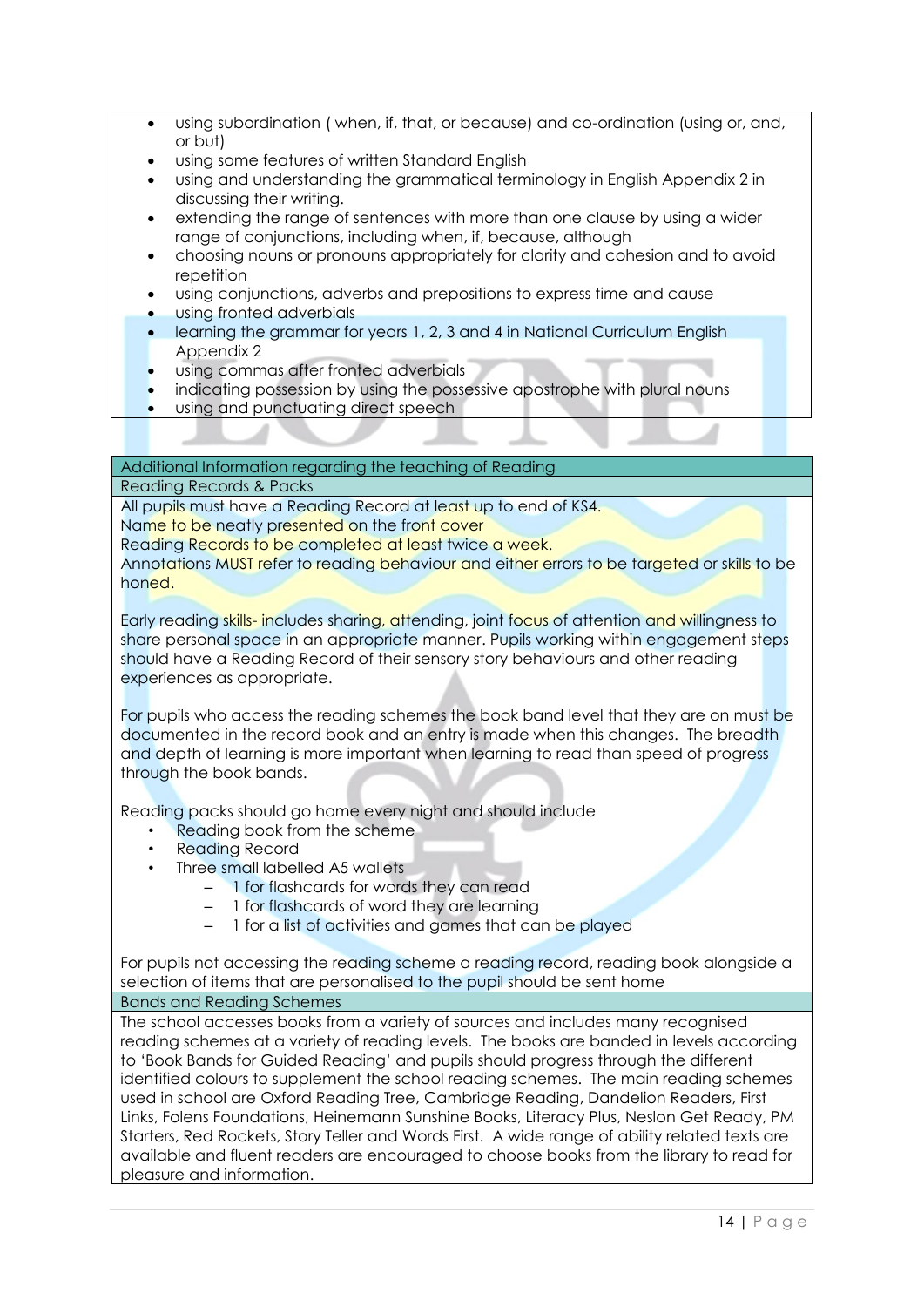Reading skills and strategies

The following briefly outlines the process of reading development and the skills and strategies, which enable the process to happen.

The skill areas to be developed are:

- auditory / visual memory
- phonological awareness and phonic knowledge
- word recognition
- context cues
- grammatical knowledge

These skills are used in order to comprehend the text and find information

Auditory memory:

- include lots of interactive work for short, five or ten minute sessions;
- have children clap the syllables in longer words
- identify the odd one out from their sounds mat, hat, pin
- play games which depend on hearing sounds in words I spy ' start with s, ends
- with t, has three parts (syllables) give object/picture cues as necessary
- draw attention to rhyme and rhythm at every opportunity relate the natural rhythm of words to music and dance
- play games which use memory and sequence remember telephone number I went to the shop and bought ... milk, an orange, chocolate and .. each child repeats the sequence and adds a word

#### Visual memory:

- match identical shapes before moving on to shapes with similar attributes e.g. curved & straight, short & long as preparation for perceiving letter variations
- match identical words
- match identical letters
- find odd one out from sets of words and letters
- matching activities word or letter dominoes
- games which focus on visual memory pairs, snap
- focus on visual sequencing and memory such as objects in a group take one away – what is missing? Or children in a line – change the order – who was at the front?

Pupils with learning difficulties and/or disabilities related to reading often have a poor visual and/or auditory memory and require structured teaching programmes to develop skills. Pupils need to be taught skills and need instruction to help them remember letters and sounds they make. The above activities work best when presented in a fun-orientated way, using multi-sensory resources e.g. matching letters is more fun using coloured plastic letters than worksheets. School has a vast range of games which is continually added to; staff are encouraged to make and use games where appropriate e.g. who can be first to match the pairs?

Not all of our pupils will be readers in the conventional sense. We must be sensitive to each pupils' needs and priority areas of development. However, early reading skills such as scanning, visual discrimination, auditory and visual memory should be targeted to support lifelong learning.

There is guidance available for supporting parents in developing very early reading skills. Phonological awareness, phonic knowledge & high frequency words

In the early years of learning to read, teachers need to focus on helping children develop their word recognition skills. Initially the focus is on helping children to master the alphabetic code, apply their phonic knowledge and skills as they decode words and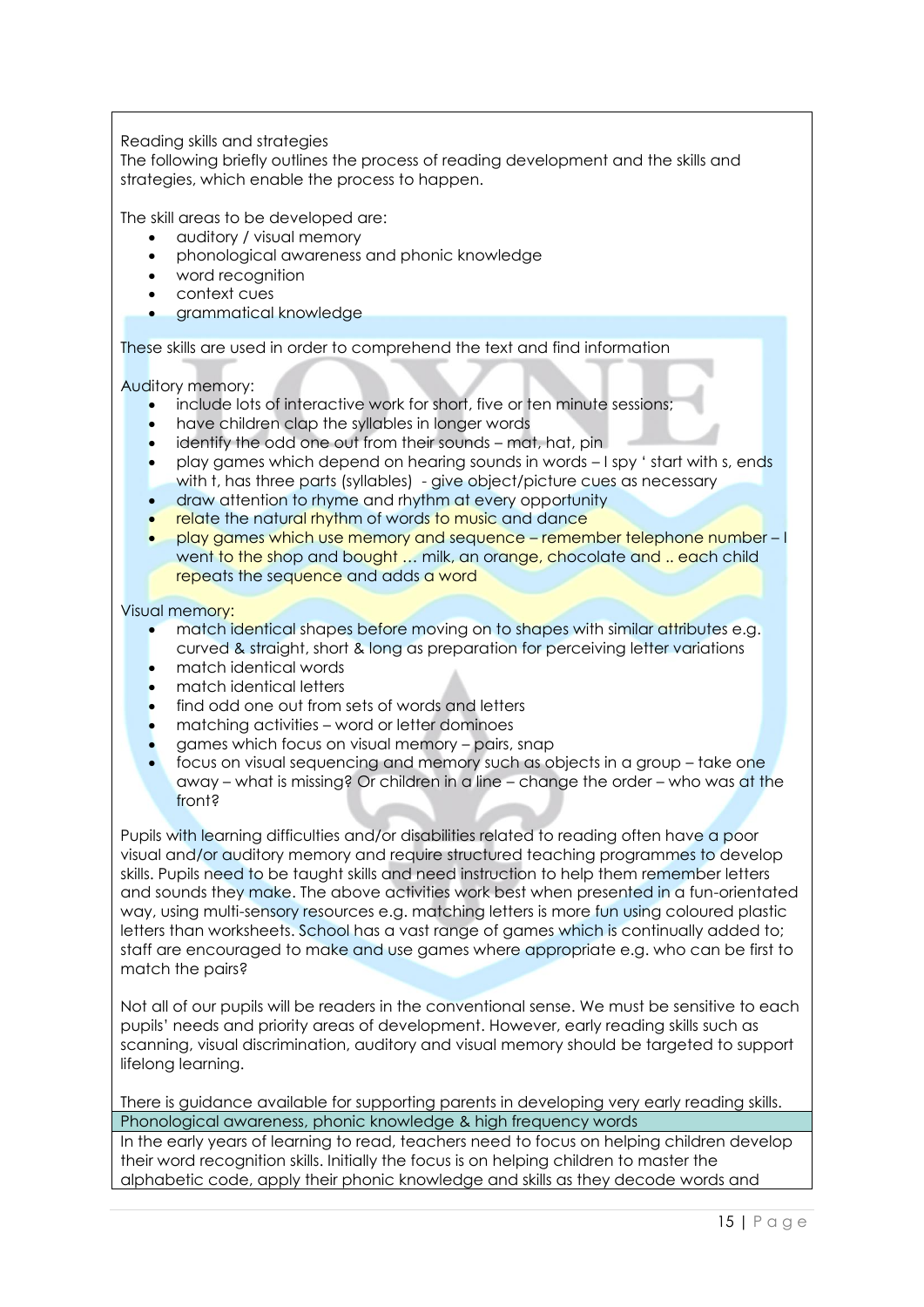develop a store of familiar words – developing fluency in their word reading. This work is set alongside work on developing speaking and listening skills, phonemic awareness, vocabulary development and language comprehension.

Children should be taught:

- grapheme–phoneme (letter/sound) correspondences (the alphabetic principle) in a clearly defined, incremental sequence
- to apply the highly important skill of blending (synthesising) phonemes in order, all through a word to read it
- to apply the skills of segmenting words into their constituent phonemes to spell them
- that blending and segmenting are reversible processes

The document 'Letters and Sounds' outlines the teaching sequence and suggested activities for the teaching of phonics through 6 progressive phases.

#### Phase 1

Through speaking and listening activities, children will develop their language structures and increase their vocabulary. In developing their phonological awareness, children will improve their ability to distinguish between sounds, and will become familiar with rhyme, rhythm and alliteration.

#### Phase 2

To introduce grapheme-phoneme (letter-sound) correspondences.

#### Phase 3

To teach children one grapheme for each of the 44 phonemes in order to read and spell simple regular words.

#### Phase 4

To teach children to read and spell words containing adjacent consonants.

#### Phase 5

To teach children to recognise and use alternative ways of pronouncing the graphemes and spelling the phonemes already taught.

#### Phase 6

To teach children to develop their skill and automaticity in reading and spelling, creating ever-increasing capacity to attend to reading for meaning.

The teaching of grapheme-phoneme correspondences should be taught in PLOT or literacy and recorded in the pupil's phonics tracking document.

If the pupil is blending words as part of their reading you would record this in their Reading Record – this is the application of their phonological learning.

Word Recognition Include: Words of personal importance Child's own name, school words, home words, pets and toys etc.

High frequency words

All pupils should have at the front of their Reading Record the most relevant checklist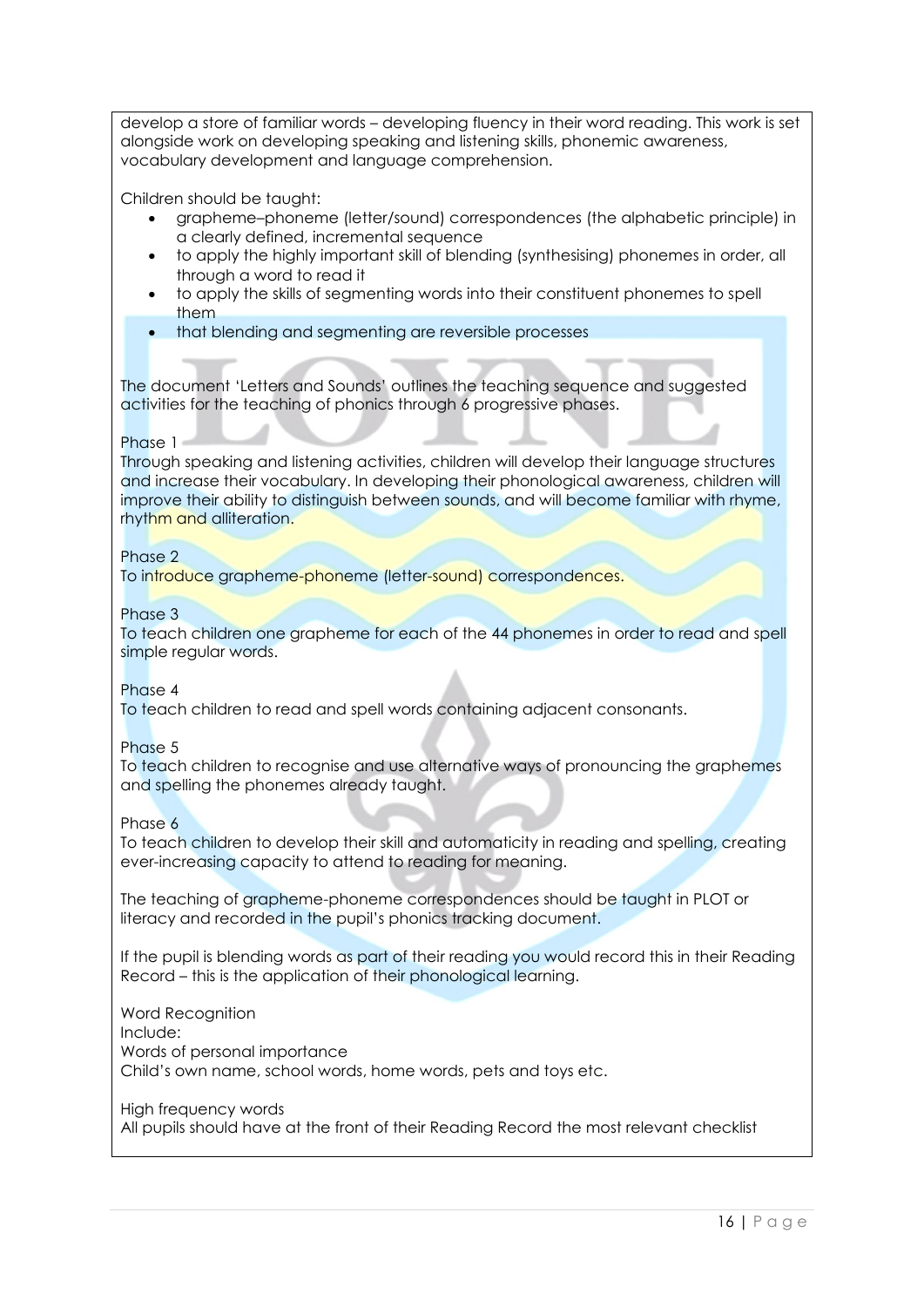| It's expected that all pupils learning sight words have a bank of flash cards relevant to their<br>needs and that these are used to play sight word games and for teaching. These should<br>also be used for homework on a regular basis.                                                                                |
|--------------------------------------------------------------------------------------------------------------------------------------------------------------------------------------------------------------------------------------------------------------------------------------------------------------------------|
| Words from the list of high frequency words (found in Letters and Sounds) are regarded as<br>key words because they account for a large proportion of print.                                                                                                                                                             |
| Main scheme words<br>Content words from the reading scheme plus high frequency words contained in the<br>scheme enable pupils to make a promising start towards reading.                                                                                                                                                 |
| Social/environmental vocabulary<br>Show words in context - instructions / safety / signposts. Link word recognition with<br>vocabulary from the environment.                                                                                                                                                             |
| Cross-curricular words<br>Access to age appropriate, subject specific vocabulary enables greater access to<br>reading across the curriculum.                                                                                                                                                                             |
| Activities for word recognition<br>Teach children to recognise words by their shape                                                                                                                                                                                                                                      |
| school elephant<br>book bed<br>dog<br>Highlight high frequency words from a page of print<br>Play whole word games<br>Make word jigsaws<br>$\bullet$                                                                                                                                                                     |
| Give children plastic letters or letter cubes to make given words<br>$\bullet$<br>Track identical words along a line:<br>$\bullet$<br>$\overline{\phantom{a}}$<br>for<br>jump<br>play<br>is<br>frog<br>is<br>is<br>can<br><b>YOU</b><br>mum<br>$\bullet$                                                                 |
| swim<br>Practise alphabet skills - use of a word book as a game who can find ?<br>Games to sort word cards to different categories - length, shape, cvc words with<br>same vowel<br><b>Build word walls</b>                                                                                                              |
| Highlight short words inside longer words to prepare them for using known words to<br>read others<br>e.g. handle<br>twenty baggage<br>Use word search and crosswords                                                                                                                                                     |
| Context cue skills<br>Readers need to use context effectively to comprehend.<br>٠<br>Develop context cues by:<br>٠<br>Oral work on prediction: make up class or group sentences by adding one word at<br>$\bullet$<br>a time                                                                                             |
| Say a silly sentence & change one word to make it sensible eg. I put the cake in<br>$\bullet$<br>the fridge to cook<br>Draw attention to pictures in books<br>$\bullet$<br>What do you think will happen next?<br>٠                                                                                                      |
| Use cloze work – at sentence level 'Mum went to the ', Mum  to the shop'<br>$\bullet$<br>(gaps at the end are easier than gaps in the middle)<br>Cloze work to give practice from different perspectives nouns – 'Hens lay ',<br>$\bullet$<br>verbs - 'They all  up', adjectives - 'It was a  dress', prepositions - The |
| rubbish was  the bin'.<br>Cloze work to insert initial letter 'We go to chool every day", final letter, or parts of<br>٠<br>words<br>Ask a range of different questions about the text                                                                                                                                   |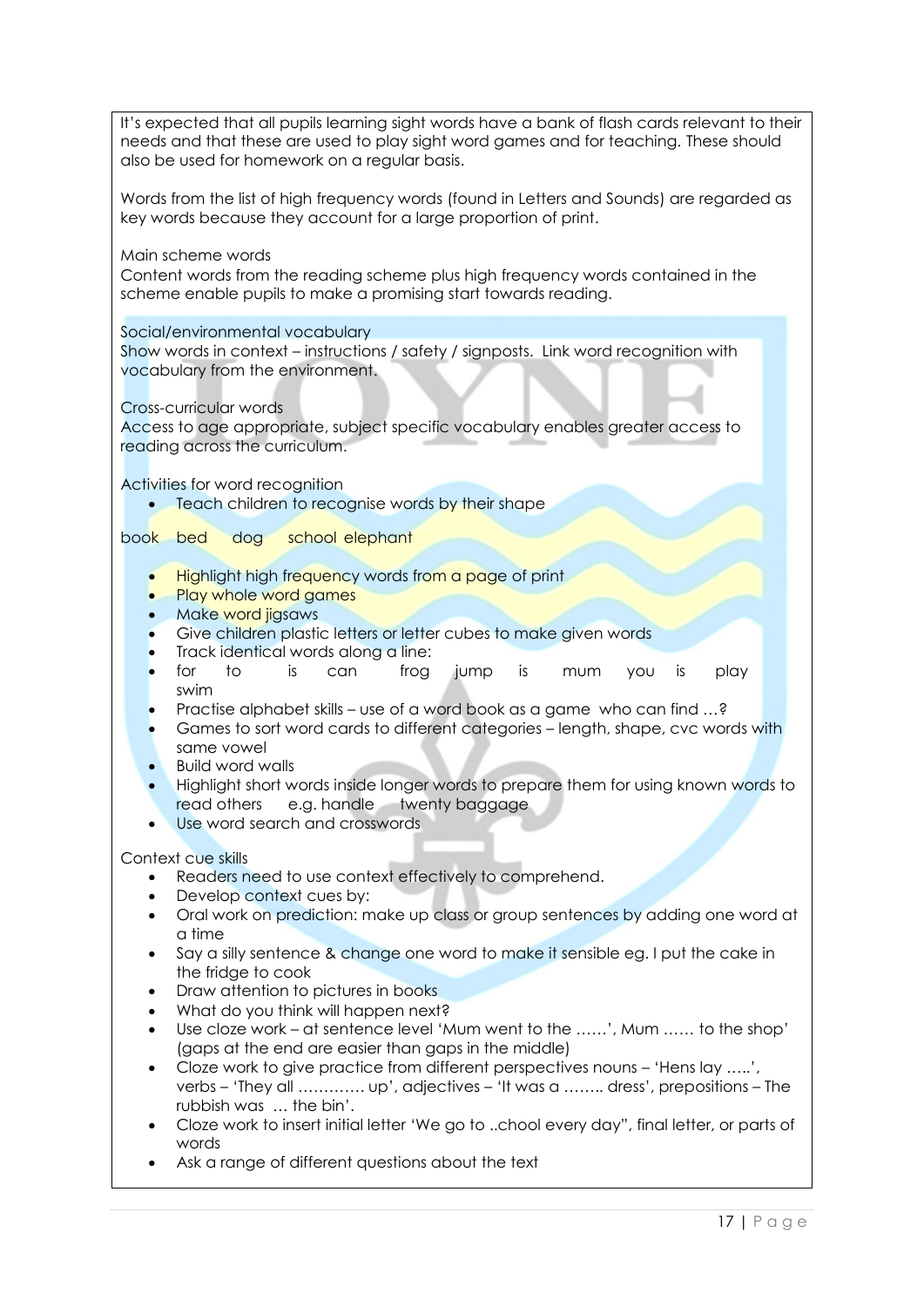#### Additional Information regarding the Teaching of Writing

#### Emergent writing

Children should be encouraged to play at writing and 'have a go' – their attempts are praised and the child is asked to read their writing to the teacher. This is helpful in developing pencil control and handwriting skills. Pupils should be given the opportunity to use representational emergent writing skills as a means of writing. Value should be given to such writing, which may not in fact be legible and therefore staff may wish to underwrite examples of emergent writing to clarify its context. For some pupils with physical difficulties, emergent writing may be strings of computer-generated symbols, or symbols/pictures selected to form a sentence; thus the handwriting element is bypassed.

Developmental levels of handwriting

Role play Handwriter

Experiments with handwriting and pencil grip. Enjoys tracing, copying and writing for fun.

#### Experimental Handwriter

Attempts to formulate letters accurately. May reverse letters and may use upper and lowercase letters indiscriminately. Is confident that text and drawing are complimentary and are mutually supportive.

#### Early Handwriter

Begins to develop an individual style of handwriting. Quality of handwriting may deteriorate when focusing on new demands of writing.

Transitional Handwriter

Is aware of the *importance and quality* of handwriting. Controls basic formations and joins. Is aware of quality of handwriting is not maintained when focus is on other factors.

#### Conventional Handwriter

Has individual and fluent handwriting. Is aware of the need to adapt handwriting according to the audience and purpose. Experiments with artistic or unusual scripts and computer generated graphics.

#### Getting ready for handwriting

Skill 1 - Can open and close hands one at a time.

Suggested Activities:

- Puppet play
- **Finger rhymes**
- Sorting activities
- Bean bags in boxes

#### Skill 2 - Can touch each finger with the thumb of the same hand. Suggested Activities:

- Tearing tissue paper and newspaper
- Using finger rhymes, finger play and puppets
- Printing using blocks
- Threading large and small beads
- Fastening buttons, zips, press studs, Velcro, laces and belt.
- Using typing and switch skills
- Peg boards

#### Skill 3 - Can roll each wrist in turn.

Suggested Activities:

- Rolling out clay, dough or plasticine
- Stirring with a large spoon
- Turning a skipping rope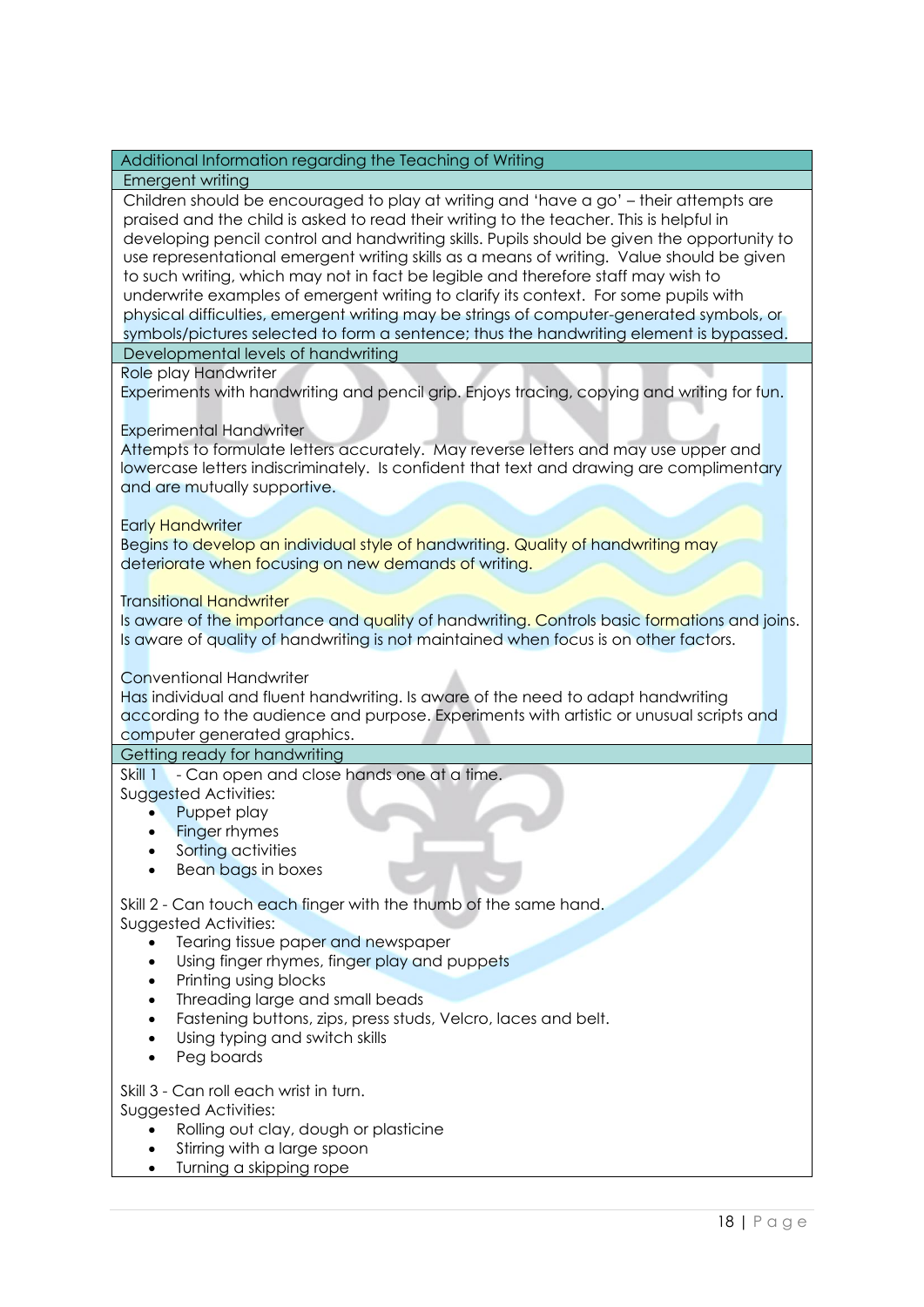| Brushing a dolls hair<br>Whisking soap suds<br>Twirling a hoop<br>Shaking a dice or tambourine<br>Undoing a screw top jar, using threading toys or screwdriver<br>Playing with construction toys<br>Tracing inside of circle shape with finger                                                                                                                                                                                                                                                                                                                                                         |
|--------------------------------------------------------------------------------------------------------------------------------------------------------------------------------------------------------------------------------------------------------------------------------------------------------------------------------------------------------------------------------------------------------------------------------------------------------------------------------------------------------------------------------------------------------------------------------------------------------|
| Skill 4 - Can thread large beads<br>Suggested Activities:<br>Threading cardboard tubes onto a stick or rope<br>Putting rings or quoits of various sixes onto a peg<br>Using large lacing cards<br>Winding thread around hooks<br>Hanging clothes on pegs                                                                                                                                                                                                                                                                                                                                               |
| Skill 5 - Can pick up small square bricks and make a tower.<br><b>Suggested Activities:</b><br>Using construction bricks, e.g. Duplo<br>Posting boxes and shape sorters<br>Simple jigsaw puzzles<br><b>Balancing big bricks</b><br>Inset boards<br>Stacking beakers and barrels                                                                                                                                                                                                                                                                                                                        |
| Skill 6 - Can hold a pencil correctly.<br><b>Suggested Activities:</b><br>Using finger puppets e.g. snapping crocodile<br>Playing finger cymbals<br>Practise correct procedure previous guidance<br>Drawing skills - copying shapes & representational drawings<br>Copying shapes in sequence $0 / \setminus -1 +$                                                                                                                                                                                                                                                                                     |
| <b>Teaching letter formation</b>                                                                                                                                                                                                                                                                                                                                                                                                                                                                                                                                                                       |
| Pupils should be taught to form letters correctly on a consistent basis to avoid children<br>internalising incorrect formational habits. Formation of letters - See Nelson handwriting<br>materials for guidance on formation of letters and the teacher's book. Information should<br>be shared with parents to ensure consistent practice and homework opportunities - see<br>attached 'Guidance for Parents'<br>Pupils should ideally learn to write letters alongside the teaching of grapheme-phoneme<br>correspondences but where this is not appropriate, the order for presenting and teaching |
| groups of letters (following practice 'patterns' to achieve fluency) is as follows:                                                                                                                                                                                                                                                                                                                                                                                                                                                                                                                    |
| Group 1<br>cadgoq                                                                                                                                                                                                                                                                                                                                                                                                                                                                                                                                                                                      |
| Group 2<br>Ihbktf                                                                                                                                                                                                                                                                                                                                                                                                                                                                                                                                                                                      |
| Group 3<br>irnmp                                                                                                                                                                                                                                                                                                                                                                                                                                                                                                                                                                                       |
| Group 4<br>ejsuwvyzx                                                                                                                                                                                                                                                                                                                                                                                                                                                                                                                                                                                   |
| Seating and Positions for Writing                                                                                                                                                                                                                                                                                                                                                                                                                                                                                                                                                                      |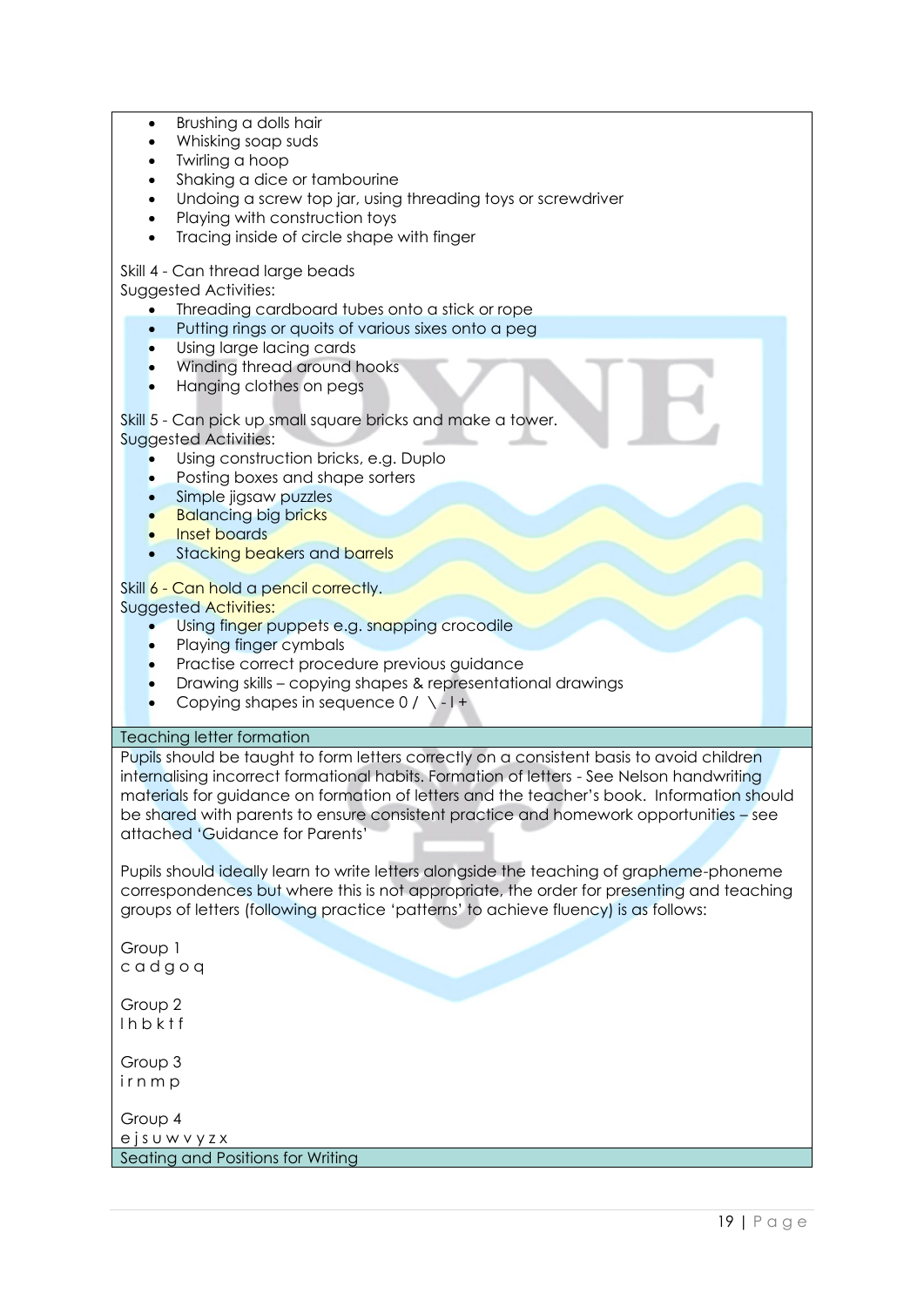It is important that pupils are correctly seated when writing. Staff should consult occupational therapists, wherever possible and ensure that the following is taken care of:

- a well balanced position for both left and right-handers
- head upright not tilted
- back upright and slightly forward
- body square with the writing surface
- forearms away from body and relaxed
- both feet firmly on the floor
- forearms supported
- table should be at elbow height when seated.

#### Pencil Grip

The pencil should be held lightly between finger and thumb; the second finger is used as a cushion underneath the pencil. The shaft of the pencil should rest between the base of the thumb and the first finger. All the fingers should lie underneath the pencil. The hand and arm should rest on the table. The freehand should hold the paper steady.

- 1. Place pencil on the surface in front of pupil.
- 2. Ensure pencil is to left or right according to handedness
- 3. Ensure pencil point is facing the pupil.
- 4. Pick up the pencil with thumb and first finger just above the shar
- 5. Keep practising picking up the pencil this way until it is vertical.
- 6. Allow the pencil to fall back naturally into the writing position.

An effective pencil grip should not be corrected if it is functional and effective – unless it is harming to the pupil.

#### Establishing hand-dominance

It is important to give children the opportunity to explore and use both hands as part of a developmental stage, which for pupils with learning difficulties will often last longer than it would for other children. Staff should observe and note information to ascertain hand dominance during play and creative activities and when using writing tools. If staff are confident that hand dominance is established then they should offer consistency in guidance to encourage the use of the dominant hand. If hand dominance is not evident then children should be encouraged to use their right hand for pencil skill work. Close consultation with occupational therapists is important to consider pupils needs on an individual basis.

#### Pupils who are left handed writers

Left-handed pupils will often need a softer pencil than a right-hander. Many problems lefthanded children encounter can be solved by:

- Child holding pencil at least 2cm away from tip so not to obscure writing
- Choosing a writing tool that will not stick or tear the paper
- Checking for awkward posture when writing. Place paper to left of body midline and tilt the top clockwise up to 30 degrees. This should bring the hand into the correct writing position (underneath the writing line)
- Recognising that early left hand writers may have tendency to write from right to left - mark the starting point for them
- Left-handed pupils should be seated on the left hand side of a double desk or next to another left-handed pupil to avoid elbows clashing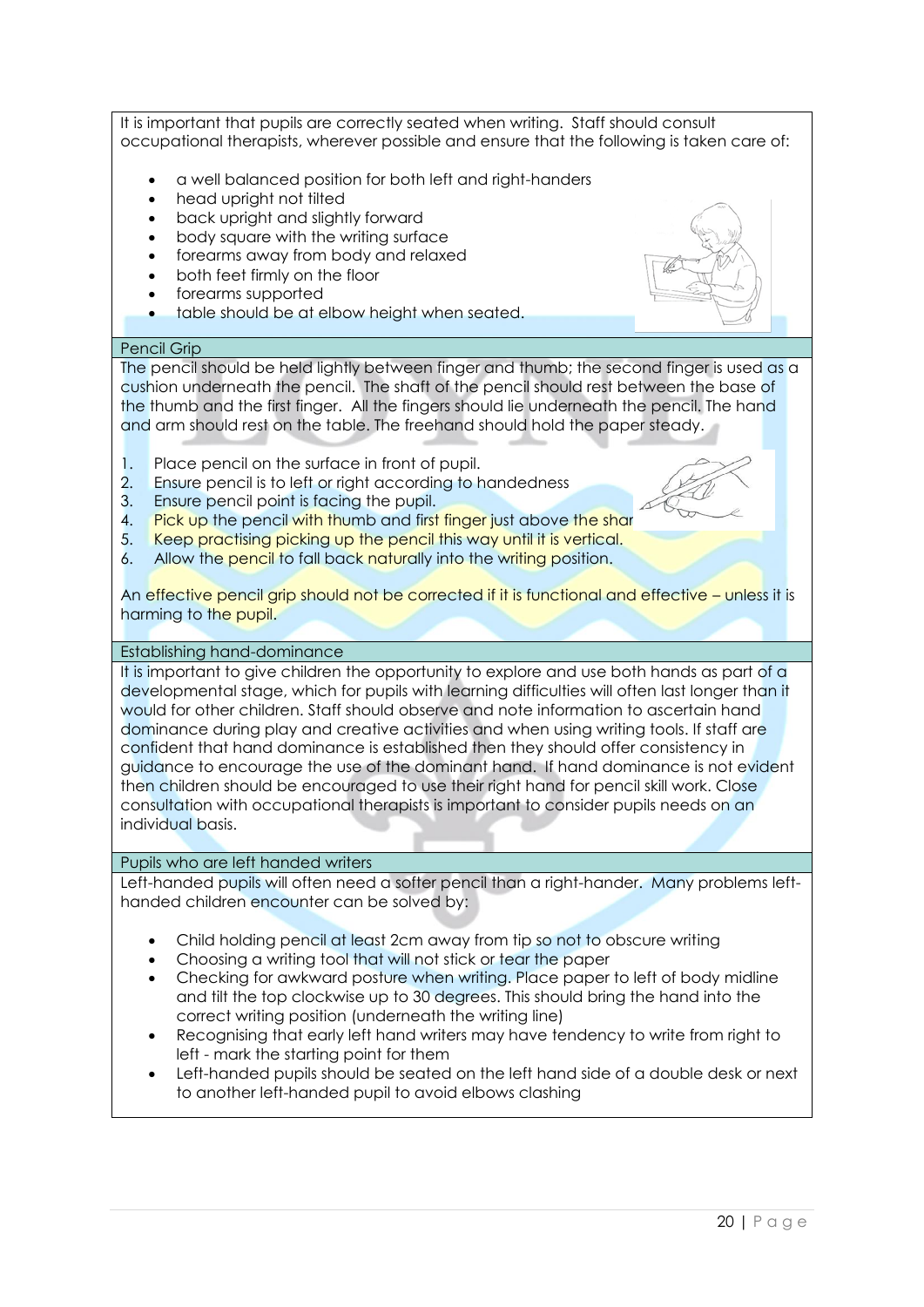## Maths & Finance

It is a whole network of concepts and relationships which provide a way of viewing and making sense of the world. It is used to analyse and communicate information and ideas and to tackle a range of practical tasks and real life problems.

It is our aim to

- enhance pupils' awareness of events and actions.
- recognise changes in pattern, quantity and space in their immediate environment and in the wider world.
- develop an understanding of mathematics through a process of enquiry and experiment.
- develop competence and confidence in mathematical knowledge, concepts and skills.
- enable pupils to use their awareness and developing understanding of pattern, space, shape and number.
- develop pupils' ability to use and apply mathematics across the curriculum and in real life. Assisting pupils to contribute to making choices, taking decisions and gaining control over their immediate environment.
- extend pupils' mathematical skills, experiences and understanding to allow them to visualise, compare and estimate. For some pupils this will be achieved in abstract as well as concrete contexts.
- aid pupils to think about the strategies they use and explain them to others.
- develop initiative and an ability to work independently and in cooperation with others.
- enable pupils to solve problems by applying their mathematics

#### Curriculum Coverage

Pupils access a broad and balanced Maths curriculum that is mapped through a rolling programme of topics.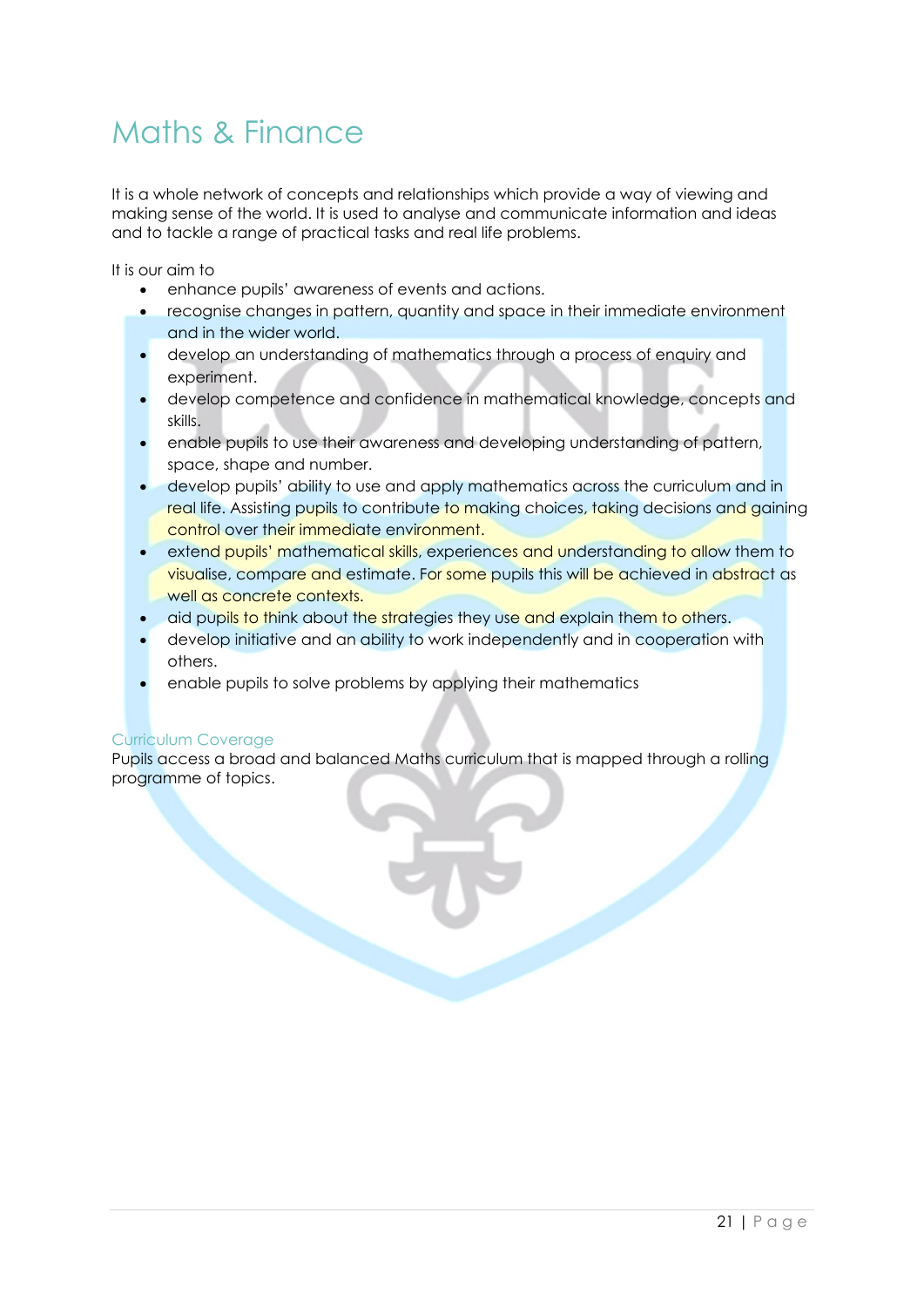| Primary      |                  |                                       |                                                                                                                                                                                                                                              |                                        |                                                                                                                                                                          |  |
|--------------|------------------|---------------------------------------|----------------------------------------------------------------------------------------------------------------------------------------------------------------------------------------------------------------------------------------------|----------------------------------------|--------------------------------------------------------------------------------------------------------------------------------------------------------------------------|--|
| Year         | Term             | <b>Lower Primary</b><br><b>Topics</b> | <b>Maths Mapping</b>                                                                                                                                                                                                                         | Upper<br>Primary<br><b>Topics</b>      | <b>Maths Mapping</b>                                                                                                                                                     |  |
|              | Autumn           | Where I live                          | Number<br>$\bullet$<br>Geometry - 2D Shape<br>Measurement - Size,<br>$\bullet$<br>Length, Height, Time,<br>Sequencing Position<br>and Direction<br>(including<br>Anticipation)                                                               | Who lives in a<br>Castle?              | Number<br>$\bullet$<br>Measurement-<br>Capacity, Position &<br>Direction, Time, 2D<br>shape                                                                              |  |
|              | Spring           | How we play!                          | Number<br>$\bullet$<br>Geometry - 3D shape<br>$\bullet$<br>Measurement-<br><b>Capacity, Position</b><br>and Direction                                                                                                                        | How does my<br>Garden<br>Grow?         | Number<br>$\bullet$<br>Measurement - Mass &<br>$\bullet$<br>Length<br>Capacity, Mass,<br>Height, Time-<br>Sequencing<br>Statistics - Grouping,<br>Sorting, Handling Data |  |
|              | Summer           | Going to the<br>shops!                | Number-Fractions<br>$\bullet$<br>Measurement-Mass,<br>$\bullet$<br>Exchange (Money*)<br>Position and Direction<br><b>Statistics - Handling</b><br>$\bullet$<br>Data, Grouping,<br>Counting, Present,<br>Sorting                              | Beside the<br>Seaside                  | Number<br>$\bullet$<br>Measurement -<br>$\bullet$<br>Capacity & Time<br>Statistics - Grouping,<br>Sorting, Handling Data                                                 |  |
| $\mathbf{2}$ | Autumn           | Ways I can travel                     | Number<br>$\bullet$<br>Statistics - Handling<br>$\bullet$<br>Data, Grouping,<br>Counting, Sorting<br>Measurement-Time,<br>Position and<br>Direction.<br>Anticipation                                                                         | The Way I<br>Grow!                     | Number<br>$\bullet$<br>Measurement-Length<br>/ Height & Time -<br>Sequencing                                                                                             |  |
|              | Spring<br>Summer | Dinosaur Roar<br>Going to the farm    | Number<br>$\bullet$<br>Measurement-<br>$\bullet$<br>Length and Height,<br>Size<br>Geometry- 2D Shape<br>Colour<br>$\bullet$<br>Pattern<br>$\bullet$<br>Statistics-Sorting,<br>$\bullet$<br>Grouping, Handling<br>Data<br>Number<br>$\bullet$ | Earth, Space,<br>Wind & Fire<br>Nature | Number<br>$\bullet$<br>Measurement-Colour<br>Pattern<br>Number<br>$\bullet$                                                                                              |  |
|              |                  |                                       |                                                                                                                                                                                                                                              | Detectives                             |                                                                                                                                                                          |  |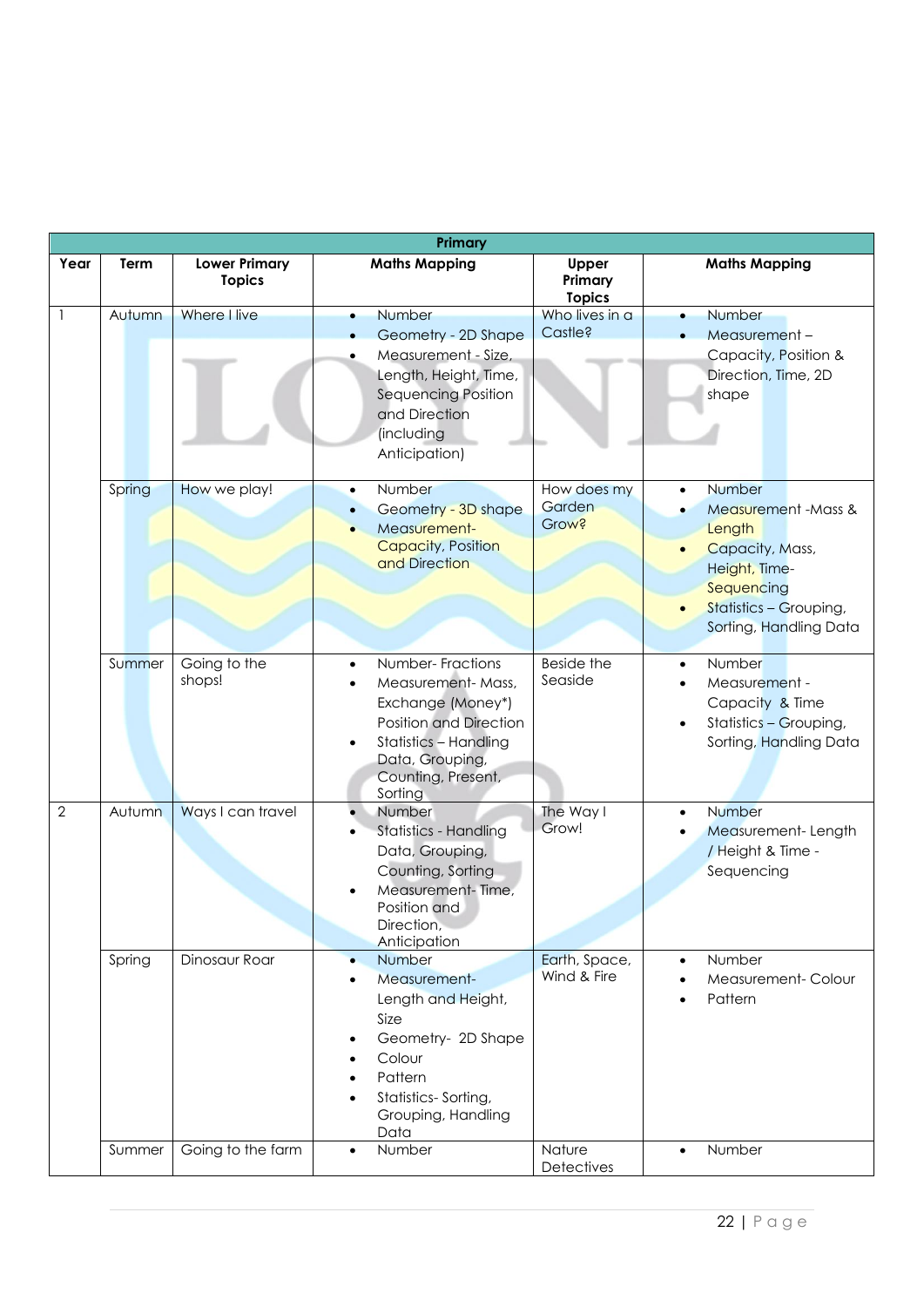|                |                                                                                                                                            |                                                                                               | <b>Statistics Handling</b><br>Geometry-Colour,<br>$\bullet$<br>Data, Grouping,<br>Pattern<br>Counting, Present<br>Measurement-size,<br>$\bullet$<br>Measurement - Position<br>$\bullet$<br>Anticipation<br>and Direction, Length<br>Statistics-Sorting,<br>$\bullet$<br>& Time-Night and Day<br>Grouping, Handling<br>Data                                                             |  |  |  |
|----------------|--------------------------------------------------------------------------------------------------------------------------------------------|-----------------------------------------------------------------------------------------------|----------------------------------------------------------------------------------------------------------------------------------------------------------------------------------------------------------------------------------------------------------------------------------------------------------------------------------------------------------------------------------------|--|--|--|
| $\mathfrak{Z}$ | Autumn                                                                                                                                     | Superhero's                                                                                   | Woodland<br>Geometry-Shape<br>Number<br>$\bullet$<br>$\bullet$<br>World<br>Number<br>Measurement -<br>Measurement-<br>Capacity, Time, Size<br><b>Position and Direction</b><br>Statistics - Grouping,<br>$\bullet$<br>Sorting, Handling Data                                                                                                                                           |  |  |  |
|                | Spring                                                                                                                                     | All kinds of<br>weather                                                                       | What can I<br>Number<br><b>Measurement-Position</b><br>$\bullet$<br>pnild?<br>Colour<br>and Direction, Mass,<br>Measurement - Time;<br>Height, Length, Size<br>Seasons, Months of<br>Number<br>the Year<br>Geometry-3D shape<br><b>Statistics Handling</b><br>$\bullet$<br>Data, Grouping,<br>Counting, Present                                                                        |  |  |  |
|                | Summer                                                                                                                                     | Looking After Me                                                                              | Where the<br>Measurement - Time-<br><b>Number</b><br>$\bullet$<br>wild things<br><b>Measurement - Mass</b><br>Seasons, Months of<br>Colour<br>are?<br>the Year,<br><b>Statistics</b><br>Sequencing, Size,<br>Handling Data,<br>Length, Height, Mass<br>Grouping, Counting,<br><b>Number-fractions</b><br>Present<br><b>Statistics Handling</b><br>Data, Grouping,<br>Counting, Present |  |  |  |
|                |                                                                                                                                            |                                                                                               | <b>Secondary</b>                                                                                                                                                                                                                                                                                                                                                                       |  |  |  |
| Year           | Term                                                                                                                                       | <b>Topics</b>                                                                                 | <b>Maths Mapping</b>                                                                                                                                                                                                                                                                                                                                                                   |  |  |  |
|                | Autumn                                                                                                                                     | Music & Theatre                                                                               | Number<br>$\bullet$<br>Measurement -Position & Direction<br>Money & Finance<br>Time<br>Statistics - Grouping, Sorting, Handling Data                                                                                                                                                                                                                                                   |  |  |  |
| 1              | Spring                                                                                                                                     | Number<br>$\bullet$<br>Measurement- Length, Money & Finance, Capacity, Fractions<br>$\bullet$ |                                                                                                                                                                                                                                                                                                                                                                                        |  |  |  |
|                | Number<br>$\bullet$<br>Fractions<br>Measurement-Capacity, Mass<br>Time<br>Money & Finance<br>Statistics - Grouping, Sorting, Handling Data |                                                                                               |                                                                                                                                                                                                                                                                                                                                                                                        |  |  |  |
|                | Autumn                                                                                                                                     | Amazing Asia                                                                                  | Number<br>$\bullet$<br>Measurement - Time<br>Colour<br>$\bullet$                                                                                                                                                                                                                                                                                                                       |  |  |  |
| $\overline{2}$ | Spring                                                                                                                                     | Extreme<br>Environments                                                                       | Number-Quantities<br>$\bullet$<br>Time - Seasons, Months of the Year<br>$\bullet$<br>Statistics - Grouping, Sorting, Handling Data<br>٠                                                                                                                                                                                                                                                |  |  |  |
|                | Summer                                                                                                                                     | <b>Carnival Times</b>                                                                         | Geometry-Colour & Pattern<br>$\bullet$                                                                                                                                                                                                                                                                                                                                                 |  |  |  |
| $\mathfrak 3$  | Autumn                                                                                                                                     | Across the                                                                                    | Number<br>٠<br>Number<br>$\bullet$                                                                                                                                                                                                                                                                                                                                                     |  |  |  |
|                |                                                                                                                                            | Oceans to India                                                                               | Statistics - Grouping, Sorting, Handling Data                                                                                                                                                                                                                                                                                                                                          |  |  |  |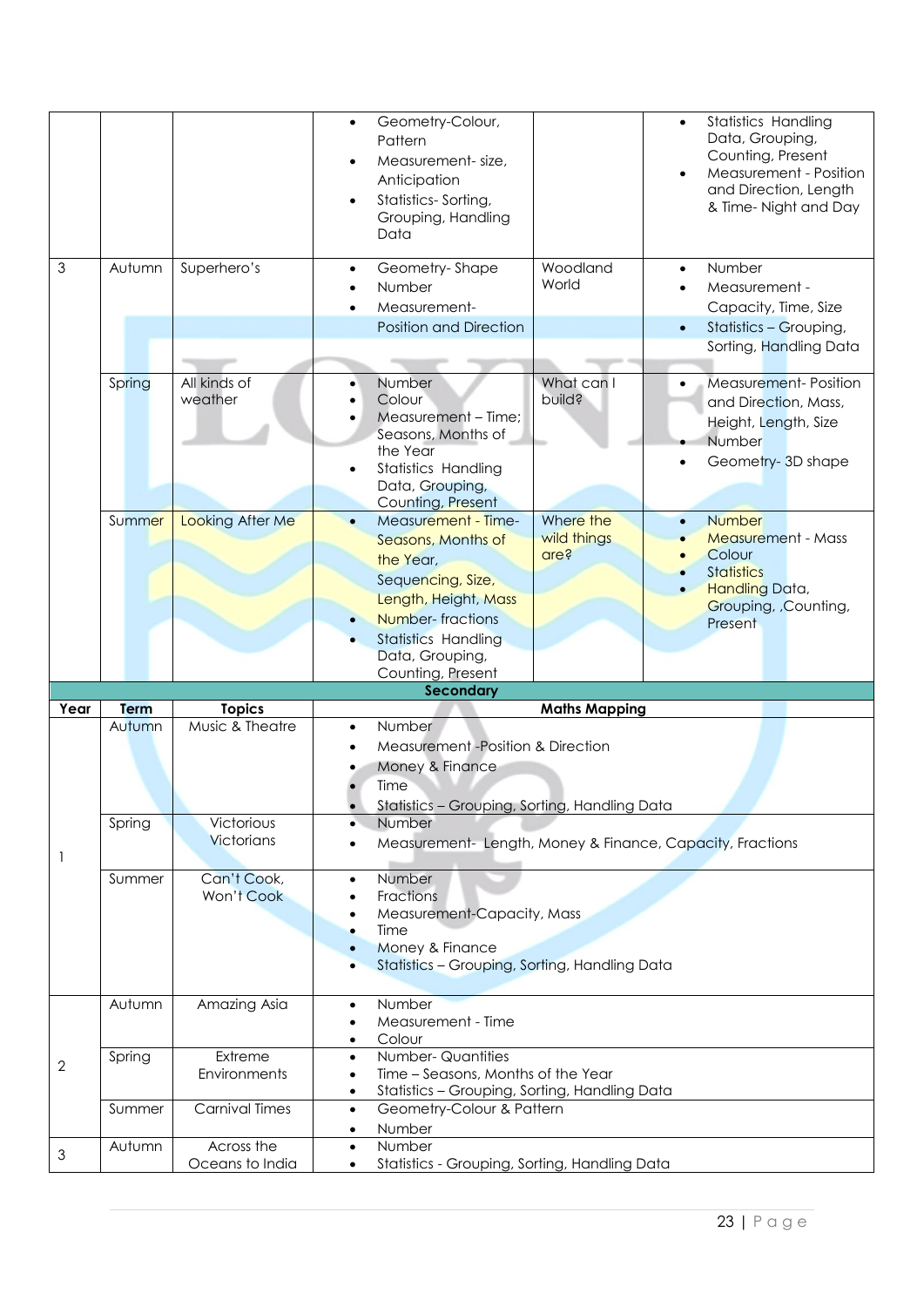|   | Spring | The Swinging<br><b>Sixties</b>        | Number<br>$\bullet$<br>Measurement – Time & Length                                                                                   |  |  |
|---|--------|---------------------------------------|--------------------------------------------------------------------------------------------------------------------------------------|--|--|
|   | Summer | Water, Water<br>Everywhere            | Number<br>$\bullet$<br>Measurement - Capacity<br>Statistics - Grouping, Sorting, Handling Data                                       |  |  |
| 4 | Autumn | Earth & Space                         | Number<br>$\bullet$<br>Mass, Size                                                                                                    |  |  |
|   | Spring | Keeping Clean<br>and Living Green     | Number<br>$\bullet$<br>Measurement-Weight, Capacity<br>$\bullet$<br>Statistics - Grouping, Sorting, Handling Data<br>$\bullet$       |  |  |
|   | Summer | Learning from<br><b>Local History</b> | Number<br>$\bullet$<br>Measurement - Time<br>Seasons<br>$\bullet$                                                                    |  |  |
| 5 | Autumn | We'll meet again<br>(World War 2)     | Number<br>$\bullet$<br>Measurement - Mass, Capacity<br>$\bullet$                                                                     |  |  |
|   | Spring | The Real Amazon                       | Number<br>Measurement-Length/Height/Mass<br>$\bullet$<br>Money & Finance<br>Statistics-Grouping, Sorting, Handling Data<br>$\bullet$ |  |  |
|   | Summer | A Sporting<br>Chance                  | <b>Number</b><br>$\bullet$<br>Measurement-Time, Length/Height, Mass,<br>Position, Speed & Direction,                                 |  |  |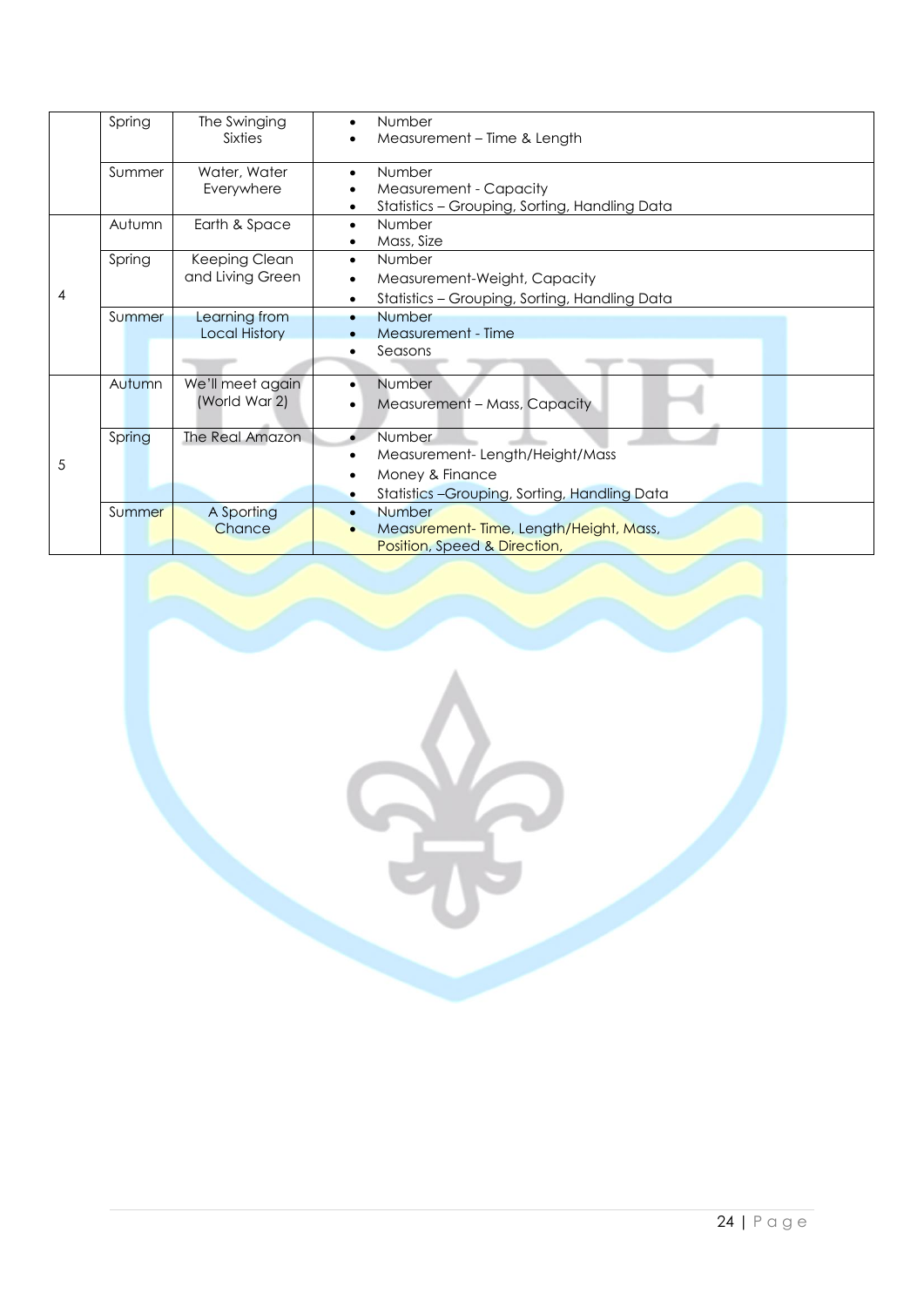### River

| Intent                                                                                                                                                                                                                                                                                                                                                                                                                                                                                                                                                                                                                                                                                                                                                                                                                                                                                                                                                                                                                                                                                                                                                                                                                                                                                                                                                                                                                                                                                                                                                                                                                                                                                                                                                                                                                                                   |  |  |  |  |
|----------------------------------------------------------------------------------------------------------------------------------------------------------------------------------------------------------------------------------------------------------------------------------------------------------------------------------------------------------------------------------------------------------------------------------------------------------------------------------------------------------------------------------------------------------------------------------------------------------------------------------------------------------------------------------------------------------------------------------------------------------------------------------------------------------------------------------------------------------------------------------------------------------------------------------------------------------------------------------------------------------------------------------------------------------------------------------------------------------------------------------------------------------------------------------------------------------------------------------------------------------------------------------------------------------------------------------------------------------------------------------------------------------------------------------------------------------------------------------------------------------------------------------------------------------------------------------------------------------------------------------------------------------------------------------------------------------------------------------------------------------------------------------------------------------------------------------------------------------|--|--|--|--|
| To enable pupils to use their awareness and developing understanding of measurement,<br>space, shape and number through four areas of study:                                                                                                                                                                                                                                                                                                                                                                                                                                                                                                                                                                                                                                                                                                                                                                                                                                                                                                                                                                                                                                                                                                                                                                                                                                                                                                                                                                                                                                                                                                                                                                                                                                                                                                             |  |  |  |  |
| Number                                                                                                                                                                                                                                                                                                                                                                                                                                                                                                                                                                                                                                                                                                                                                                                                                                                                                                                                                                                                                                                                                                                                                                                                                                                                                                                                                                                                                                                                                                                                                                                                                                                                                                                                                                                                                                                   |  |  |  |  |
| Number and Place Value<br>$\bullet$<br>Addition and Subtraction<br>$\bullet$<br>Multiplication and Division<br>$\bullet$<br>Fractions<br>$\bullet$                                                                                                                                                                                                                                                                                                                                                                                                                                                                                                                                                                                                                                                                                                                                                                                                                                                                                                                                                                                                                                                                                                                                                                                                                                                                                                                                                                                                                                                                                                                                                                                                                                                                                                       |  |  |  |  |
| Measurement                                                                                                                                                                                                                                                                                                                                                                                                                                                                                                                                                                                                                                                                                                                                                                                                                                                                                                                                                                                                                                                                                                                                                                                                                                                                                                                                                                                                                                                                                                                                                                                                                                                                                                                                                                                                                                              |  |  |  |  |
| Length/Height                                                                                                                                                                                                                                                                                                                                                                                                                                                                                                                                                                                                                                                                                                                                                                                                                                                                                                                                                                                                                                                                                                                                                                                                                                                                                                                                                                                                                                                                                                                                                                                                                                                                                                                                                                                                                                            |  |  |  |  |
| Mass/weight<br>$\bullet$<br>Capacity, Volume                                                                                                                                                                                                                                                                                                                                                                                                                                                                                                                                                                                                                                                                                                                                                                                                                                                                                                                                                                                                                                                                                                                                                                                                                                                                                                                                                                                                                                                                                                                                                                                                                                                                                                                                                                                                             |  |  |  |  |
| Time                                                                                                                                                                                                                                                                                                                                                                                                                                                                                                                                                                                                                                                                                                                                                                                                                                                                                                                                                                                                                                                                                                                                                                                                                                                                                                                                                                                                                                                                                                                                                                                                                                                                                                                                                                                                                                                     |  |  |  |  |
| Money                                                                                                                                                                                                                                                                                                                                                                                                                                                                                                                                                                                                                                                                                                                                                                                                                                                                                                                                                                                                                                                                                                                                                                                                                                                                                                                                                                                                                                                                                                                                                                                                                                                                                                                                                                                                                                                    |  |  |  |  |
|                                                                                                                                                                                                                                                                                                                                                                                                                                                                                                                                                                                                                                                                                                                                                                                                                                                                                                                                                                                                                                                                                                                                                                                                                                                                                                                                                                                                                                                                                                                                                                                                                                                                                                                                                                                                                                                          |  |  |  |  |
| Geometry                                                                                                                                                                                                                                                                                                                                                                                                                                                                                                                                                                                                                                                                                                                                                                                                                                                                                                                                                                                                                                                                                                                                                                                                                                                                                                                                                                                                                                                                                                                                                                                                                                                                                                                                                                                                                                                 |  |  |  |  |
| Properties of Shapes                                                                                                                                                                                                                                                                                                                                                                                                                                                                                                                                                                                                                                                                                                                                                                                                                                                                                                                                                                                                                                                                                                                                                                                                                                                                                                                                                                                                                                                                                                                                                                                                                                                                                                                                                                                                                                     |  |  |  |  |
| <b>Position and Direction</b><br>$\bullet$<br><b>Statistics</b>                                                                                                                                                                                                                                                                                                                                                                                                                                                                                                                                                                                                                                                                                                                                                                                                                                                                                                                                                                                                                                                                                                                                                                                                                                                                                                                                                                                                                                                                                                                                                                                                                                                                                                                                                                                          |  |  |  |  |
| Grouping                                                                                                                                                                                                                                                                                                                                                                                                                                                                                                                                                                                                                                                                                                                                                                                                                                                                                                                                                                                                                                                                                                                                                                                                                                                                                                                                                                                                                                                                                                                                                                                                                                                                                                                                                                                                                                                 |  |  |  |  |
| Sorting                                                                                                                                                                                                                                                                                                                                                                                                                                                                                                                                                                                                                                                                                                                                                                                                                                                                                                                                                                                                                                                                                                                                                                                                                                                                                                                                                                                                                                                                                                                                                                                                                                                                                                                                                                                                                                                  |  |  |  |  |
| <b>Data Handling</b>                                                                                                                                                                                                                                                                                                                                                                                                                                                                                                                                                                                                                                                                                                                                                                                                                                                                                                                                                                                                                                                                                                                                                                                                                                                                                                                                                                                                                                                                                                                                                                                                                                                                                                                                                                                                                                     |  |  |  |  |
|                                                                                                                                                                                                                                                                                                                                                                                                                                                                                                                                                                                                                                                                                                                                                                                                                                                                                                                                                                                                                                                                                                                                                                                                                                                                                                                                                                                                                                                                                                                                                                                                                                                                                                                                                                                                                                                          |  |  |  |  |
| Number - number and place value                                                                                                                                                                                                                                                                                                                                                                                                                                                                                                                                                                                                                                                                                                                                                                                                                                                                                                                                                                                                                                                                                                                                                                                                                                                                                                                                                                                                                                                                                                                                                                                                                                                                                                                                                                                                                          |  |  |  |  |
| Say and use number names, in order, in familiar contexts (first to 5, then 10,<br>extending to 20 as appropriate) - join in with and/or show anticipation during<br>number rhymes, songs, stories, games.<br>Recite number names backwards or forwards in order continuing from a given<br>number.<br>Begin to recognise 'none' and 'zero' in songs, rhymes etc.<br>Count reliably up to 3, 5, 10, then 20, everyday objects, giving one number name<br>as you point to/or move each object.<br>Indicate "one" or "two" (using words / symbols / signs.)<br>Identify and represent numbers using objects.<br>Recognise small numbers of objects (up to 3) without counting.<br>To play games with dice spots to 6.<br>Introduce more and less of quantities where there is a marked difference (e.g. 2)<br>٠<br>sweets and 10 sweets).<br>Indicate "one" and "lots" (using words / symbols / signs)<br>٠<br>Introduce ordinal numbers, first, who is first in the dinner queue, who is having the<br>$\bullet$<br>first turn, (e.g. first Matthew, then Lucy), etc.<br>To pair sets of items (e.g. gloves, socks, etc.).<br>$\bullet$<br>Introduce counting on in twos, fives and tens from 0.<br>$\bullet$<br>Recognise, copy and recreate simple repeating patterns.<br>$\bullet$<br>Use objects to demonstrate these concepts, e.g. groups of two – count feet, tens -<br>$\bullet$<br>count fingers, etc.<br>Provide every day opportunities for one to one correspondence e.g. give one drink<br>$\bullet$<br>to each child; put one straw in each milk carton.<br>Develop an understanding of one-to-one correspondence in a range of contexts.<br>٠<br>Recognise numerals, first up to 5, then 0, then up to 10, extending to 20 as<br>$\bullet$<br>appropriate.<br>Extend work on recording, using marks or tallying, and writing numerals.<br>٠ |  |  |  |  |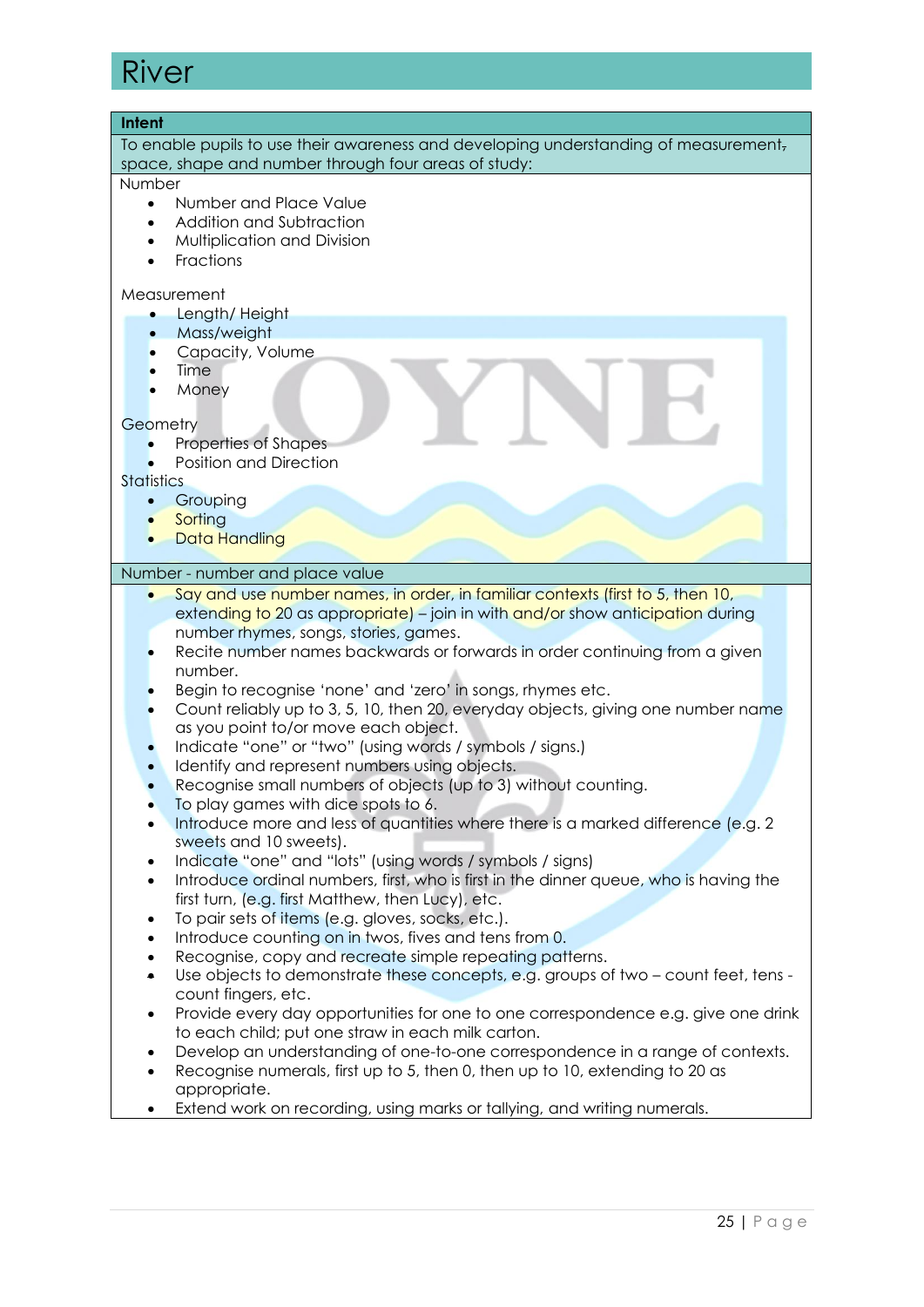| Order numerals and count along a number line.                                                                                                                                                                                                                                                                                                                                                                                                                                                                                                                                                                                                                                                                                                                                                                                                                                                                                                                        |
|----------------------------------------------------------------------------------------------------------------------------------------------------------------------------------------------------------------------------------------------------------------------------------------------------------------------------------------------------------------------------------------------------------------------------------------------------------------------------------------------------------------------------------------------------------------------------------------------------------------------------------------------------------------------------------------------------------------------------------------------------------------------------------------------------------------------------------------------------------------------------------------------------------------------------------------------------------------------|
| Number - addition and subtraction                                                                                                                                                                                                                                                                                                                                                                                                                                                                                                                                                                                                                                                                                                                                                                                                                                                                                                                                    |
| Through practical activity and discussion, use the vocabulary involved in addition<br>$\bullet$<br>and subtraction.<br>Find one more and one less than numbers from 1 to 10 using practical activities,<br>$\bullet$<br>e.g. give one more object on request and follow the direction one less.<br>To say the next number in a familiar sequence (e.g. 1, 2)<br>Relate addition to combining 2 groups of objects and subtraction to taking away<br>$\bullet$<br>objects.<br>Make and identify doubles, e.g. through making dominos, 2 on one side, 2 on the<br>۰<br>other side; and begin to relate them to addition.<br>Solve simple problems that involve addition and subtraction, using object and<br>$\bullet$<br>pictures.<br>Number - multiplication and division<br>Practical activities involving pictorial representations and arrays, e.g. filling bun<br>cases, egg cartons, ice cube trays and chocolate bars.<br>Grouping or sharing small quantities. |
| Solve one-step problems involving multiplication and division using objects or<br>pictures with support as needed.                                                                                                                                                                                                                                                                                                                                                                                                                                                                                                                                                                                                                                                                                                                                                                                                                                                   |
| Number - fractions                                                                                                                                                                                                                                                                                                                                                                                                                                                                                                                                                                                                                                                                                                                                                                                                                                                                                                                                                   |
| Recognise and name half of an object as one of two equal parts of an object (e.g.<br>an apple).<br>Recognise whole and halves of shapes/objects/pictures, matching two halves and<br>bringing together to make a whole.<br>Introduce half of a small number of objects through sharing, (e.g. bricks shared into<br>two groups, 4 sweets shared between 2 children.)<br>Recognise, find and name a quarter as one of four equal parts of an object, shape<br>or quantity.                                                                                                                                                                                                                                                                                                                                                                                                                                                                                            |
| Measurement                                                                                                                                                                                                                                                                                                                                                                                                                                                                                                                                                                                                                                                                                                                                                                                                                                                                                                                                                          |
| The range of activities for each of these areas will include opportunities for pupils to<br>handle, play with and explore objects of extreme difference in measure including size, e.g.<br>a table tennis ball and a large beach ball; a thimble to make a sand castle and a large<br>bucket; a box of feathers and a box of coins. Introduce vocabulary, large/big and<br>small/little, biggest/smallest.                                                                                                                                                                                                                                                                                                                                                                                                                                                                                                                                                           |
| Length/height                                                                                                                                                                                                                                                                                                                                                                                                                                                                                                                                                                                                                                                                                                                                                                                                                                                                                                                                                        |
| Compare items directly and use vocabulary (sign, symbol or word) tall/short,<br>tallest/shortest, long and short, longer/shorter, longest/shortest.<br>Measure and compare using non-standard units.                                                                                                                                                                                                                                                                                                                                                                                                                                                                                                                                                                                                                                                                                                                                                                 |
| Weight/mass                                                                                                                                                                                                                                                                                                                                                                                                                                                                                                                                                                                                                                                                                                                                                                                                                                                                                                                                                          |
| Use direct comparison to find out which items are heavy or light.<br>$\bullet$<br>Indicate which object is heavy / light, heaviest/lightest with sign / symbol / word.<br>$\bullet$<br>Use a balance scale to compare items directly and find which object is<br>$\bullet$<br>heavier/lighter.<br>Introduce non-standard units to measure and compare, e.g. How many bricks to<br>$\bullet$<br>balance items?                                                                                                                                                                                                                                                                                                                                                                                                                                                                                                                                                        |
| Volume/Capacity                                                                                                                                                                                                                                                                                                                                                                                                                                                                                                                                                                                                                                                                                                                                                                                                                                                                                                                                                      |
| Fill and empty a variety of containers. Find big/small containers on request.<br>$\bullet$<br>Develop the concept of and use vocabulary full, empty and half full.<br>Compare directly two containers and say which holds more or less.<br>Introduce non-standard units to measure and compare, e.g. How many cups to fill<br>a variety of containers?                                                                                                                                                                                                                                                                                                                                                                                                                                                                                                                                                                                                               |
| Time                                                                                                                                                                                                                                                                                                                                                                                                                                                                                                                                                                                                                                                                                                                                                                                                                                                                                                                                                                 |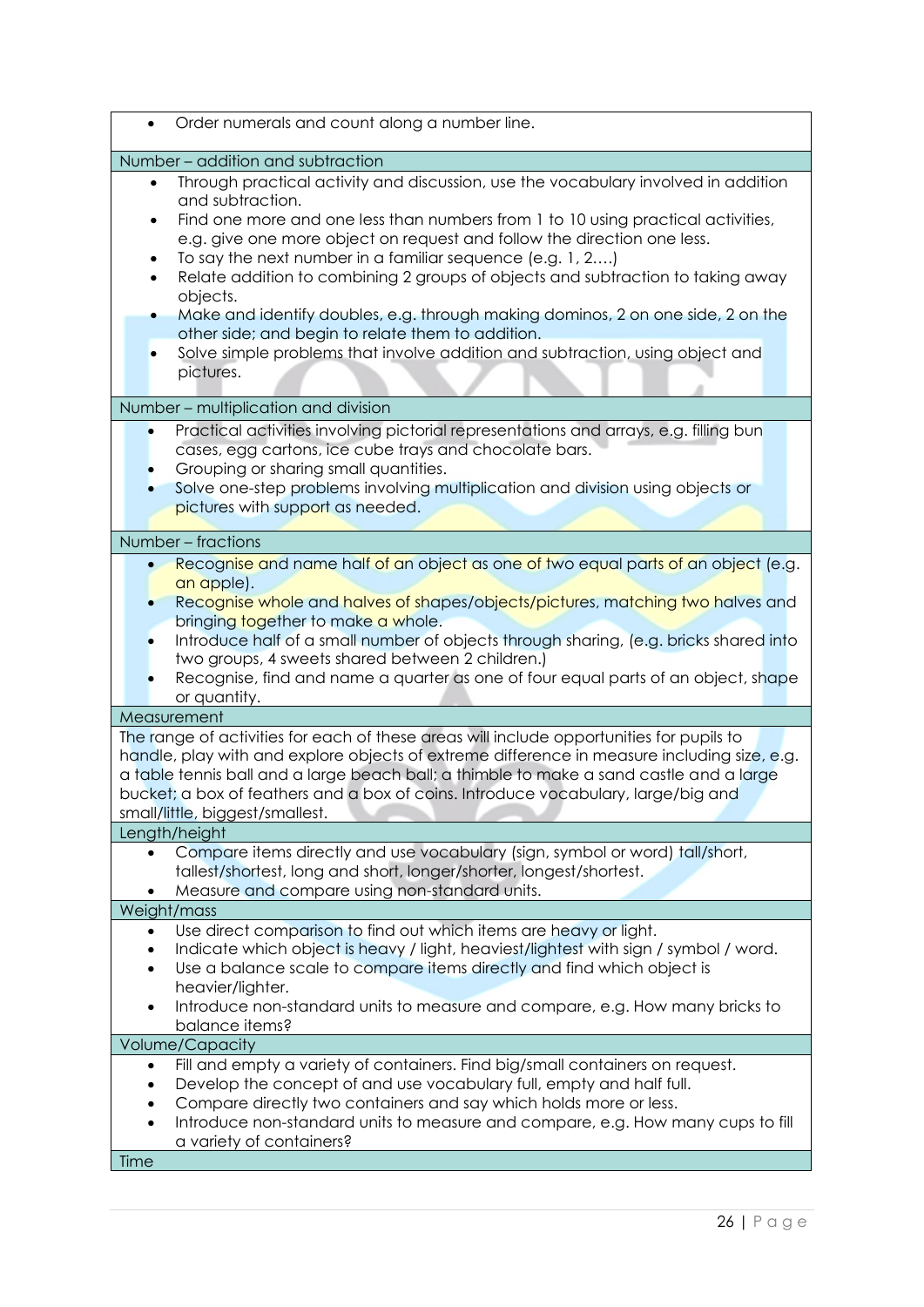| ٠<br>$\bullet$<br>$\bullet$                      | Search intentionally for objects in their usual place.<br>Look at and explore simple patterns in the environment<br>Order and arrange mathematical objects/shapes to make or reproduce simple<br>patterns and talk about them, e.g. simple repeating patterns or simple symmetrical<br>patterns.<br>Talk about things that turn, investigate turning different shapes. Investigate the<br>appearance of shapes in different orientations.                                                                                                                                                  |
|--------------------------------------------------|--------------------------------------------------------------------------------------------------------------------------------------------------------------------------------------------------------------------------------------------------------------------------------------------------------------------------------------------------------------------------------------------------------------------------------------------------------------------------------------------------------------------------------------------------------------------------------------------|
| $\bullet$<br>$\bullet$<br>$\bullet$<br>$\bullet$ | Explore position and the relationship between objects (e.g. stacking or lining up<br>objects).<br>Manipulate positions, e.g. in, on, under: putting them into and out of containers.<br>Explore different directions by manipulating objects or moving self, e.g.<br>backwards, forwards<br>Understand and use everyday language to describe position, direction and<br>movement such as up, down, forwards, backwards, following instructions, for<br>example in P.E. activities.<br>Search for objects that have gone out of sight, hearing or touch, demonstrating<br>object permanence |
|                                                  |                                                                                                                                                                                                                                                                                                                                                                                                                                                                                                                                                                                            |
|                                                  | 3-D and 2-D shapes and models.<br>Geometry - position and direction                                                                                                                                                                                                                                                                                                                                                                                                                                                                                                                        |
|                                                  | them.<br>Match objects, 2-D and 3-D shapes like to like.<br>Explore and sort 2-D and 3-D shapes according to their properties, such as shapes<br>that roll and shapes which do not roll; shapes which you can stack, etc.<br>Name 2-D shapes such as circle, triangle, square and rectangle.<br>Use modelling materials e.g. play dough to copy and make and describe, familiar                                                                                                                                                                                                            |
|                                                  | Opportunities will be included for pupils to handle, play with and explore objects of<br>different 2-D and 3-D shapes.<br>Use everyday language such as 'circle' or 'bigger' to describe the shape and size<br>of 2-D and 3-D shapes.<br>Use a variety of 2-D and 3-D shapes to make models and pictures and describe                                                                                                                                                                                                                                                                      |
|                                                  | Count small numbers of pennies to make sets and to exchange in shop play.<br>Geometry - properties of shapes                                                                                                                                                                                                                                                                                                                                                                                                                                                                               |
| $\bullet$                                        | Recognise, match and sort coins 1p, 2p, 5p and 10p.<br>Exchange coins in shop play and songs e.g. 'Five currant buns'.                                                                                                                                                                                                                                                                                                                                                                                                                                                                     |
| Money                                            |                                                                                                                                                                                                                                                                                                                                                                                                                                                                                                                                                                                            |
|                                                  | Put numbers around a clock face and know the big hand points to 12 for O'clock<br>times.<br>Use the days of the week in order. Associate activities for each day e.g. P.E. on<br>Monday, swimming on Tuesday etc.<br>Tell stories and play games related to time                                                                                                                                                                                                                                                                                                                           |
| $\bullet$<br>$\bullet$                           | activity, lunch, etc.<br>Understand and use vocabulary related to time: days of the week, day/night,<br>morning/afternoon, today, now, later, after, significant times in the pupil's day,<br>including play, lunch time, home time, bed time.<br>Introduce the use of the clock (12 hour analogue), begin to relate O'clock times to<br>familiar events.                                                                                                                                                                                                                                  |
| $\bullet$                                        | The range of activities will include opportunities for pupils to develop awareness of<br>$\bullet$<br>sequences of events, linking one event to the next within a familiar sequence, e.g.<br>coats on, then go outside: swimming, then drinks time: etc.<br>Sequence of more than two events in the school day. Timetabling, possibly using<br>objects of reference, photographs and/or symbols; registration, activity, break,                                                                                                                                                            |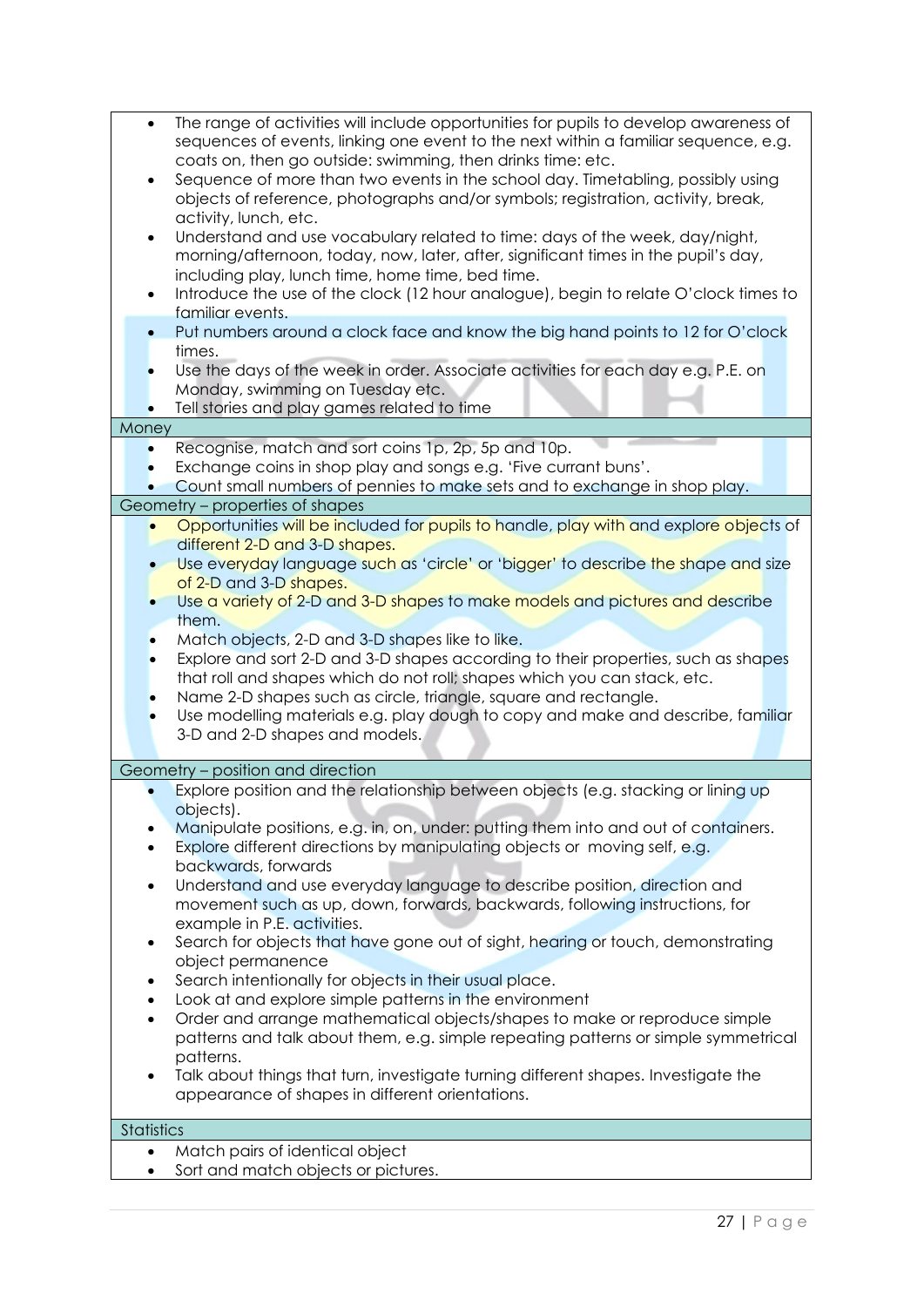- Continue to sort and match objects and pictures.
- Sort two sets of objects accordingly.
- Sort and classify objects e.g. farm animals/wild animals.
- Sort objects and materials according to a given criteria, e.g. colour.
- Sort and display items accordingly to a given characteristic, e.g. sort objects that are shiny or dull, hard or soft, rough or smooth.
- Sort and count pupils, responding to a single given criterion, e.g. those with brown eyes, those wearing trousers ,etc.
- Organise information into tables and respond to simple questions about them, e.g. how many cubes can you hold in your hand?

|           | Name  | Cubes |  |
|-----------|-------|-------|--|
| $\bullet$ | Amy   |       |  |
| $\bullet$ | Sean  |       |  |
| $\bullet$ | Arif  |       |  |
| $\bullet$ | David |       |  |
|           |       |       |  |

- Who can hold the most cubes?
- Who can hold one more than David?
- Solve simple problems such as finding out pupils' favourite drinks.
- Collect information practically e.g. by tasting drinks, then represent by tallying against pictorial representations then finding the total.
- **Respond to simple questions using the organised data.**

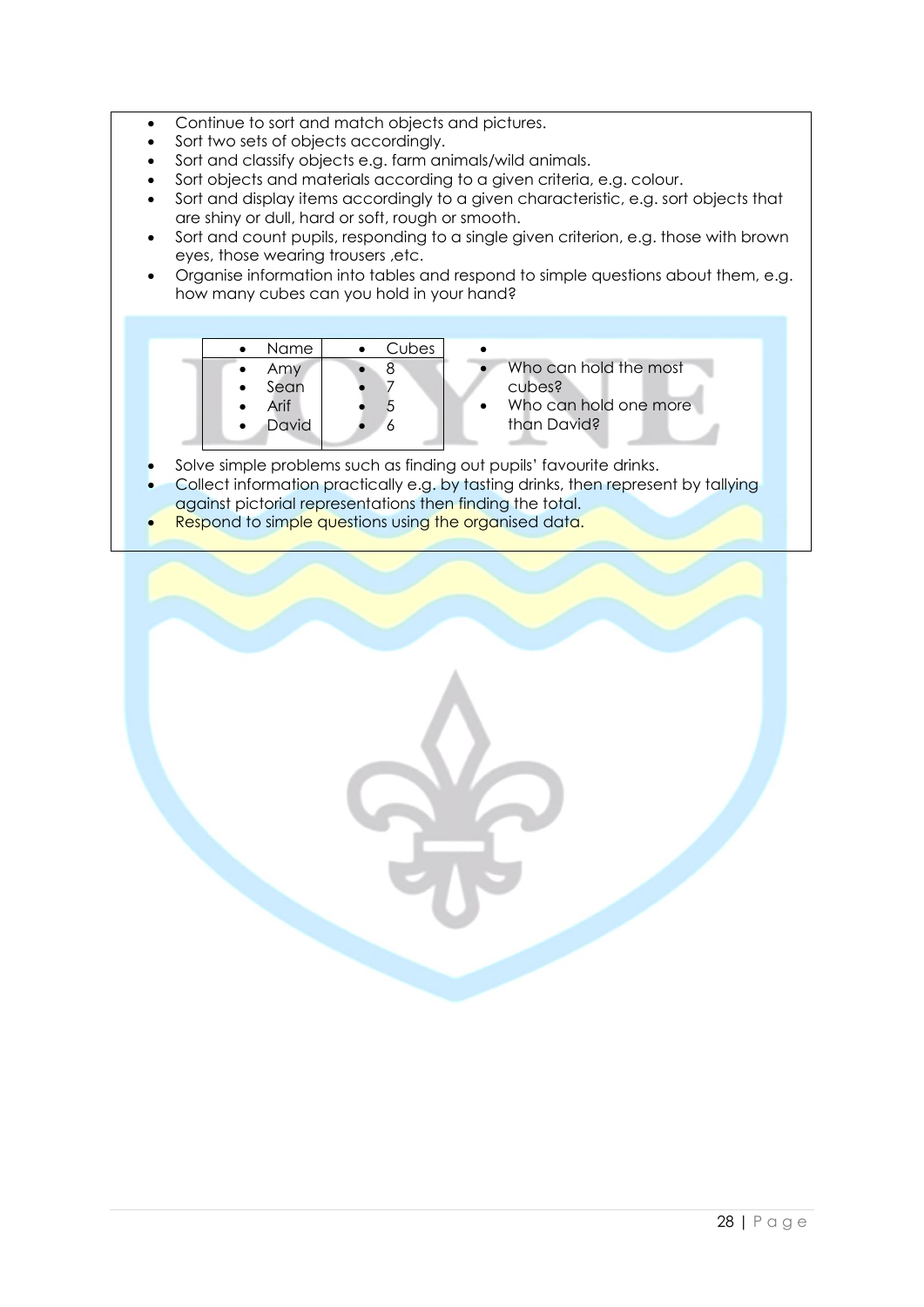### **Ocean**

#### **Intent**

To use and apply mathematics across the curriculum and in real life

There are four areas of study:

#### • **Number**

- o Number and place value
- o Addition and Subtraction
- o Multiplication and Division
- o Fractions

#### • **Measurement**

o This includes Length, Height, Mass/Weight, Capacity, Volume, Time, Money and Finance,

#### • **Geometry**

- o Properties of Shapes
- o Position and Direction

#### • **Statistics**

- o Handling data
- o Sorting

#### Number- number and place value

- Say and use number names and recite them in order, forward and back from zero
- to 10, 20 and then at least 100 joining in with number rhymes, songs, such as 'Ten Green Bottles' etc.
- To follow a rote count by clapping, stamping feet, pointing along a number line or sianing.
- Recite numbers forward or back, beginning and ending at given numbers.
- Count on in twos from zero, (then 1). Count in tens, fives and threes from zero.
- Practical applications e.g. counting coins.
- Using and applying strategies e.g. lining up, moving objects across to help with counting them.
- Recognise odd or even numbers as 'every other number'.
- Count reliably numbers of objects to 20.
- Make sets of objects and relate them to the corresponding numerals.
- Encourage pupils to recognise a quantity without the need to count
- Estimate a number of objects that can be counted reliably, then check by counting.
- Make estimates and predictions, e.g. how many marbles in a tin (shaken to make noise, e.g. difference of sound between 1 and 10), guess how many books on a shelf.
- Read and write numbers in numerals and in words to 5, 10, 20 and at least 100.
- Order a set of given numbers, e.g. all numbers between1-6, or a given set of selected numbers, e.g. 2, 5, 1, 8, 4.
- Order numbers from 0 to 100.
- Use place value and number facts to solve problems.
- Compare two numbers, using language more, less and equal.
- Partition numbers to 20 and then 100 into ten/s and units.
- Understand the value of each digit in two-digit and three-digit numbers.
- Extend use of ordinal numbers, first, second, third and last etc. in different contexts.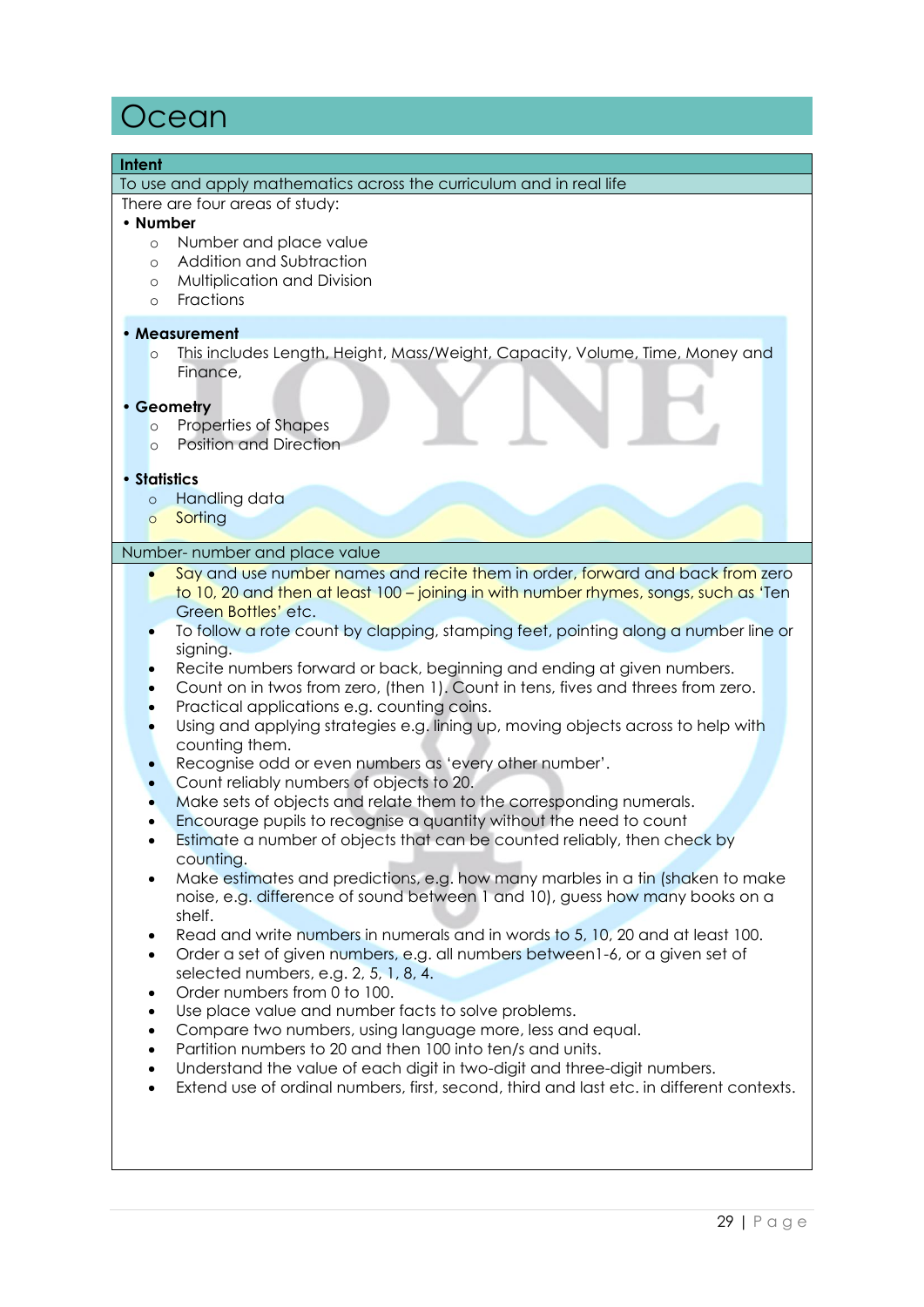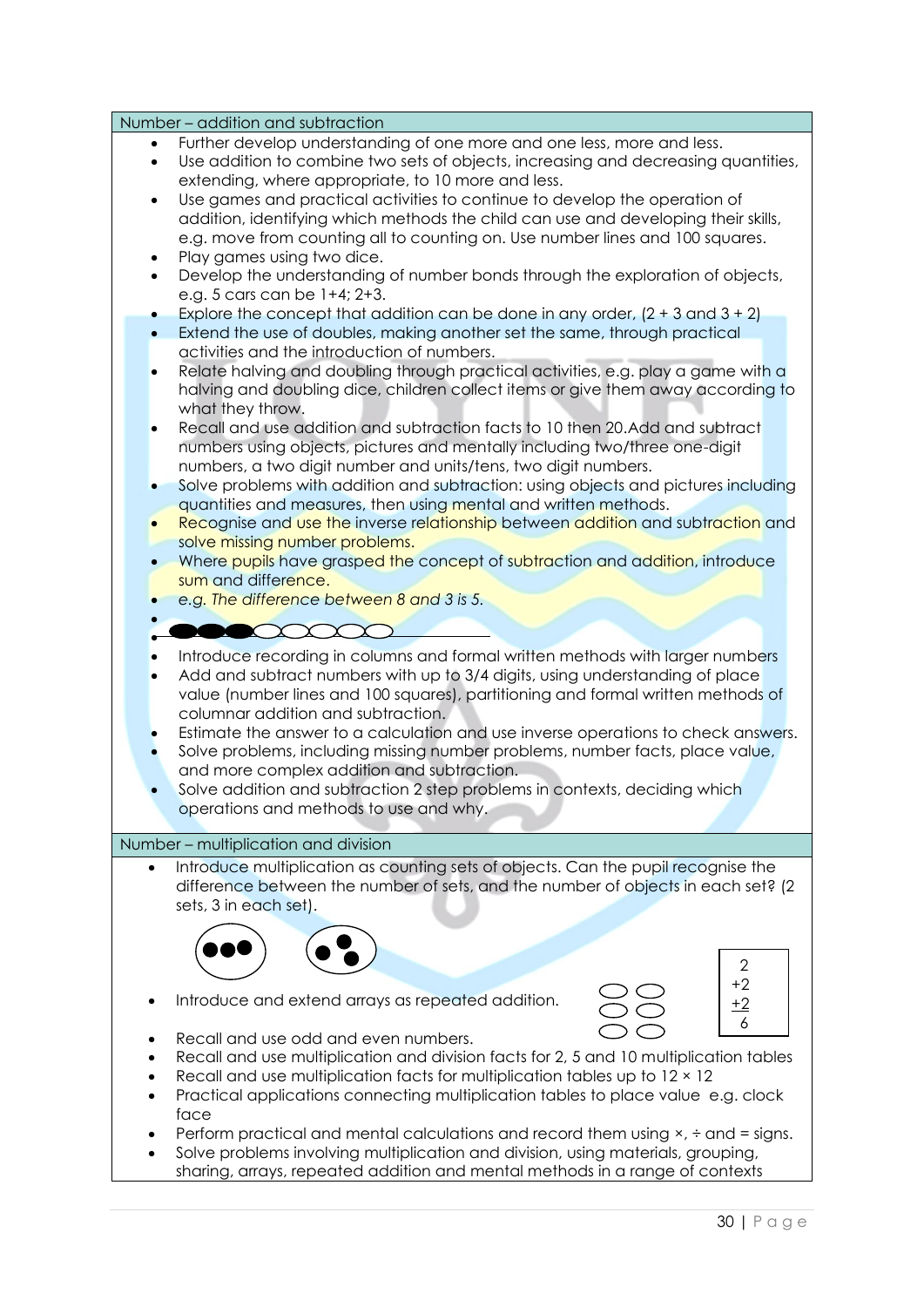including practical (4 times as high; 8 times as long), missing number (e.g. 4 cakes shared between 8 children) and correspondence problems, (e.g. 3 hats and 4 coats, how many different outfits?

#### Number – fractions

- Recognise unit fractions such as ½, ¼, ¼, where appropriate using shapes or an object which can be divided into several parts of a whole, e.g. pizza, cake.
- Recognise, find and write fractions of a discrete set of objects: unit fractions and non-unit fractions with small denominations.
- Halves and quarters of quantities, e.g. 4 sweets shared between 2 children, between 4 children. Extend to 1/10s.
- Recognise simple equivalent fractions such as  $5/10 = \frac{1}{2}$ ,  $2/4 = \frac{1}{2}$ .
- Recognise simple mixed numbers e.g. 1½, 2¼.
- Recognise and use fractions as numbers: unit fractions and non-unit fractions with small denominations.
- Understand decimal notation for money, and convert sums of money such as £0.76, £1.25 to pence.
- Count up and down in tenths: recognise that tenths arise from dividing an object into 10 equal parts and dividing one –digit numbers or quantities by 10.
- Add and subtract fractions with the same denominators, (e.g.  $5/7 + 1/7 = 6/7$ ).
- Compare and order unit fractions and non-unit fractions with the same denominator.
- Relate 1/10s to decimal notation. A pack of 10 sweets can be used to show 1 whole  $pack = 0.1 + 0.1 + 0.1$  etc.
- Convert lengths such as 125cm to metres (1.25m).
- Relate 50% to a half and 25% to a quarter.
- Understand percentage as the number of parts in every 100.
- Solve simple problems involving fractions.

#### **Measurement**

#### Length/height

- Compare and order lengths by direct comparison for up to 5 items. Use vocabulary: long, longer, longest, short, shorter, shortest, tall, taller, tallest. • Use non-standard units to estimate, measure and compare the height/length of
- objects
- Choose and use the appropriate equipment (ruler, metre stick or tape measure).
- Use standard units including centimetres (cms) and metres (m) to measure to the nearest cm or m (use of trundle wheel). Suggest suitable units of measure and suggest suitable items of equipment to measure with.
- Height of self; height of furniture; e.g. heights of chairs, tables, for adults, children.
- Understand units of distance: kilometres (km) and miles (m) to describe greater distances, and relate to time taken to get to different locations.
- Measure, compare, add and subtract lengths (m/cm/mm).
- Measure the perimeter of simple 2-D shapes and rectilinear shapes (e.g. playground, table) in cm. and m.
- Find the area of rectilinear shapes by counting squares.
- Estimate and measure length in standard units to the nearest appropriate unit (m/cm). Record the results.

### **Mass**

- Use a balance scales and non-standard units to estimate, measure and compare the weight of objects. Heavy, heavier, heaviest, and light, lighter, lightest.
- Introduce kilograms and ½ kilograms. Heavier/lighter than a kilogram.
- Choose and use the appropriate equipment (balance scales, weights).
- Estimate, weigh and compare items in standard units to the nearest appropriate unit e.g. nearest 10g using 10 gram weights.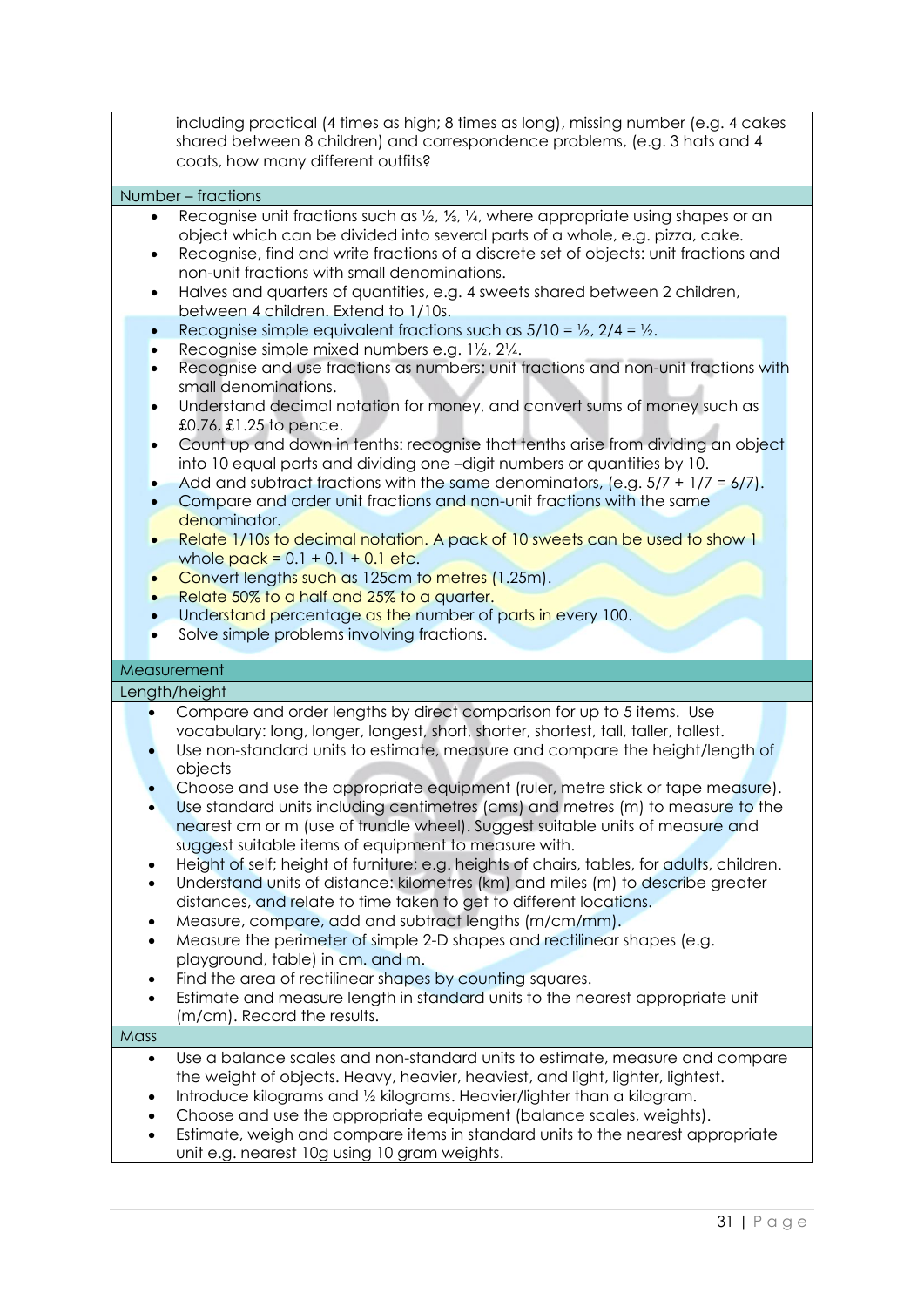| $\bullet$                                                                       | Reading a scale measure to the nearest appropriate unit using weighing scales<br>and/or digital scales.                                                                                                                                                                                                                                                                                                                                                                                                                                                                                                                                                                                                                                                                                                                                                                                                                                                                                                                                                                                                                                                                                                                                                                                                                 |
|---------------------------------------------------------------------------------|-------------------------------------------------------------------------------------------------------------------------------------------------------------------------------------------------------------------------------------------------------------------------------------------------------------------------------------------------------------------------------------------------------------------------------------------------------------------------------------------------------------------------------------------------------------------------------------------------------------------------------------------------------------------------------------------------------------------------------------------------------------------------------------------------------------------------------------------------------------------------------------------------------------------------------------------------------------------------------------------------------------------------------------------------------------------------------------------------------------------------------------------------------------------------------------------------------------------------------------------------------------------------------------------------------------------------|
|                                                                                 | Volume/Capacity                                                                                                                                                                                                                                                                                                                                                                                                                                                                                                                                                                                                                                                                                                                                                                                                                                                                                                                                                                                                                                                                                                                                                                                                                                                                                                         |
| $\bullet$                                                                       | Experience pouring between different sized containers, fill a large container by<br>pouring repeatedly from a smaller container, pour from one container to another<br>of the same capacity but of a different shape. Use vocabulary full, almost full, half<br>full, add more, empty, almost empty.<br>Use non-standard units estimate, measure and compare the capacity of<br>containers.<br>Introduce litres and millilitres and read the scale on a measuring jug to the nearest<br>appropriate unit, e.g. 10mls.<br>Explore how many 'cups' of juice do we get from one litre, how many from half a<br>litre?<br>Suggest suitable units of measure and suggest suitable items of equipment to<br>measure with<br>Apply skills of measuring capacity in practical situations: Select correct size of pan<br>for cooking task, right amount of water in kettle, enough juice for everyone in class<br>to have a drink etc.<br>Continue use of litres (I), millilitres (mI). and standard cups and spoons as<br>appropriate, read and use scales on measuring jugs                                                                                                                                                                                                                                                    |
| Time                                                                            | Measure, compare, add and subtract volume/capacity (I/mI).                                                                                                                                                                                                                                                                                                                                                                                                                                                                                                                                                                                                                                                                                                                                                                                                                                                                                                                                                                                                                                                                                                                                                                                                                                                              |
| ٠                                                                               | Continue to develop the understanding of the order of sequences of events in<br>time. Use of visual symbolic timetables, objects of reference and pictorial<br>timetables. (registration, maths, break, literacy, lunch, etc.)<br>Extend knowledge and experience of common familiar sequences - days of the<br>week, months of the year - relate to birthdays, seasons of the year.<br>Read and write time from an analogue clock to the hour, half hour and then<br>quarter hour, relating times to events, i.e. 12.00 is lunch time; 3.00 prepare for home,<br>etc.<br>Tell and write time to five minutes and draw hands on a clock face to show these<br>times.<br>Relate units of time: 7 days in a week, 12 months in a year, 60 min is an hour, 30 min<br>is half an hour, 60 sec in a min.<br>Reading time at an appropriate level for each pupil - read the time from a variety<br>of clocks, in the classroom, in and around school and in the community. Read<br>times from timetables, TV guides etc. and relate them to clock time, planning time.<br>Further develop awareness of the passage of time, e.g. use timer to 'show' a<br>minute – what can we do in 1 minute? How many jumps? How many bricks can I<br>build? 5 minutes - what can we do in 5 minutes?<br>Use of stories e.g. 5 minute more? |
| Money                                                                           |                                                                                                                                                                                                                                                                                                                                                                                                                                                                                                                                                                                                                                                                                                                                                                                                                                                                                                                                                                                                                                                                                                                                                                                                                                                                                                                         |
| $\bullet$<br>$\bullet$<br>$\bullet$<br>$\bullet$<br>$\bullet$<br>٠<br>$\bullet$ | Recognise all coins and notes of different values.<br>Use 2 pence, 5 pence and 10 pence coins when counting in 2s, 5s, and 10s.<br>Recognise and use symbols for pounds $(E)$ and pence $(p)$ .<br>Coin equivalence e.g. $5 \times 2p = 10p$ , $10 \times 10p = \text{\textsterling}1.00$ .<br>Read and write prices, for example 1p, 50p, £1.00. Record £ and p separately.<br>Introduce decimal recording of money.<br>Develop a concept of the rudimentary cost of everyday items.<br>Add and subtract amounts of money to give change, using both £ and p in<br>practical contexts.<br>Find combinations of coins that equal the same amount.<br>Solve practical problems involving addition and subtraction of money including<br>giving change.                                                                                                                                                                                                                                                                                                                                                                                                                                                                                                                                                                   |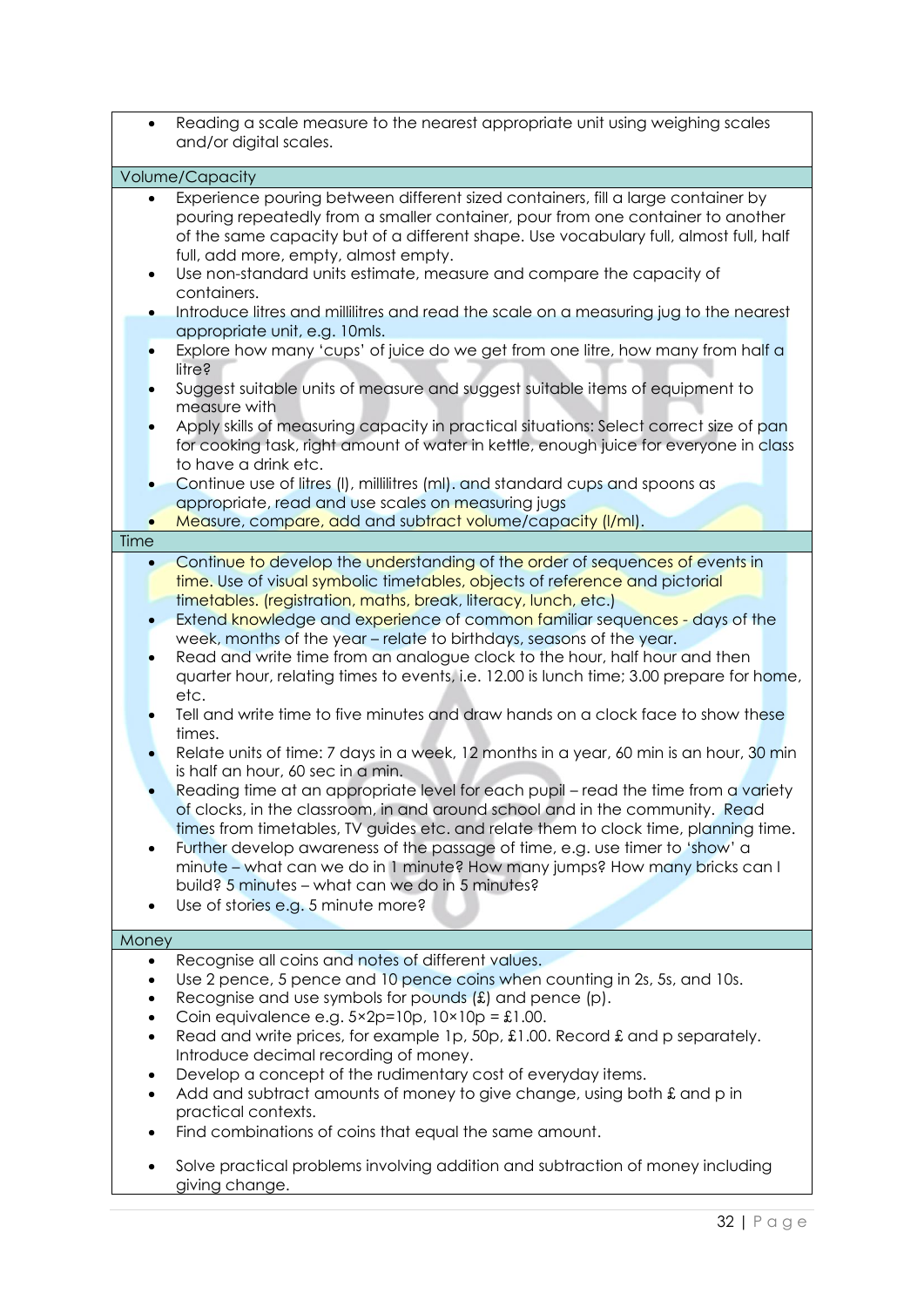| Geometry – properties of shapes                                                                                                                          |
|----------------------------------------------------------------------------------------------------------------------------------------------------------|
| Explore the properties of 3-D and 2-D shapes.                                                                                                            |
| Identify, name, and describe the properties of familiar 2-D shapes - circle, triangle,<br>$\bullet$                                                      |
| square, rectangle and polygons including the number of sides and line of symmetry                                                                        |
| in a vertical line. Fold shapes in half to investigate symmetry.                                                                                         |
| Identify, name and describe the properties of 3-D shapes such as cube, cuboid,<br>$\bullet$                                                              |
| cone, sphere, cylinder and prisms, including the number of edges, vertices and                                                                           |
| faces.                                                                                                                                                   |
| Identify 2-D shapes on the surfaces of 3-D shapes, e.g. a circle on a cylinder, a                                                                        |
| triangle on a pyramid.                                                                                                                                   |
| Describe shapes of everyday objects, e.g. boxes and balls.<br>$\bullet$<br>Compare and sort common 2-D and 3-D shapes and everyday objects.<br>$\bullet$ |
| Drawing, making and describing 2-D and 3-D shapes, pictures and patterns using<br>$\bullet$                                                              |
| pens, squared paper, modelling materials pin boards and elastic bands                                                                                    |
| Relate 3-D shapes to pictures of them                                                                                                                    |
| Read and write names for shapes.                                                                                                                         |
| Draw lines and shapes using a straight edge.<br>$\bullet$                                                                                                |
| Introduce angles e.g. use a right angle finder to identify right angles.<br>$\bullet$                                                                    |
|                                                                                                                                                          |
| Geometry - position and direction                                                                                                                        |
| Order and arrange combinations of mathematical objects in patterns and<br>$\bullet$                                                                      |
| sequences.                                                                                                                                               |
| Look at and explore simple patterns from a variety of cultures.                                                                                          |
| Use a variety of shapes to copy or reproduce simple patterns and talk about them,                                                                        |
| e.g. simple repeating patterns or simple symmetrical patterns                                                                                            |
| Continue repeating patterns using two or more shapes, describe repeating<br>$\bullet$                                                                    |
| patterns. Make own repeating patterns,                                                                                                                   |
| Understand and use everyday language to describe position, direction and                                                                                 |
| movement, such as up, down, forwards, backwards, left, right, following and giving                                                                       |
| instructions, e.g. using toy vehicles; placing objects in, on, under, between, behind                                                                    |
| and in front; following trails, e.g. go forward 5 steps turn left and go forwards 8<br>steps; programming Beebots.                                       |
| Continue to build on understanding and vocabulary of position, direction and                                                                             |
| movement by manipulating objects or self.                                                                                                                |
| Recognise whole, half and quarter turns to the left or right.                                                                                            |
| Introduce right angle as measure of a quarter turn.                                                                                                      |
| Introduce clockwise and anti-clockwise.                                                                                                                  |
| Follow instructions for moving along a simple route in straight lines and around right-                                                                  |
| angled corners, for example to pass through a simple maze.                                                                                               |
| Recognise and use four compass directions - N, S, E, W.                                                                                                  |
| Make and describe right angles turns, including between compass points.                                                                                  |
| Find and describe the position of points on a grid of squares with the rows and                                                                          |
| columns labelled.                                                                                                                                        |
| Find location of shapes on a grid with rows and columns labelled, e.g. simple                                                                            |
| 'battleships' games                                                                                                                                      |
| Statistics                                                                                                                                               |
| Understand and use the vocabulary (words/signs/symbols) match, same, different,<br>$\bullet$                                                             |
| sort, which one and count.                                                                                                                               |
| Introduce symbols to represent events, people and items.<br>٠                                                                                            |
| Sort sets of objects with two attributes.<br>$\bullet$                                                                                                   |
| Use sorting diagrams such as two way Venn and Carroll diagrams to display<br>$\bullet$                                                                   |
| information about shapes, and where appropriate, numbers.<br>Venn                                                                                        |
|                                                                                                                                                          |
| Initially choose shapes so that no intersection is needed, e.g.                                                                                          |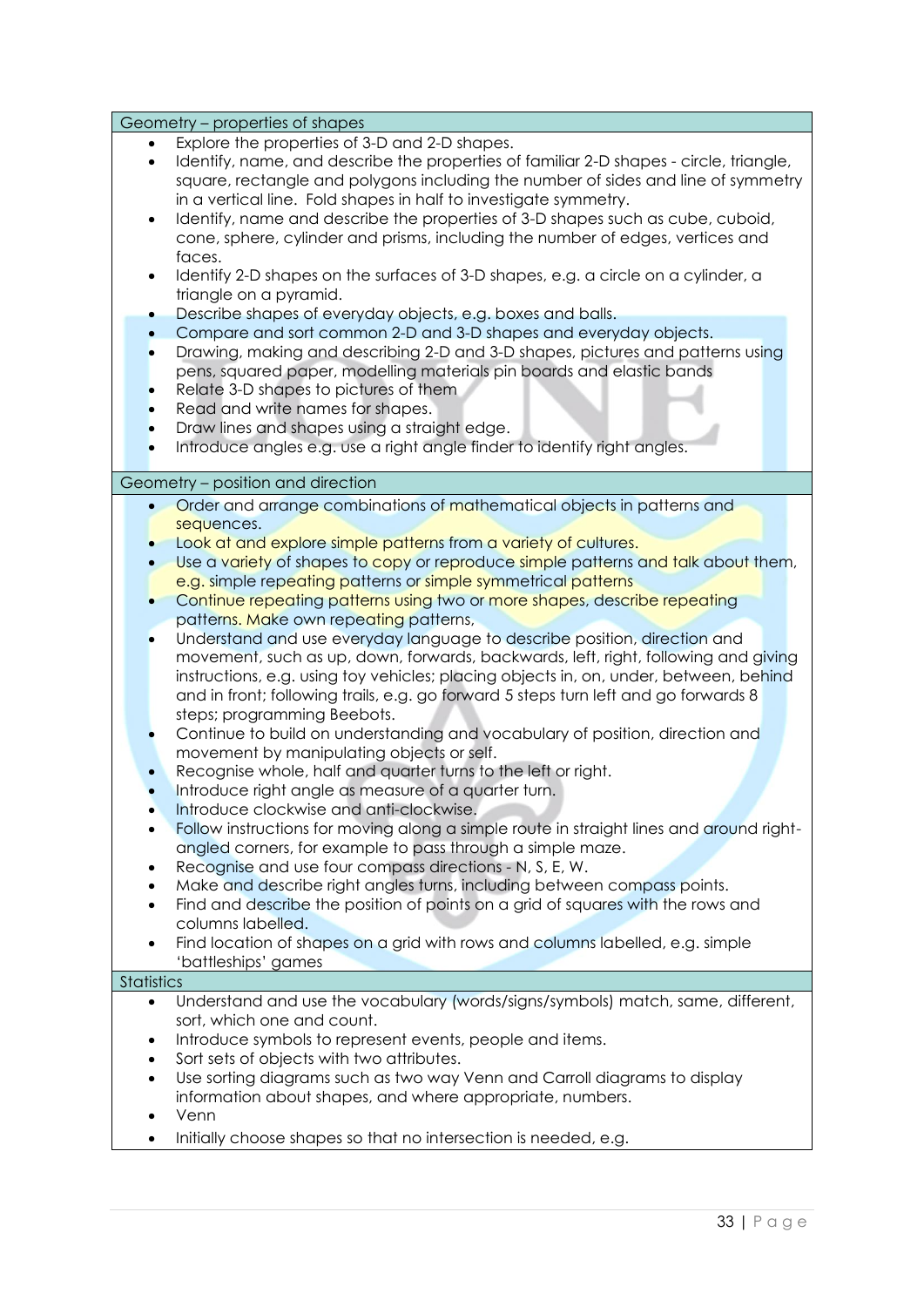- Later introduce situations where an item is in both sets, so there has to be an intersection, e.g.
- Two way Carroll diagrams with shapes, numbers etc. e.g.:-

|                            | odd              | even            |  |
|----------------------------|------------------|-----------------|--|
| numbers<br>more<br>than 10 | 17,<br>11,<br>15 | 18,<br>16<br>12 |  |
| numbers<br>less than<br>10 | 9, 3             | 2,              |  |

- Continue to develop work with tallies, using vocabulary such as *vote, survey, data, set, table, graph and chart.*
- Use tallying as part of investigation work, to answer questions such as:- Do all packets of Smarties contain the same number of each colour of sweets,? or:- What is the most common colour of Smarties? Discuss findings.
- Answer a question or solve a problem by interpreting a bar chart with the vertical axis marked in multiples of 2 or 10 e.g.



- Fill in given information about 1.00 bus, which bus had fewest people on it? Why? etc.
- Begin to interpret simple pie charts, initially featuring data showing 50%, 25% and relating them to fractions. Recognise largest and smallest sections on pie charts and relate them to most and least frequent.
- Look at and interpret simple line graphs, including those relating to work in other subject areas, e.g. science.
- Activities will focus on the interpretation of existing data from a variety of sources: lists, tables, information charts, diagrams and graphs and where appropriate will lead to application in the real world, for example reading from bus or train timetables as an element of planning a simple journey.